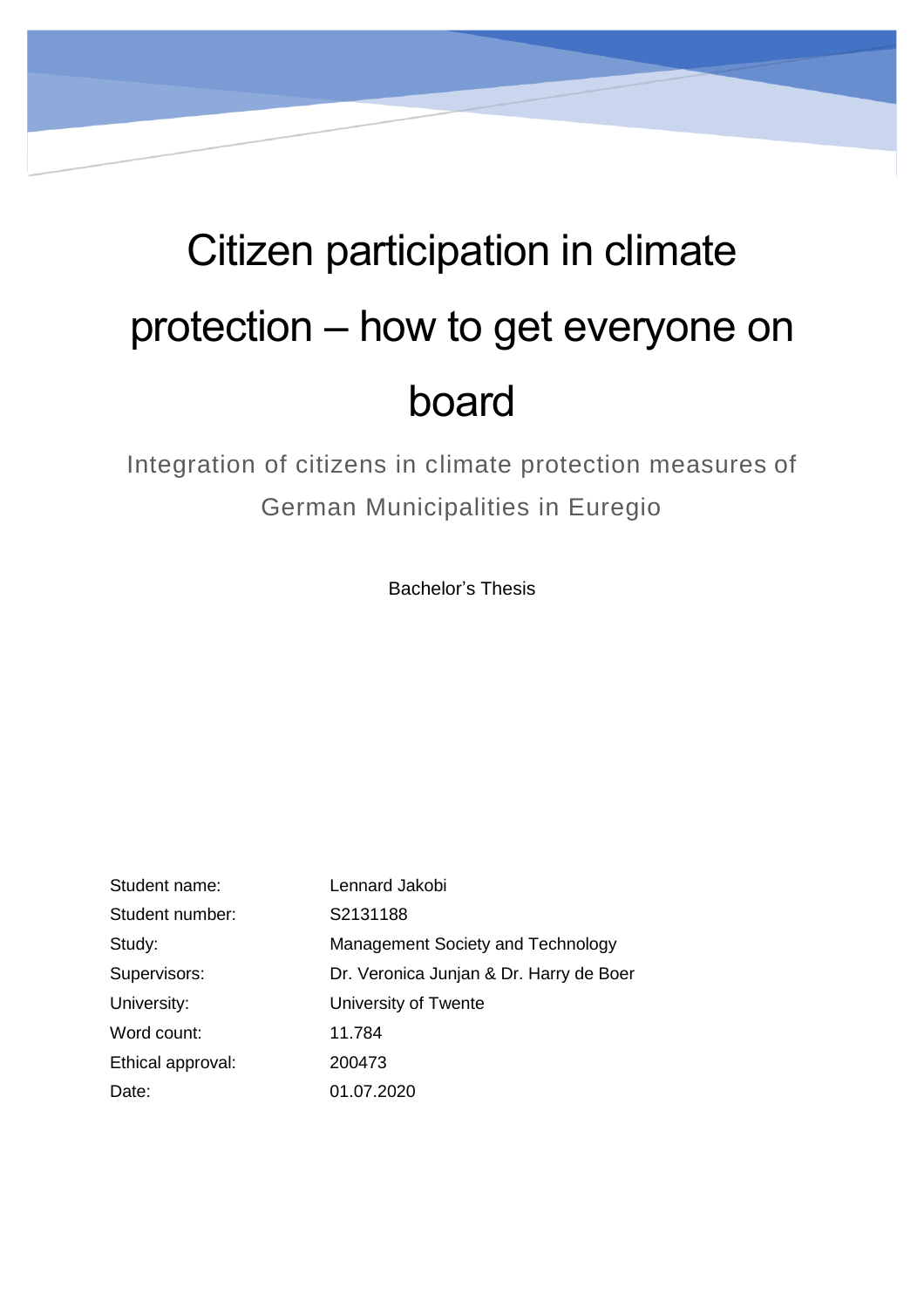#### **Abstract**

**Aim –** This thesis analyzes how German municipalities in the Cross-Border Region *Euregio* integrate citizens in their climate protection. It applies the institutional capacity and the adherence to good regional governance of municipalities to explore how they facilitate citizen participation.

**Method –** The thesis selects five municipalities through the criteria of population size and evidence of climate protection activity. The subsequent case study analyzes strategic papers and interviews with relevant local actors. The data is utilized to understand what climate protection measures exist and how municipalities integrate citizens in them.

**Results –** All municipalities agree on the importance of citizen participation for successful climate protection. Despite differences in their background, all have similar institutional capacities and adhere to good regional governance. Several climate protection measures dependent on citizens appear in all municipalities. Additionally, some municipalities offer notable unique measures.

**Conclusion –** Local climate protection depends on the integration of all local actors – citizens included. The municipalities attempt this by providing information and offering an infrastructure for communication between citizens and other actors. Transparency and meeting citizens on eye-level improve the chances of success. Additionally, municipalities have a role-model function towards citizens. By taking action, they can increase the support of citizens in climate protection.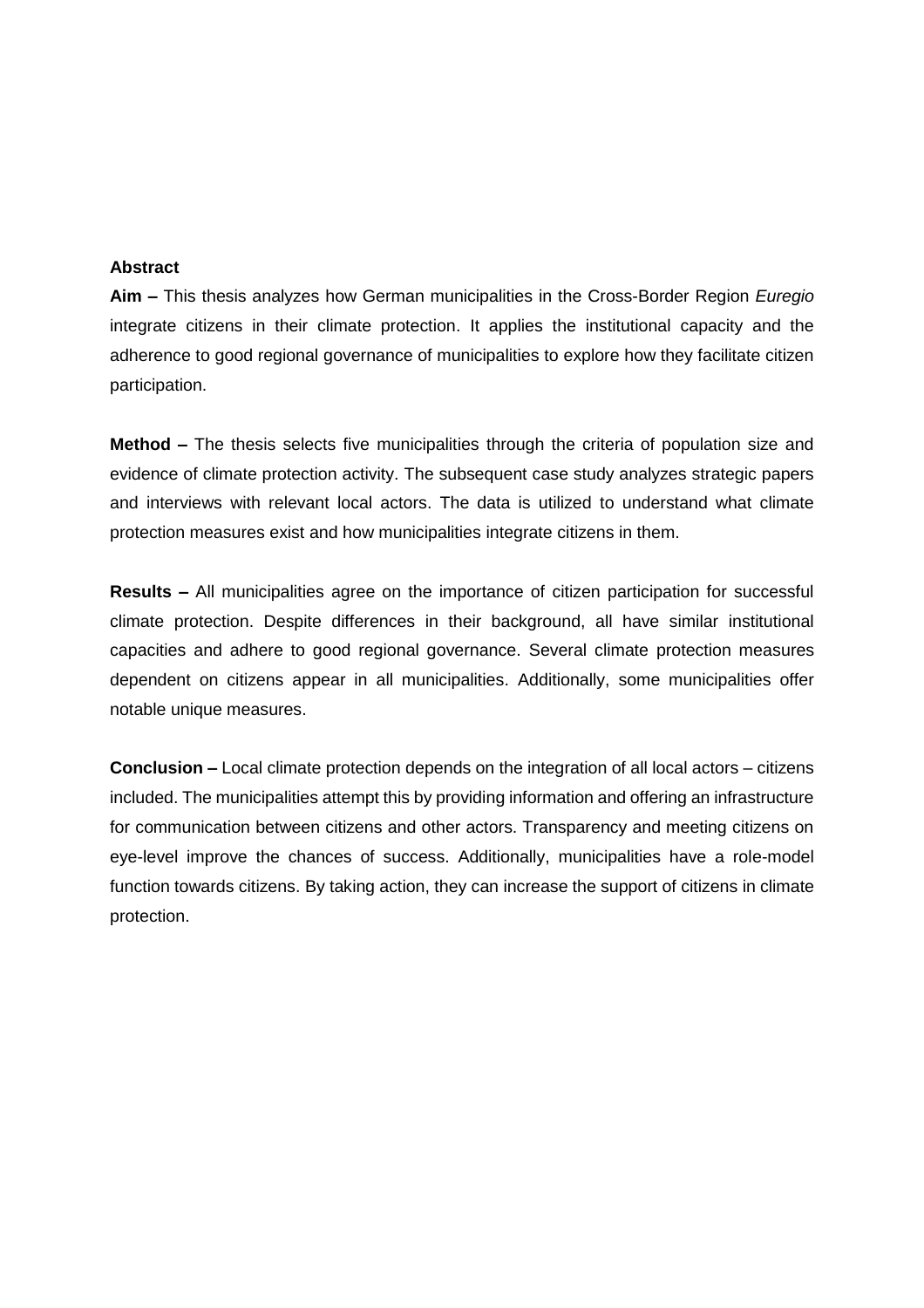|  | <b>Table of Content</b> |
|--|-------------------------|
|--|-------------------------|

| 1.  |         |    |
|-----|---------|----|
| 2.  |         |    |
|     | 2.1     |    |
|     | 2.2     |    |
|     | 2.3     |    |
|     | 2.4     |    |
|     | 2.5     |    |
| 3.  |         |    |
|     | 3.1     |    |
|     | 3.2     |    |
|     | 3.3     |    |
|     | 3.4     |    |
| 4.1 |         |    |
|     | 4.1.1   |    |
|     | 4.1.2   |    |
|     | 4.1.3   |    |
|     | 4.1.4   |    |
|     | 4.1.5   |    |
| 4.2 |         |    |
|     | 4.2.1   |    |
|     | 4.2.2   |    |
|     | 4.2.2.1 |    |
|     | 4.2.2.2 | 34 |
|     | 4.2.2.3 |    |
| 5.1 |         |    |
|     | 5.1.1   |    |
| 5.2 |         |    |
| 6.  |         |    |
| 7.  |         |    |
|     |         |    |
|     |         |    |
|     |         |    |
|     |         |    |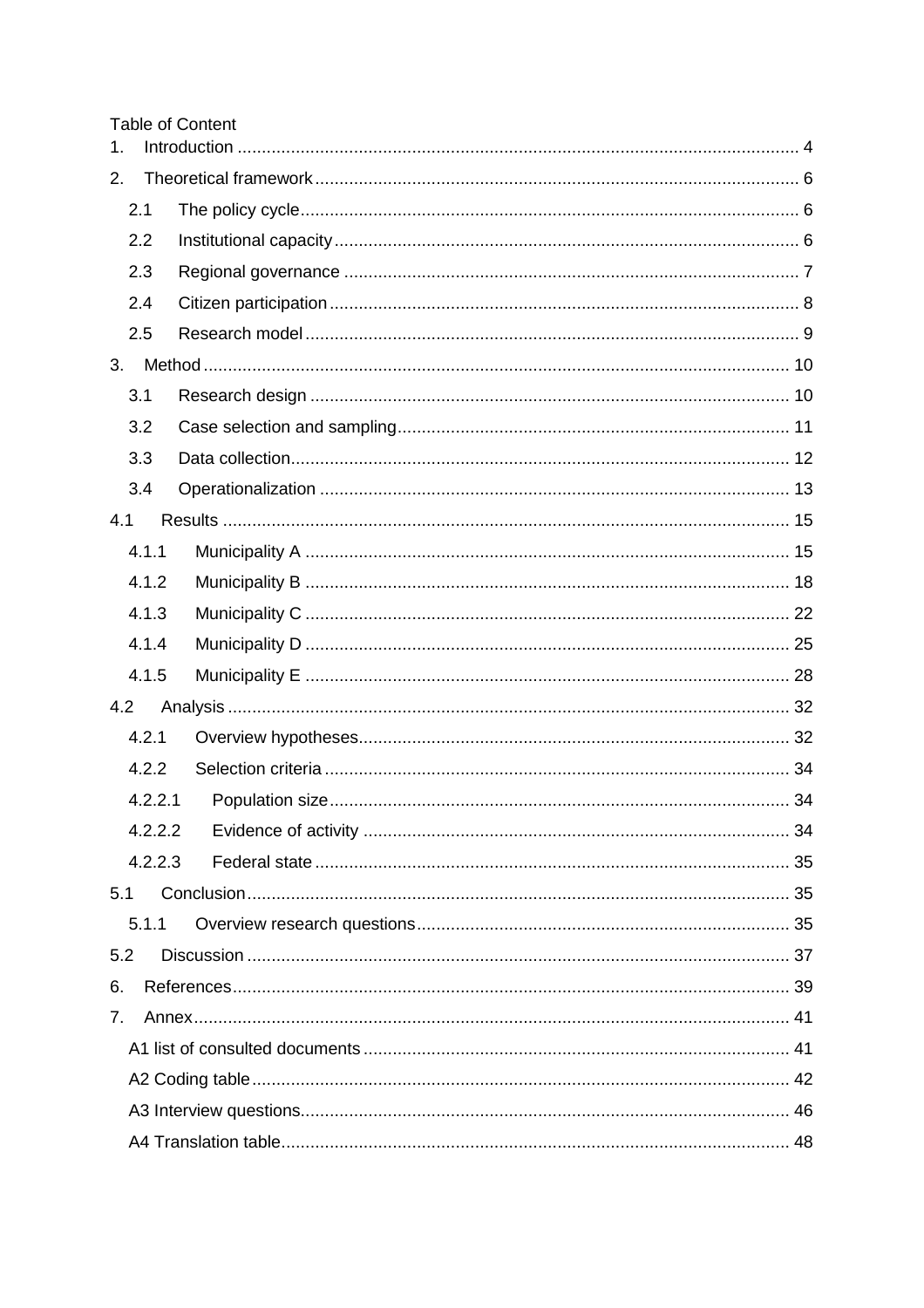## <span id="page-3-0"></span>1. Introduction

The thesis aims to understand how German municipalities in *Euregio* integrate citizens in climate protection. It chooses this specific field as the integration of citizens is essential to the success of climate protection (Kalkbrenner, 2015, p.60). Citizens may not be informed of how they can live more environmentally conscious or oppose specific measures because of concerns against renewable energies, for example, an increase in electricity prices (see Krohn 1999). Here, participation might aid in educating citizens and finding a solution. Alternatively, citizens may propose a climate protection measure themselves through an initiative; whereafter the local government is tasked with ensuring the objective of the initiative is met. Breaking down stereotypes and highlighting the benefits of climate protection will be an essential task for municipalities in the coming years. Therefore, the thesis aims to investigate climate protection measures employed by German municipalities E*uregio* to engage with their citizenry. The thesis prioritizes communities on the German side due to language and time considerations, but future research on either side could be exciting. Climate protection, and in the broader context, climate change, are essential subjects with ever-increasing awareness in the general public. For successful climate protection, public regional and local actors will need to be prepared to engage with their citizens. By learning from municipalities already delving into this subject now, future steps can be more successful.

The research explores how different German municipalities in the Dutch-German cross-border region, *Euregio,* are incorporate citizens in their climate protection. With ever-increasing importance and coverage of climate protection, the research helps in understanding what action is necessary or counterproductive in engaging citizens in climate protection. Herein, municipalities may contact local stakeholders to produce and implement solutions in networks, instead of the administration functioning as the sole traditional policy-makers. Citizens are not the only group of stakeholders in these networks; local businesses and researchers can be just as involved. The research chooses citizens as the focal point among the different stakeholders. They can be involved in different types of participation, ranging from being informed on offers to cooperating with traditional stakeholders. The different types of participation are introduced later in the thesis in greater detail.

The stage in which citizens are involved in the policy process also has implications for the success of policies (De Vries, 2006, p.171). There is no clear empirical evidence on when best to involve citizens, yet the current consensus "seems to be that it is better to involve people as early in the process as possible (De Vries, 2006, p.171)". Thus, the thesis introduces different stages of the policy cycle to identify when municipalities involve citizens with what type of participation. Local governments need institutional capacities and regional governance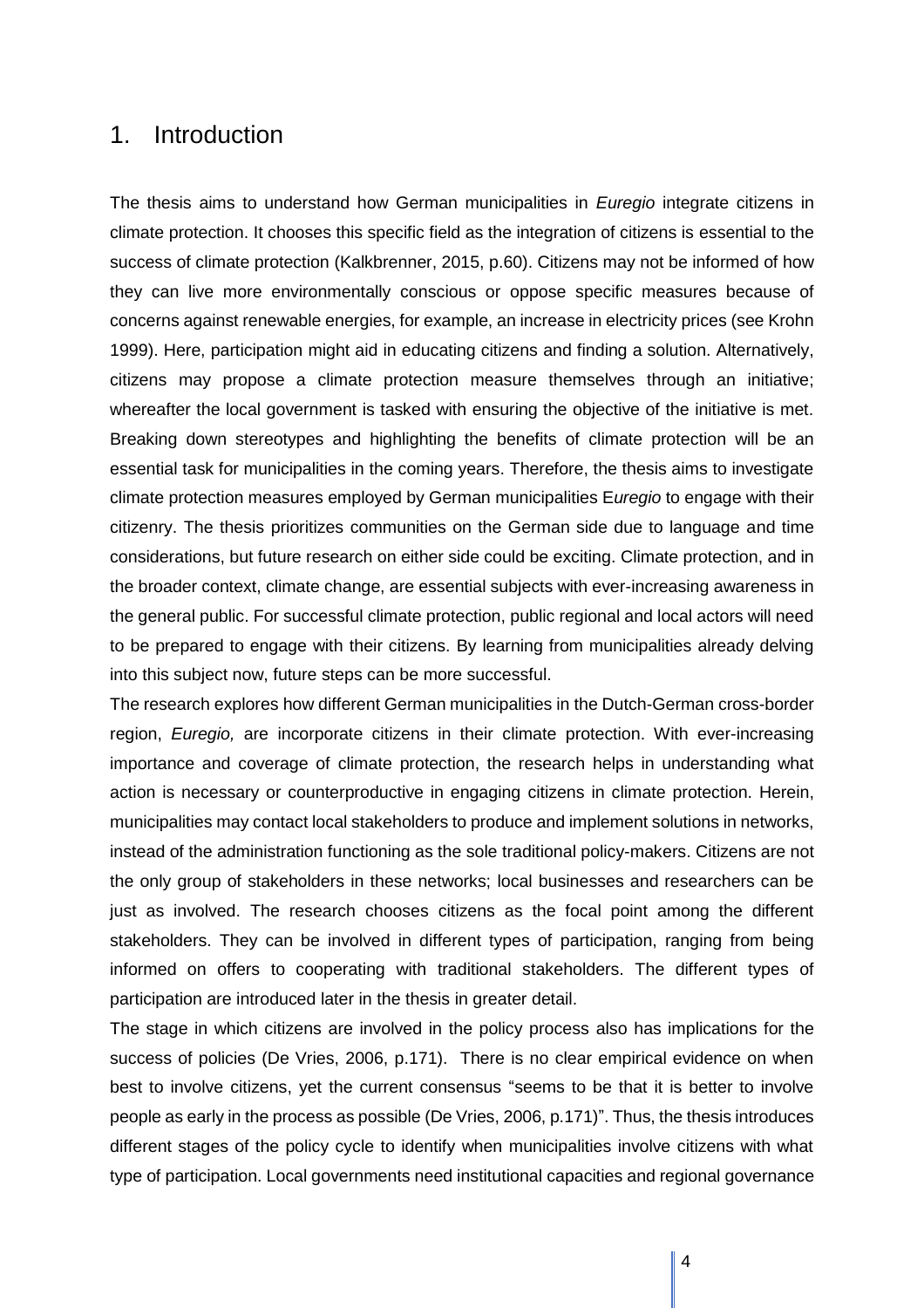to establish citizen participation effectively (see Cuthil & Fien, 2005; Stablo & Ruppert Winkel, 2017). Institutional capacity enables the municipality to perform tasks that allow it to facilitate citizen participation. Regional governance, in turn, is vital to establish networks in which public authorities exchange with citizens. The thesis aims to achieve a better understanding of municipalities' role in facilitating citizen participation in the field of climate protections as of 2020. The research addresses a gap in research and empirical evidence on how municipalities integrate citizens in climate protection measures. The primary objective of this thesis is an analysis of the different types of citizen participation in municipalities' climate protection measures.

## **MRQ: "How do German municipalities in Euregio try to involve citizens in shaping and implementing climate protection within their municipalities?",**

*Q1: What climate protection measures are municipalities facilitating or supporting? Q2: Do municipalities with different institutional capacity, and regional governance use different climate protection measures to engage civic communities?*

The objective of the first subquestion is to investigate what climate protection measures German *Euregio* municipalities utilize and create an inventory of relevant climate protection measures. Measures appearing multiple times, or otherwise turning out to be notable, will make up this inventory. Next, the thesis investigates whether institutional capacity and regional governance explain differences in the type of citizen participation utilized by different municipalities. Based on the different insights of these questions, the thesis aims to establish why municipalities choose different types of participation. The first sub-question of the thesis will be descriptive; the following question is explanatory. The thesis is structured as follows: Chapter two discusses the theoretical framework of the thesis, chapter three, the methods, and operationalization, chapter four, the findings in the municipalities. The final chapter provides the answer to the research questions and presents recommendations for future research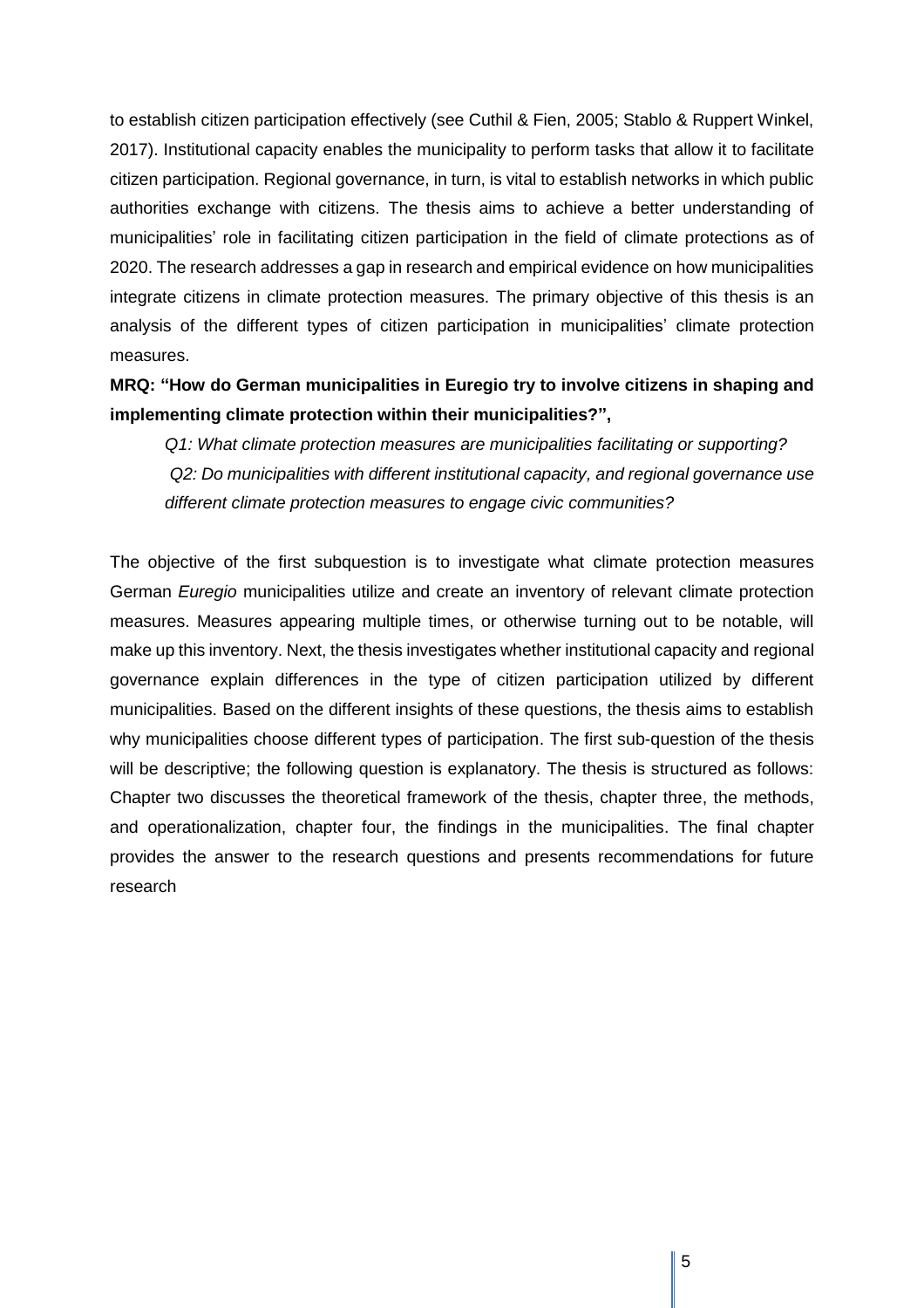## <span id="page-5-0"></span>2. Theoretical framework

This chapter discusses the relevant concepts of the thesis and presents its hypotheses. The theoretical framework ends with the research model of the study.

#### <span id="page-5-1"></span>2.1 The policy cycle

The theoretical starting point of the thesis is the policy cycle. First formulated in the 1950s by Lasswell, the concept has since undergone a series of changes to adapt to ever-changing characteristics of policy-making (Jann, 2017, p.43). This concept separates policy-making into the five stages of agenda-setting, policy formulation, decision making, implementation, and evaluation (Jann, 2017, p.44). In agenda-setting, public administration identifies relevant problems. Next, policy-makers formulate policy solutions to these problems. They set objectives that this policy solution should reach. With that, the implementation of the policy begins. A successful implementation includes a specification of program details, allocation of resources, and a clear idea on how to carry out decisions (Jann, 2017 p.53). Once the implementation is complete, the policy is evaluated and terminated. Here it is the objective to evaluate whether the policy met its objectives and had any side-effects to analyze. The concept is not without its critics. The different stages in the policy process may not be distinctly separate (Jann, 2017, p.56). Different stages occur at the same time or not follow the sequence of the model. Nevertheless, it remains essential in presenting a structured approach to "the internal dynamic and peculiarities of complex processes of policy-making (Jann, 2017, p.57).

## <span id="page-5-2"></span>2.2 Institutional capacity

The research project uses theories on institutional capacity and regional governance to set a framework that explores the action of the municipalities. The concept of institutional capacity often applies to the state-level (Isaza, 2015, p.7); this thesis applies it on the regional level. It refers to the ability of an institution to perform a specific task (van de Meene, 2007, p.2). Here, it is related to the ability of municipalities to formulate climate protection measures that incorporate. Municipalities play an important role in encouraging citizen participation, but to do so successfully, they must have the capacity to support citizens properly (Cuthill & Fien, 2005, p.63). Municipalities need to focus on three requirements to establish strong capacities and ensure the proper support for their citizens (Cuthill & Fien, 2005, p.71). The first requirement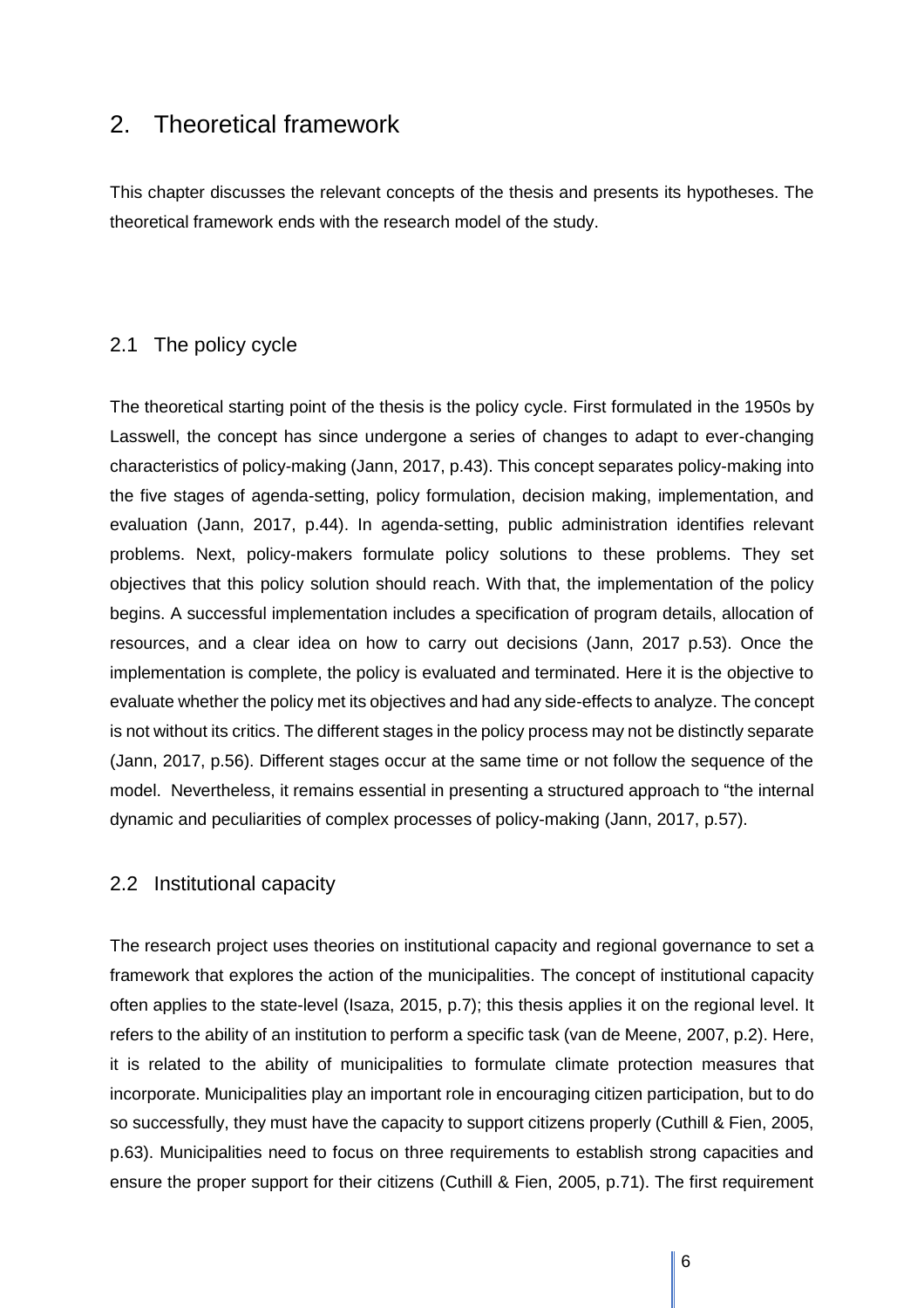involves municipalities collecting and sharing information that is vital for designing policies related to citizen participation. Next, municipalities must offer a transparent and fair policy process that facilitates citizen participation. Finally, the organizational culture needs to be supportive of citizen participation by not refusing to share power and involving new stakeholders (Cuthill & Fien, 2005, p.73). Citizen participation can only be successful if municipalities adhere to these requirements and have built strong institutional capacities. Consequently, the first hypothesis links stronger institutional capacities with more developed citizen participation.

*H1: Municipalities with strong institutional capacities will have more developed climate protection measures regarding citizen participation than municipalities with weaker institutional capacities.*

#### <span id="page-6-0"></span>2.3 Regional governance

The study analyzes climate protection activities of municipalities in the framework of regional governance. Regional governance is closely related to commonly more applied concepts of national or global governance (Krahmann, 2003, p.325). These concepts categorize the interaction between formal institutions like traditional governing bodies and the civic society (Best, 2006, p.6). The regional variant has emerged in the mid-1990s with several functions denoted to its scope. Its first feature is that instead of the administration being the principal actor, stakeholders from different spheres of society are integrated into decision-making. State and informal actors interact in a non-hierarchal relationship in which they are mutually dependent on each other. Lastly, regional governance manages to regulate the social and political risk of decision-making (Krahmann, 2003, p.327 f.).

An issue with regional governance is that building a uniform theory has been problematic. There has not been a transfer of the findings of specific cases into a generable definition that describes an ideal framework (Nischwitz, p.6). The thesis could have selected a variety of different approaches just for the German context that are all valid contributions to the subject (see Diller, 2016). Out of this variety, it applies the normative approach of "good regional governance." It refers to a type of regional governance that adheres to specific normative criteria that must be fulfilled for regional governance to meet its functions as mentioned above (Stablo & Ruppert- Winkel, 2017, p. 163). The first two criteria demand openness for any voluntary participant and democratically legitimizing decision-making to decision-making (Stablo & Ruppert-Winkel, 2017, p. 164). The next criterium calls for negotiation and cooperation being the main tools of decision-making, rather than incentives and hierarchal steering (Stablo & Ruppert-Winkel, 2017, p. 165). The final criterium is the stability of relations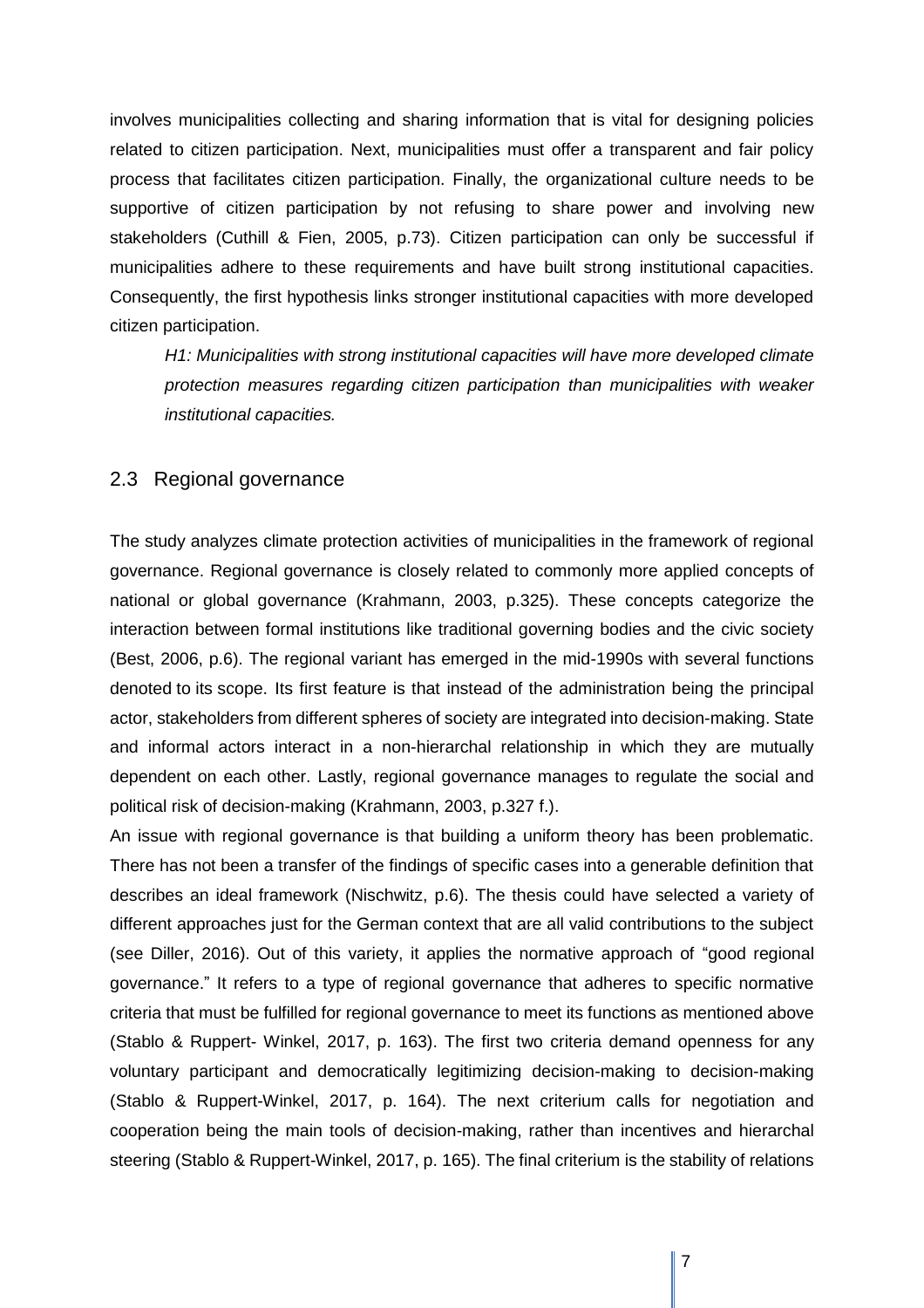between the different actors, which encompasses the internal institutionalization between actors within the region and external institutionalization with exterior actors (Stablo & Ruppert-Winkel, 2017, p. 165). The internal institutionalization can occur through hard or soft practices. To sum up, the thesis assumes that good regional governance has a positive effect on municipalities' climate protection measures.

*H2: Municipalities with a higher degree of "good regional governance" will have more developed climate protection measures regarding citizen participation than municipalities with weaker institutional capacities.*

#### <span id="page-7-0"></span>2.4 Citizen participation

The thesis defines citizen participation as "citizens' access to and participation in information, decision making, and implementation of public policies (Matonyte, 2011, p. 249)". The emergence of governance models leads to an increasing amount of attention regarding the role of participation in successful decision-making (Magnette, 2003, p.144). Through engaging with citizens on matters that affect them, the effectiveness of public policy improves. There is a difference between formal and informal participation (Chareka, 2005, p.55). The former, also coined citizen engagement, is initiated by the public administration (Balbach, 2018). The local government incorporates citizens in their climate protection measures. In contrast, citizens initiate informal citizen participation, characterized by less hierarchy.

One of the essential concepts in the theory of citizen participation is Arnstein's Ladder (see Arnstein, 1969). She proposed to separate the type of participation into eight steps of a ladder. The bottom two steps of manipulation and therapy are substitutes for meaningful participation, thus referred to as non-participation (Arnstein, 1969, p.217). Arnstein considers steps three to five, informing, consolidation, and placation as a token approach to participation. Citizens can voice their opinion, but public administrators do not need to incorporate these opinions. Only the steps of partnership, delegated power, and citizen control allow citizens to influence or control decision-making. This thesis applies a model of Arnstein's ladder that is developed for the German local context. Besides being adapted to citizen participation in German municipalities, it is more accessible as it utilizes four stages that correlate with the eight steps by Arnstein (Städtetag, 2012, p. 62. The four steps differentiate between formal and informal participation, but for both, the order of intensity is equal.

- 1. Information (Formal/ Informal)
- 2. Listening (Formal)/ Consultation (Informal)
- 3. Agreement & Behaviour (Formal) /Participation (Informal)
- 4. Deciding (Formal)/ Cooperating (Informal)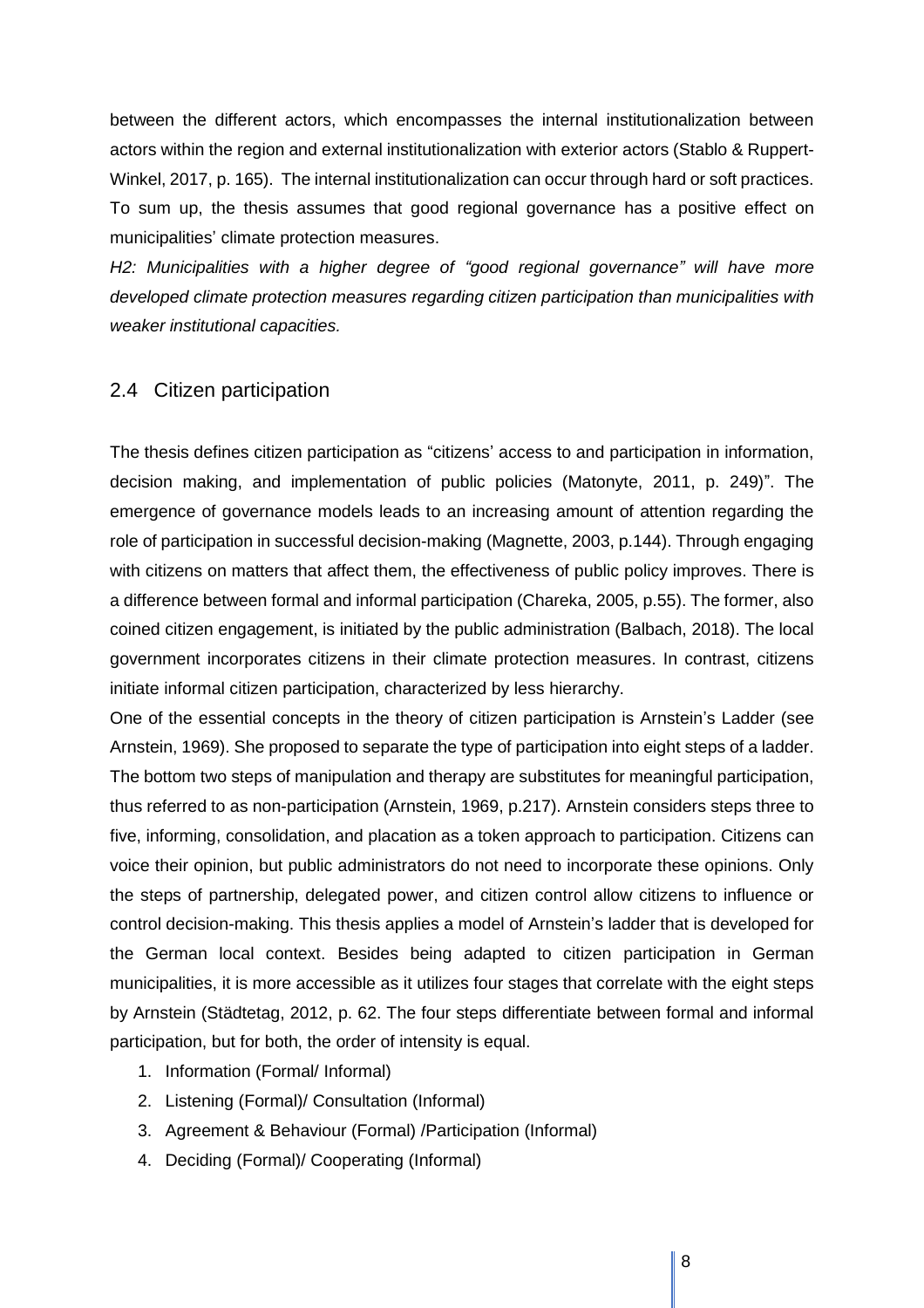In the first step, policy-makers only exchange information with citizens. Citizens can only express their opinion in the second step, but policy-makers are not required to implement the opinions. The third step allows participants to participate in the decision-making process actively; at this stage, policy-makers have to incorporate their input. In the fourth and final degree of intensity, citizens also can participate in finalizing the decision and may have a say in further proceedings (Städtetag, 2012, p.62).

#### <span id="page-8-0"></span>2.5 Research model

Municipalities require structures that ensure they can build up citizen participation effectively and in a controlled manner. Institutional capacities are necessary to ensure that municipalities can create channels for interaction. Good regional governance is vital for the interaction between different actors. The research aims to investigate whether these independent variables account for the type of citizen participation in the climate protection measures of the selected municipalities. The steps on which a measure can be placed determines its type. The thesis assumes that stronger capacities and governance enable the integration of citizens on higher steps:

#### *Figure 1.*

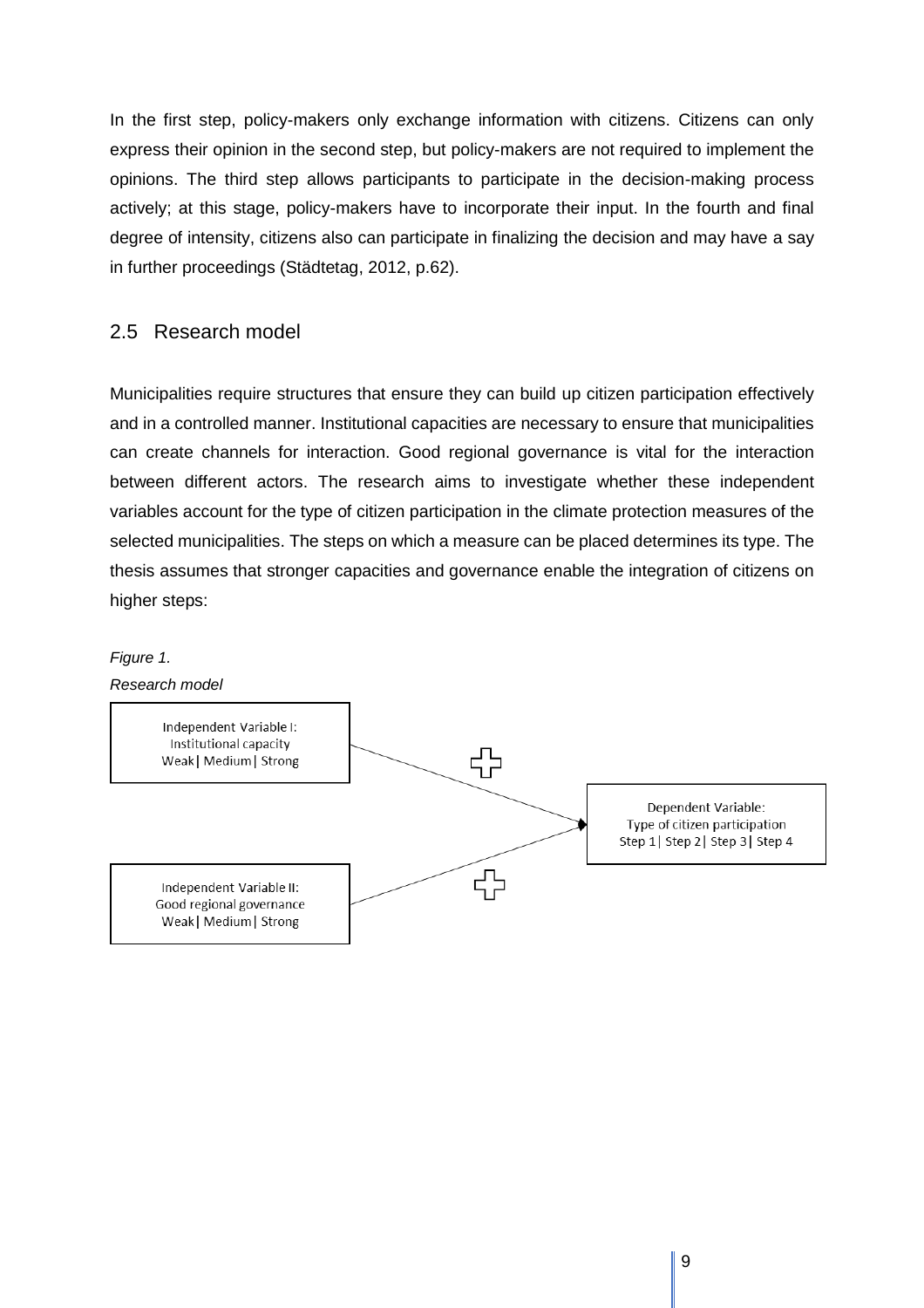## <span id="page-9-0"></span>3. Method

First, this chapter introduces the research design and case selection. On this basis, it presents the data collection. The chapter ends with the operationalization of the different concepts.

#### <span id="page-9-1"></span>3.1 Research design

The thesis is a cross-sectional study of German municipalities in the *Euregio*. This research design measures all variables of a set of units - in this case, municipalities- at the same time. It examines detailed information on the existing climate protection measures for similarities and differences in the municipalities' approach. Policy-documents and interviews will be the primary sources of the thesis. The benefit of this approach is its strong external validity by comparing the effect of independent variables in different cases. No other research design can evaluate the impact of independent variables to the same extent. A potential flaw is the weak internal validity of the design. Reverse causation between dependent and independent variables cannot be ruled out, and it may neglect the role of third variables. The design accommodates the latter risk as both independent variables are proven to affect citizen participation measures of the local government. Additionally, the qualitative approach has the advantage that it can incorporate unforeseen factors throughout the research. The thesis needs to be aware of the risk of reverse causation throughout its research.

Data triangulation is the best method to enhance data reliability in response to threats to internal validity. Triangulation refers to collecting the information for the thesis using different methods or data sources (van Thiel, 2014, p.92). This diversified approach reduces the risk of only depending on few, potentially flawed sources, and may broaden the perspective of the study. Interviews are one venue for diversifying the methods of collecting information (Van Thiel, 2014, p.95). They enable the researcher to understand the unique characteristics of the case better. In general, they are valuable in gaining a more accurate perspective of the case that goes beyond the information available trough strategic papers. The thesis might also approach active members in citizen participation schemes in the selected municipalities to not only collect information from the municipalities' point of view.

Of course, interviews are also potentially flawed and require caution. As an interviewer, one needs to be cautious not to bring his or her own biases into the interview. The interviewee might also refrain from complete honesty in their response if this would lead to unfavorable results. Thus, critical evaluation of interviews enhances the integrity of the research. For this thesis, they are an integral part of understanding the context of strategic papers or filling in blanks where those offer little information. The combination of a cross-sectional study with a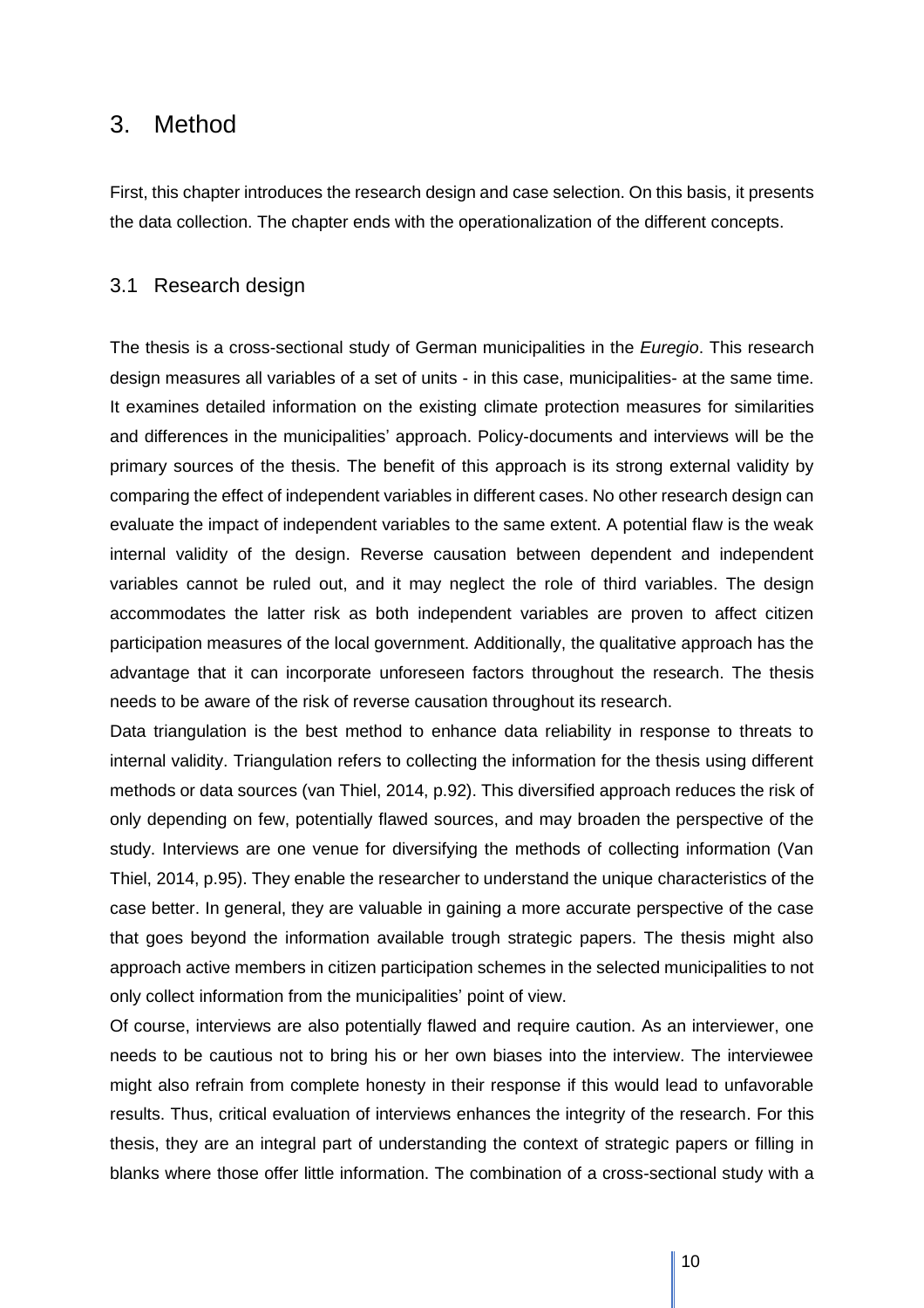qualitative approach is an appropriate design as strengths of the research design are enhanced, and potential risks to the internal validity can be mitigated.

After the collection of information from documents and interviews, the thesis utilized its established concepts to assess the hypotheses and answer the research questions. In this process, it investigated whether the collected information shows the strength of the independent variables. Consequently, the thesis evaluated if this strength explains the type of citizen participation in each municipality. As the final step, it explored the similarities and differences in variables between municipalities.

#### <span id="page-10-0"></span>3.2 Case selection and sampling

On its German side, 104 municipalities across two federal states are part of *Euregio* (*Euregio* 2019); thence, there is a great need to narrow down the selected cases. The thesis selects three municipalities in North-Rhine Westphalia, and two in Lower Saxony by the sampling method of criterion sampling (Patton, 1990, p.177). Its advantage is the collection of information-rich cases that enable in-depth qualitative analysis. The first selection criterion is the size of the municipalities. Larger cities might have more resources to spend on citizen participation, whereas in smaller cities, the citizenry might have a more direct line to public authorities to call for participation. Accordingly, the thesis selects differently-sized municipalities. The second criterion is evidence of climate protection activity in municipalities. If a municipality does not deal with climate protection on its website or has no energy projects on its grounds, it is unlikely to produce enough information to be worth studying. The thesis only chooses municipalities with evidence of climate protection activity to prevent this.

For NRW, the thesis selects municipality A, a small municipality, because of its Klimaschutzkonzept<sup>1</sup>. This concept presents a detailed plan on how the municipality can reach its climate targets and incorporate citizens in this process (Municipality A, 2019). It selects municipality B as a large city in the *Euregio*. It also has long-standing engagement, for example, in the German network *"Masterplan-Kommunen 100% Klimaschutz"*. Municipality E is chosen as a small municipality with a pioneering role in local climate protection schemes, prompting a visit by 45 participants of the UN Climate conference in 2017 (Lüttmann, 2017). In Lower Saxony, the thesis first selects Municipality C. The mid-sized municipality is the only one in its *Landkreis* to present a climate protection concept. The final selected municipality is Municipality D. Similar to Municipality B, it has engaged in climate protection since the 1990s and emphasizes its pioneering role in climate protection on its website.

<sup>&</sup>lt;sup>1</sup> A translation of the used German compound words is available under A4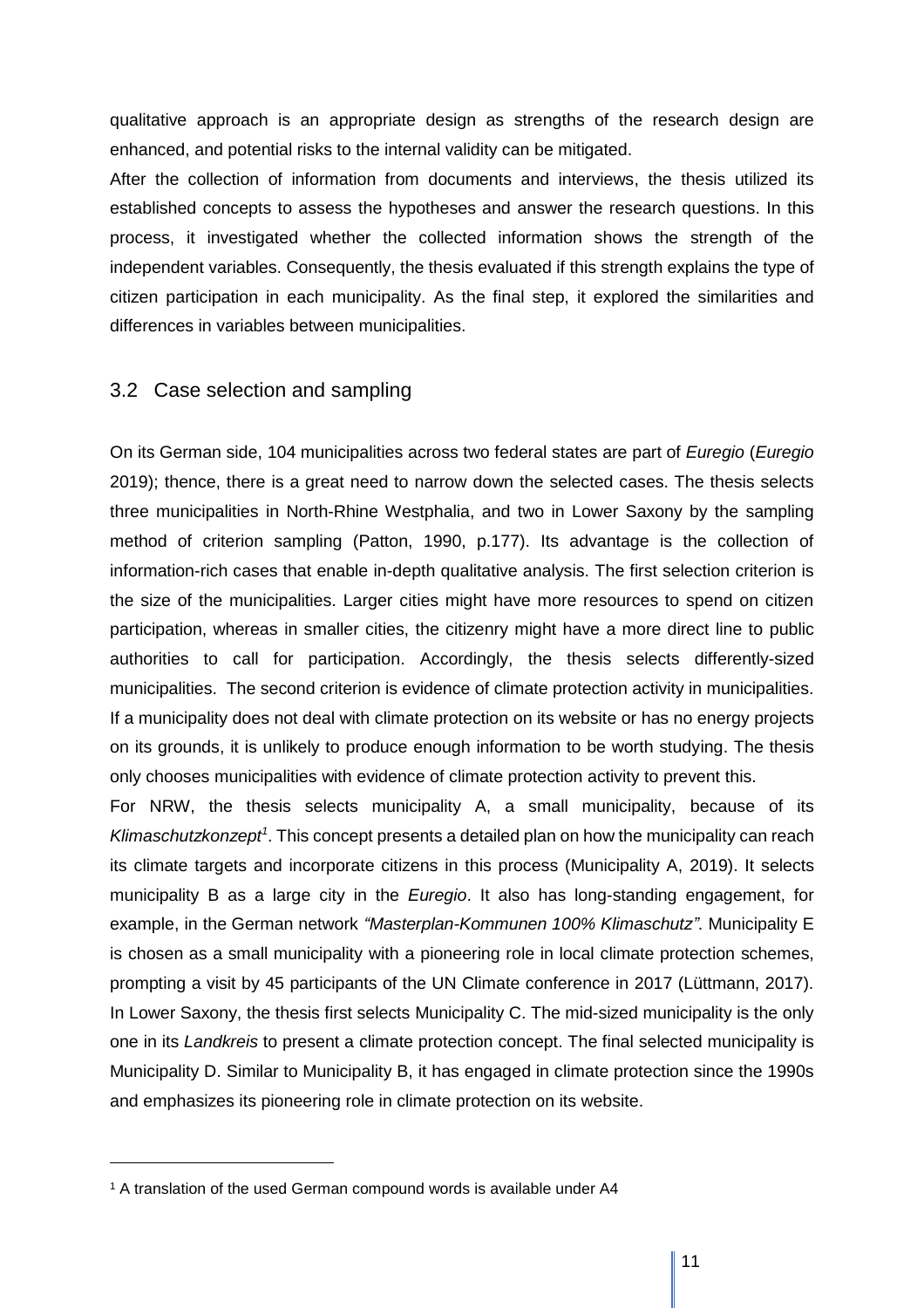The thesis developed a coding scheme for the collected data to analyze citizen engagement in the five selected municipalities. This scheme is available under A2 and highlights how documents reflected citizen participation, institutional capacity, and good regional governance. The number of selected documents varied between municipalities, especially the larger had a higher number of concepts created over the last 15 years. Two other municipalities had additional material in the form of progress reports or flyers supplementing the climate protection concept. Finally, the municipality with the newest climate protection concept had no progress reports or other supplementary data available yet. The very detailed concept and an additional interview with the respondent at that municipality were able to present enough findings regardless.

#### <span id="page-11-0"></span>3.3 Data collection

The data for the thesis is qualitative. It collected the data via two methods: Document analysis and interviews. These are the most appropriate sources as they grant access to the thought process of municipalities. The thesis selected strategic documents by the municipalities that outlined their strategy for climate protection. These were available on the websites of the municipalities. As they must be held to public scrutiny, they are required to be truthful in their accounts. The different climate protection concepts were the most valuable documents as each reviewed possible climate protection measures that integrated citizens. Additional documents were passed on by policy-makers from the municipality. Strategic documents were essential to analyze the extent to which independent and dependent variables materialized in each case.

For each of the five municipalities, one interview was conducted via telephone. The thesis chose respondents that were in charge of the administration's climate protection. In one case, the respondent was accountable for the municipalities' public relations work. The interviews contributed by adding further information not available through documents. The different climate protection concepts are between 1 and 11 years old, and no other documents were as precise. Interviews were also useful in further examining how independent and dependent variables in each of the municipalities emerge. In one case, the respondent could not interview via telephone. Regardless, a written response was able to provide the necessary insights.

Interview transcripts and policy documents are available in Annexes. A1 presents the list of consulted documents and A2 the coding table used for the analysis. Data Appendix I also shows the results of the data analysis, and Data Appendix II displays the interview questions and transcripts.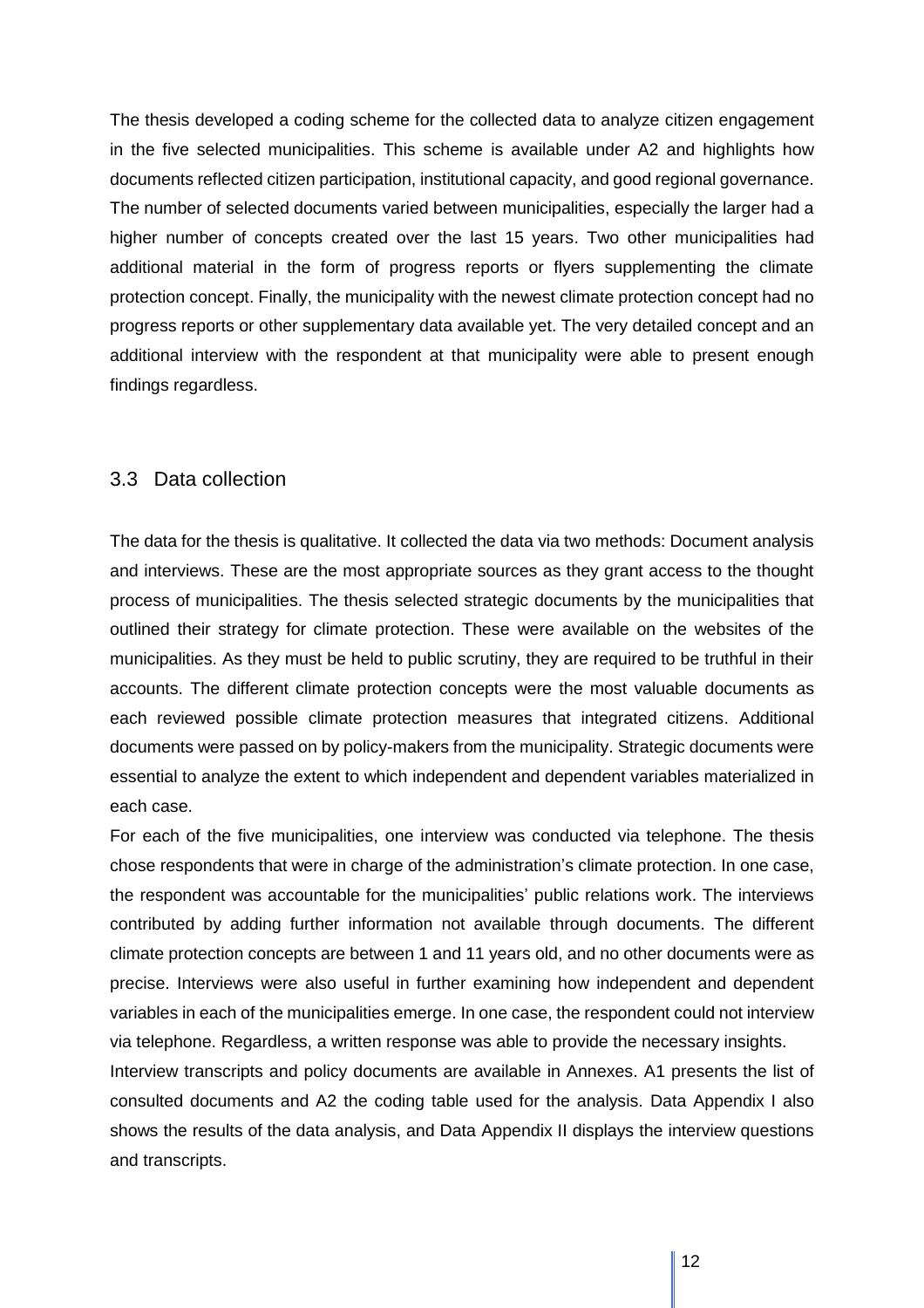## <span id="page-12-0"></span>3.4 Operationalization

*Table 1.*

*Inventory of climate protection measures*

| <b>Step</b><br>Measures | Information | Listening/<br>Consultation | J.<br>Agreement &<br>Behaviour/<br>Participation | Deciding/<br>Cooperating |
|-------------------------|-------------|----------------------------|--------------------------------------------------|--------------------------|
|                         |             |                            |                                                  |                          |

The thesis places the notable climate protection measures of each municipality on the corresponding steps of the participation ladder. Some measures can be placed on different steps simultaneously.

#### *Table 2.*

*Institutional capacity*

| Strength                   | Weak | Medium | Strong |
|----------------------------|------|--------|--------|
|                            |      |        |        |
| Requirement                |      |        |        |
| Sound information base     |      |        |        |
| Equitable, accountable and |      |        |        |
| transparent participatory  |      |        |        |
| processes                  |      |        |        |
| Supportive organizational  |      |        |        |
| culture                    |      |        |        |

Three requirements for the local administration determine the strength of institutional capacity in the selected municipalities (Cuthill & Fien, 2005, p.69).

- a. Sound information base
- b. Equitable, accountable and transparent participatory processes
- c. Supportive organizational culture

A2 shows the broked-down aspects of each requirement. The analysis of documents and interviews reviewed to what extent each municipality meets the requirements. For each municipality, the thesis grades the adherence to the requirements on a three-point scale. It sees the adherence as weak if requirements are not met, and as a medium, if they are met to some extent. It selects strong if documents and interviews prove that they are met to a great extent.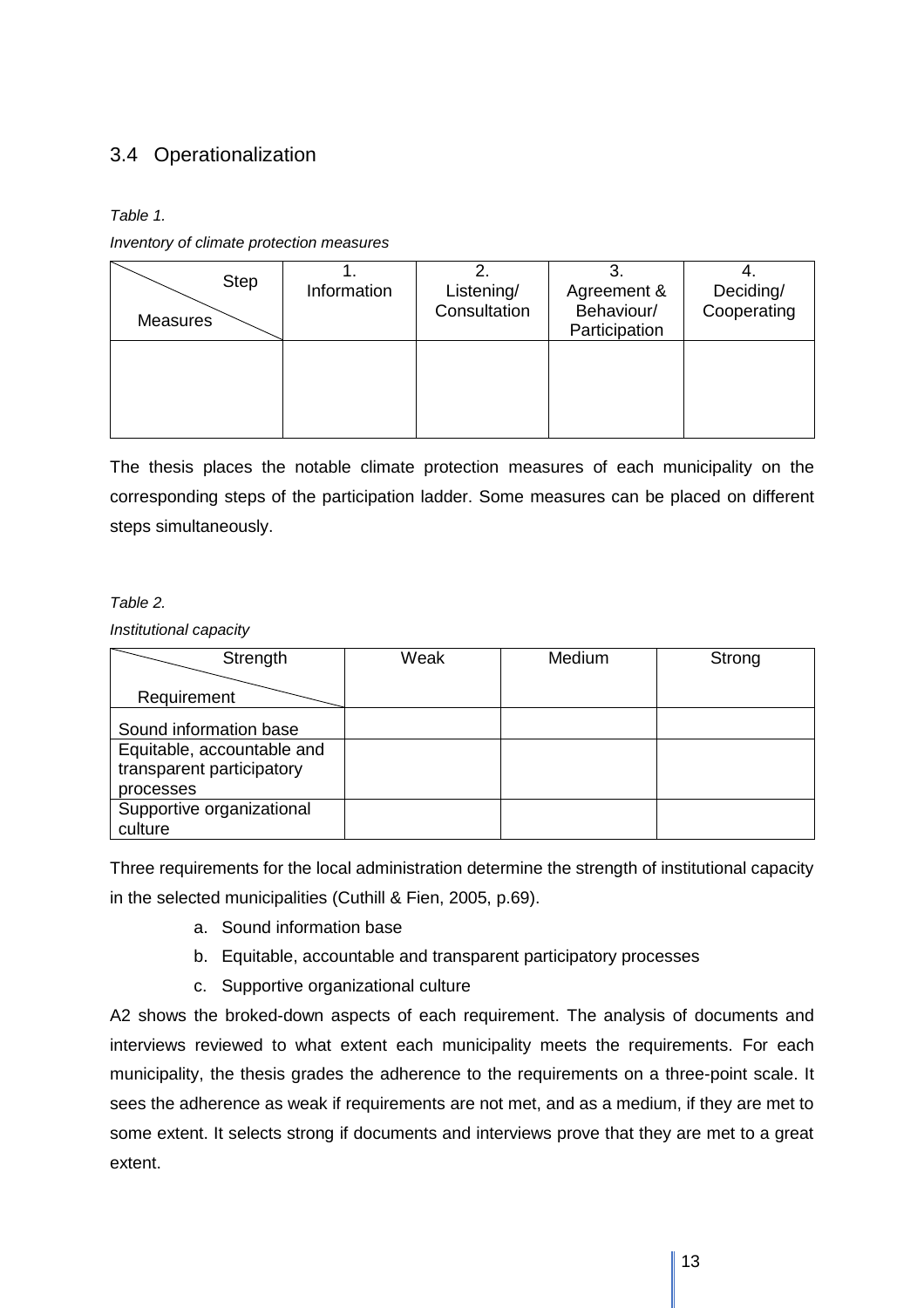*Table 3.*

*Good regional governance*

| Adherence                     | Weak | Medium | Strong |
|-------------------------------|------|--------|--------|
|                               |      |        |        |
| Claim                         |      |        |        |
| Participation is possible for |      |        |        |
| any stakeholder               |      |        |        |
| Democratically legitimized    |      |        |        |
| decision-making               |      |        |        |
| Cooperation and negotiation   |      |        |        |
| Institutionalization          |      |        |        |

The study checks the adherence of municipalities to the normative claims of this definition of regional governance to operationalize good regional governance. To repeat, these normative claims are

- a. Participation is possible for any stakeholder
- b. Governance-processes remain connected with democratically legitimized decision-making
- c. Cooperation and negotiation are the primary steering mechanisms
- d. The relations between different actors are stabilized either through hard or soft institutionalization

Again, Annex I provides the elaborate aspects of each claim. As with institutional capacity, the adherence to all four criteria in documents and interviews will determine the grading of each municipality. The grading is identical to that of institutional capacity.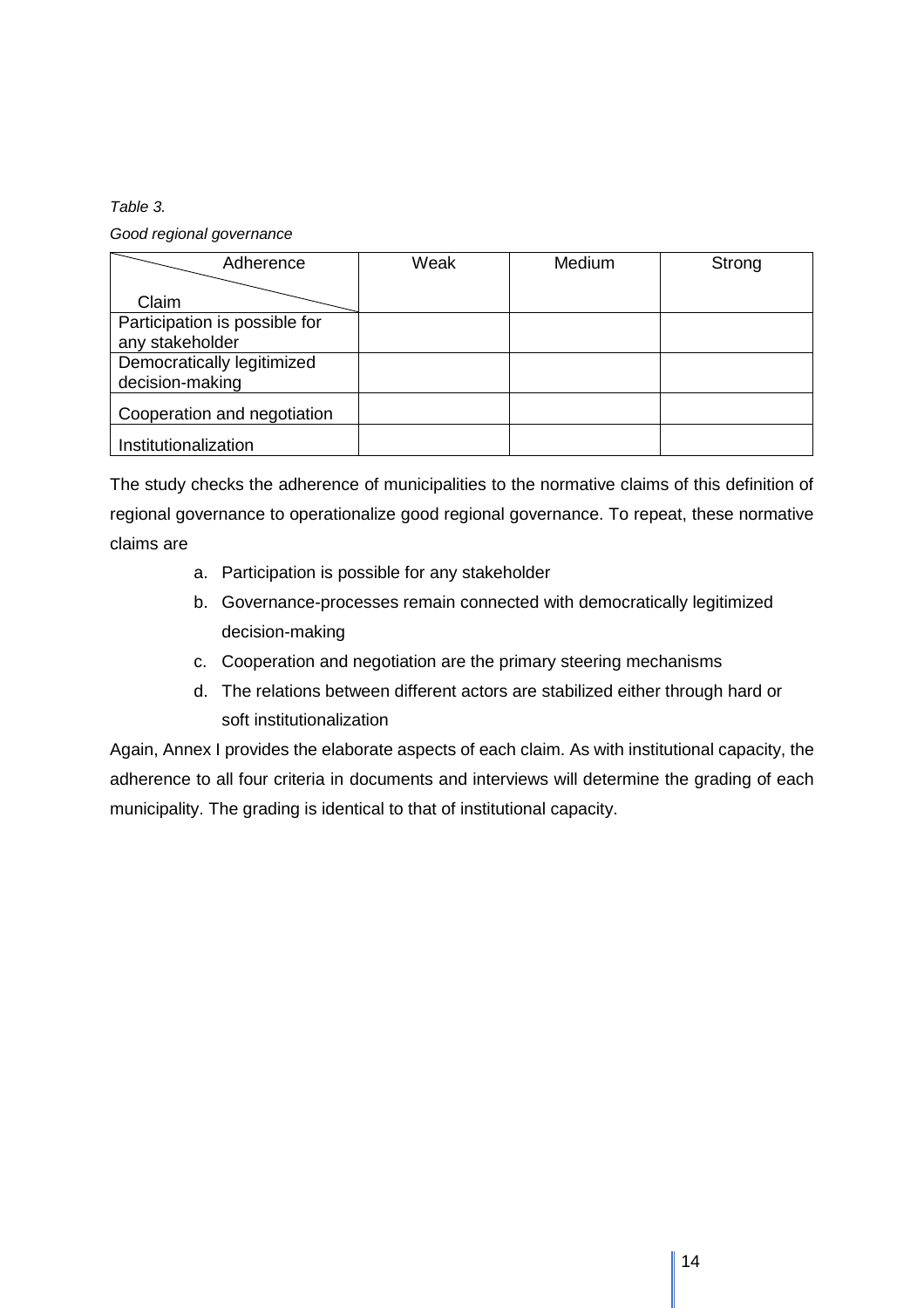## <span id="page-14-0"></span>4.1 Results

This chapter presents the results of the document analysis and interviews. These results are first presented per each municipality, separated between their measure of citizen participation, institutional capacity, and good regional governance. Afterward, a summarized representation in the analysis brings the results together and answers the hypotheses.

#### <span id="page-14-1"></span>4.1.1 Municipality A

#### *Table 4.*

*Climate protection measures A*

| Step                                                        | Information | $\mathbf{2}$<br>Listening/ | 3.<br>Agreement & | Deciding/   |
|-------------------------------------------------------------|-------------|----------------------------|-------------------|-------------|
|                                                             |             | Consultation               | <b>Behaviour</b>  | Cooperating |
| <b>Measures</b>                                             |             |                            | Participation     |             |
| Public relations work<br>(Municipality A, 1,<br>12.5, 163   |             |                            |                   |             |
| Integration of students<br>(Municipality A, 1,<br>1.4.2,7   |             |                            |                   |             |
| Introductory events<br>and workshops<br>(Interview A, L.20) |             |                            |                   |             |

Municipality A developed its climate protection concept in profound cooperation with an external consultant between 2018 and 2019. The climate protection concept describes three different types of participation that the municipality should strive to utilize (Municipality A, 1, 12.5, 157). These are, in order of intensity, information and motivation, engagement, and cooperation. The intensity applied in each case depends on the goal of the decision. Where simple work in public relations is required, informing citizens is sufficient. When the municipality takes decisions that have an impact on multiple stakeholders, cooperation is required. The interview confirmed that the municipality structures participation along these lines (Interview A, L.65). Workshops on specific subjects are currently vital to reach out to the population (Interview A, L.20). The integration of students through events at the local school is another vital element of participation, as awareness in this group can have a positive impact on climate protection in the future (Municipality A, 1, 1.4.2, 7). Both the concept and interview highlight the importance of integrating citizens early in the policy process and allowing participation throughout it (Interview A, L.71-73).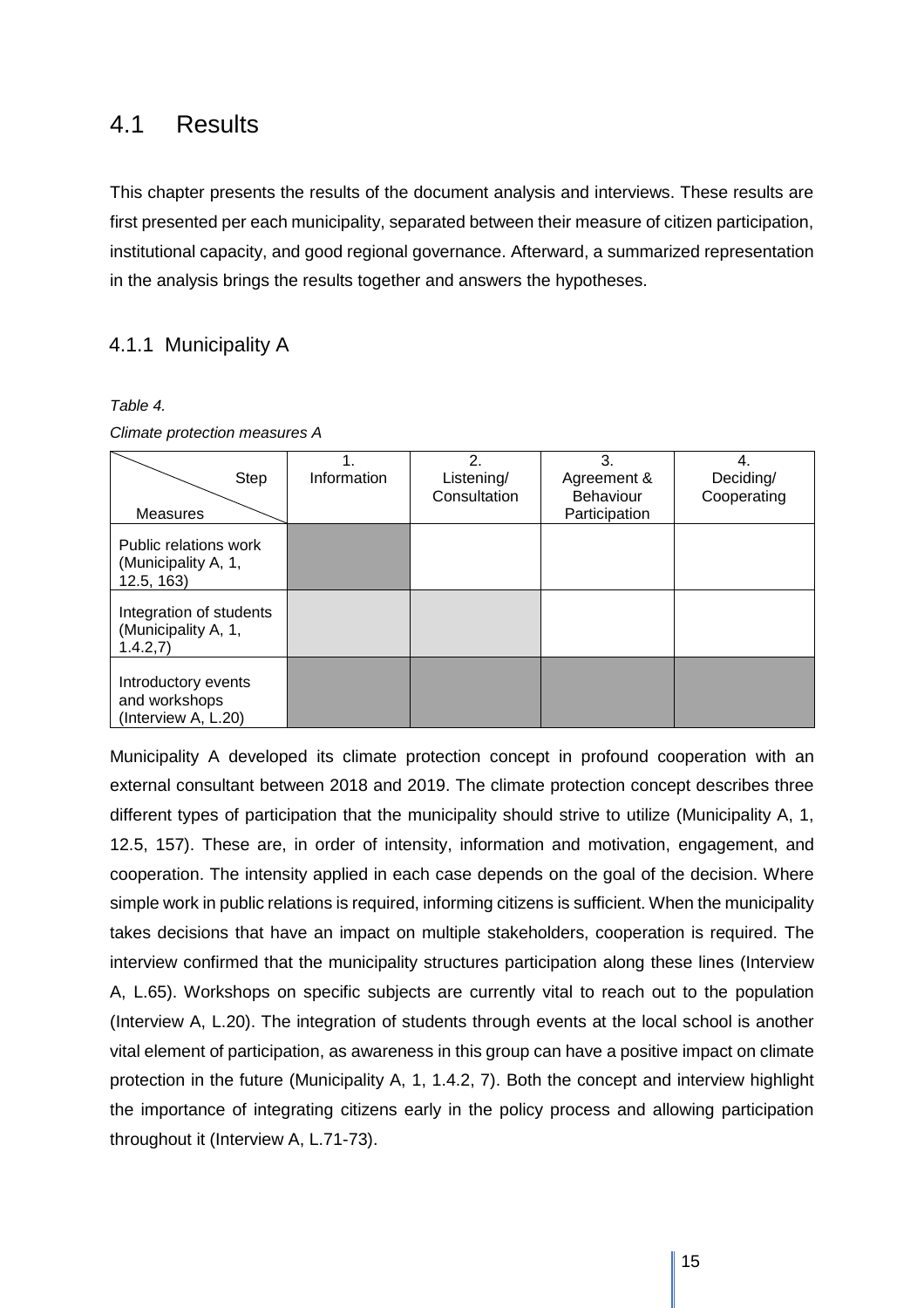*Table 5. Institutional capacity A*

| Strength                                                             | Weak | Medium | Strong |
|----------------------------------------------------------------------|------|--------|--------|
| Requirement                                                          |      |        |        |
| Sound information base                                               |      |        |        |
| Equitable, accountable and<br>transparent participatory<br>processes |      |        |        |
| Supportive organizational<br>culture                                 |      |        |        |

The municipality did not collect information on specific stakeholders at any point during their climate protection activity. Instead, Municipality A reached out to well-established local actors and prompted them to participate in creating the concept and for future climate protection (Interview A, L.88). The provision of vital information to citizens, the second element to the sound information base, is essential to the work of the municipality (Municipality A, 1, 12.5, 163). Thus, despite the short time since implementing the concept, Municipality A already has a sound information base. The small-town structures allow the municipality to identify the relevant actors quickly. The channels between municipality and citizens are short and make open and accountable participation easier to achieve (Interview A, L.107). Open integration took place from the very beginning of creating the concept through an open workshop. The only issue brought up in the interview lies in facilitating participation in non-climate-conscious citizens. The municipality secured a core of participants, but expanding it proves difficult (Interview A, L.119-121).

Consequently, it utilizes a variety of community capacity building programs to facilitate citizen participation. The municipality was successful in embedding climate protection through coverage in local newspapers and by reaching out to relevant actors (Municipality A, 1, 12.5, 157). The concept also calls for the administration to review internal structures to achieve climate protection objectives better (Municipality A, 1, 12.5, 163). A steering group represented by political and administrative actors of municipality A and staff of the external consultant follows the progress of climate protection. The group can keep track of the networks and structures that the municipality builds up and thus can secure a more accountable and transparent participatory process. In summary, the municipality is very diligent in establishing an open, accountable, and transparent, participatory process. Again in parts to the small-town structure, the relationship between the administration and local actors is very trustful and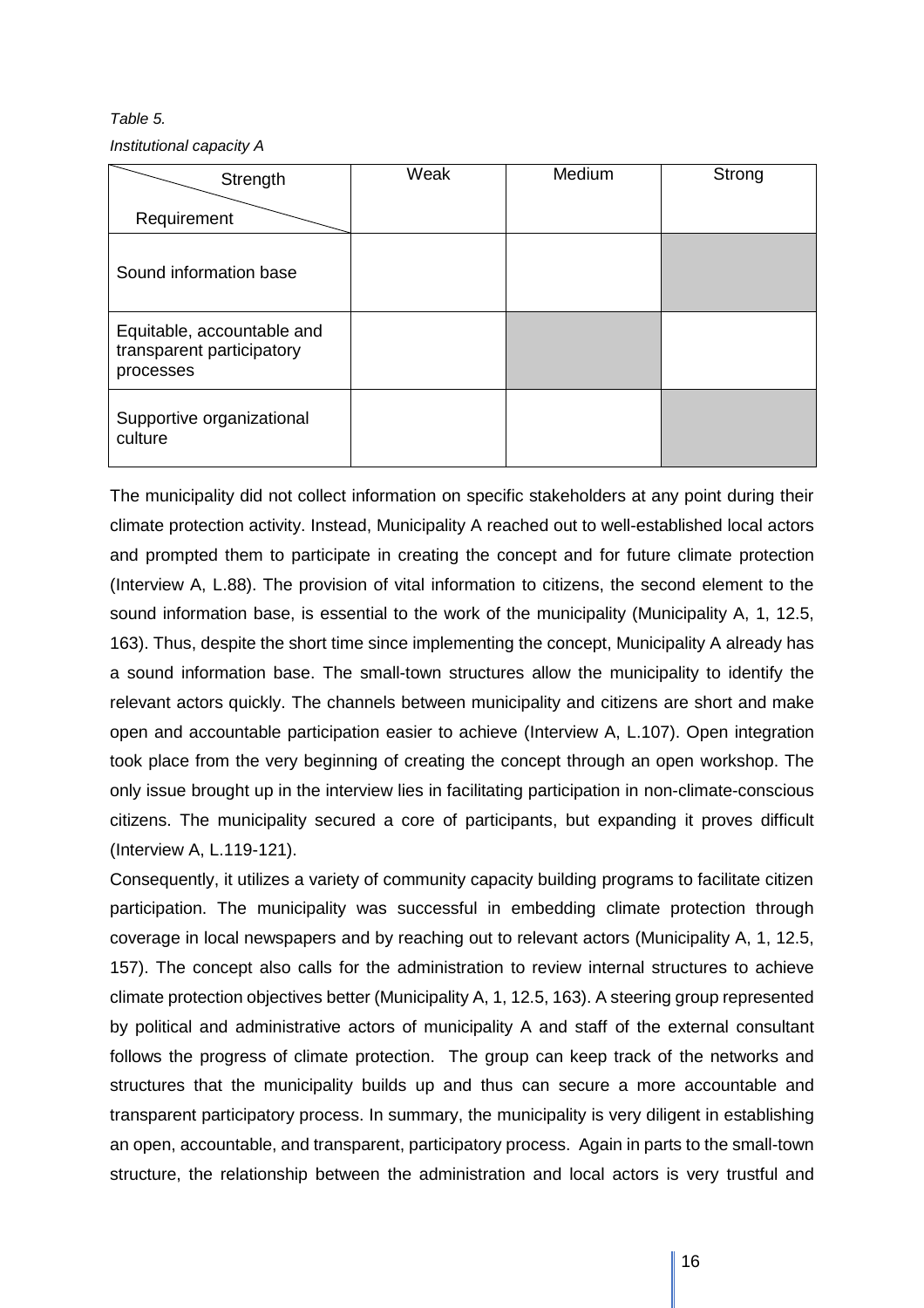transparent (Interview A, L.99-102). In sum, Municipality A developed high institutional capacities since implementing the climate protection concept.

#### *Table 6.*

| Good regional governance A |  |  |
|----------------------------|--|--|
|----------------------------|--|--|

| Adherence                                        | Weak | Medium | Strong |
|--------------------------------------------------|------|--------|--------|
| Claim                                            |      |        |        |
| Participation is possible for<br>any stakeholder |      |        |        |
| Democratically legitimized<br>decision-making    |      |        |        |
| Cooperation and negotiation                      |      |        |        |
| Institutionalization                             |      |        |        |

As introduced earlier, the participatory channels in the municipality are open for any interested stakeholder (Interview A, L.56-60). Since the creation of the concept, any interested citizen had the opportunity to take part in workshops and events to aid in agenda-setting and creating measures. Especially the elected political actors in the municipalities steering group secure the democratic legitimacy of decision-making. The municipality sees citizens as relevant actors that it needs to integrate into climate protection (Municipality A, 1, 1.4.1, 5). Notably, civic organizations that deal with climate protections have expertise that is useful for the municipalities' activities (Interview A, L. 50).

Both the concept and interview make a note of the importance of cooperation and negotiation. The relevant actors need to work together to reach their objectives (Interview A, L.50-52). The municipality attempts to facilitate communication by reaching out to different actors and hosting events and forums (Interview A, L.88). Here, the participants can discuss their objectives to achieve transparency between them. Transferring information to all relevant actors is another element that enables all stakeholders to cooperate with the same level of knowledge (Municipality A, 1, 12.5, 164). The concept specifies the need for transparent communication by the administration for this purpose (Municipality A, 1, 12.4, 154). All these measures ensure that cooperation and negotiation determine the decision-making between stakeholders. Civic organizations and other actors engaging with climate protection before the creation of the concept laid the first foundation for institutionalizing climate protection networks (Municipality A, 1, 12.1, 141). Due to these actors, there was already some salience within the municipality, and there were existing networks in place.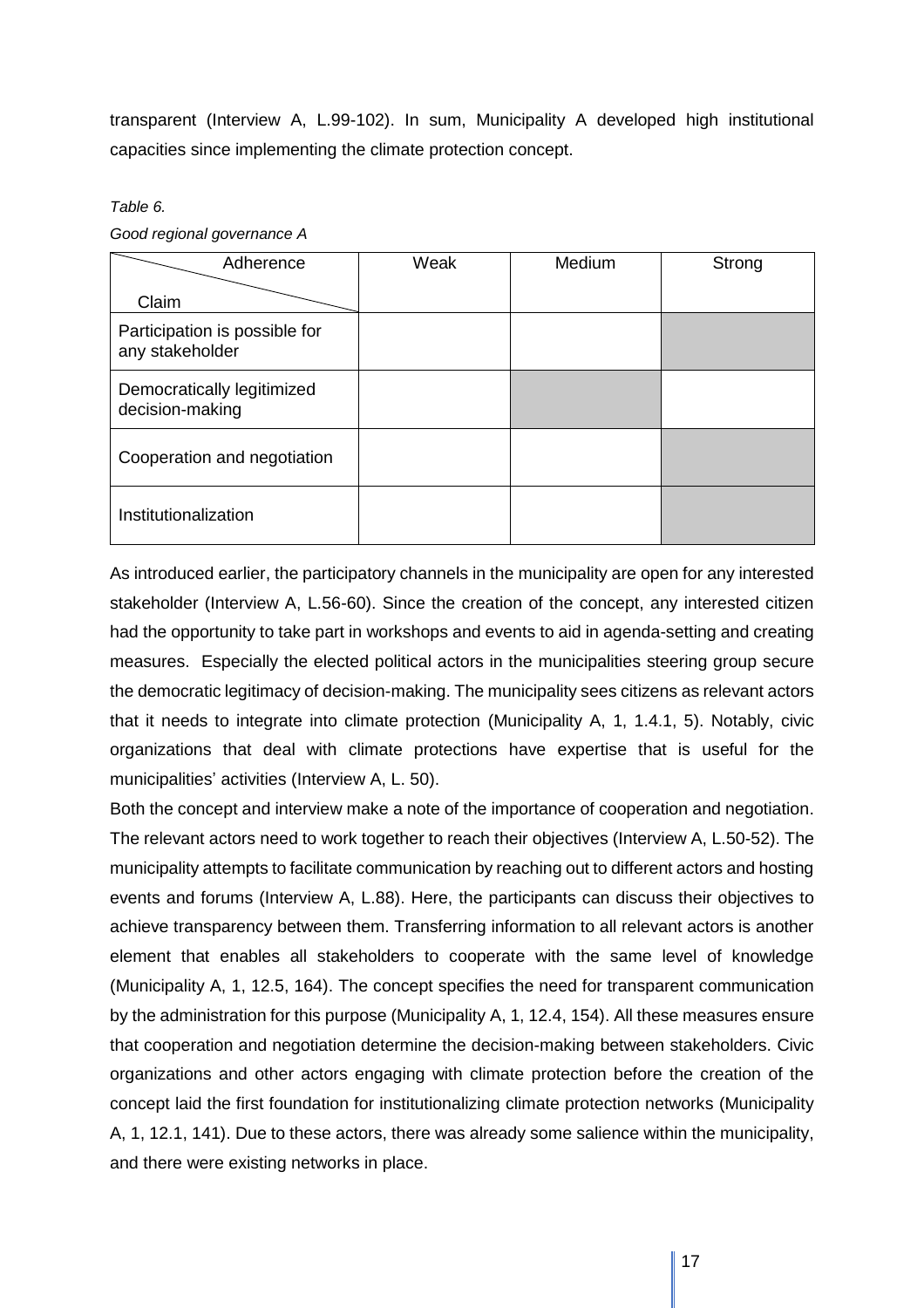The concept includes a detailed stabilization strategy that aids in the institutionalization of existing and new networks. As part of this strategy, municipality A further promotes the salience and visibility of climate protection efforts by advertising its events in local media (Municipality A, 1, 12.3, 152). Decisive action by the administration embeds climate protection internally and lets it play its role model function credible (Municipality A, 1, 12.5, 163). The creation of the steering group is a measure that enables a proper integration of topics and actors. The concept proposes further network-building as another measure that improves the exchange between actors (Municipality A, 1, 12.5, 163). The increasing awareness of climate change in the general public encourages citizens without prior commitment to become climateconscious and expand participation (Interview A, L. 136-140). Through its experience, the municipality is equipped to transfer information and ensures information equity between actors (Municipality A, 1, 12.5, 155). External institutionalization occurs in a workgroup between the municipalities of the *Landkreis* that has formed to deal with climate protection (Interview A, l.190-194). All things considered, Municipality A adheres to good regional governance. Its administration functions as a negotiator and intermediary between different actors and offers open access to anyone interested in participating.

## <span id="page-17-0"></span>4.1.2 Municipality B

| Step<br><b>Measures</b>                                                 | Information | 2.<br>Listening/<br>Consultation | 3.<br>Agreement &<br><b>Behaviour</b><br>Participation | 4.<br>Deciding/<br>Cooperating |
|-------------------------------------------------------------------------|-------------|----------------------------------|--------------------------------------------------------|--------------------------------|
| Low-threshold<br>participation(Municipality B,<br>3, 6.4, 139           |             |                                  |                                                        |                                |
| Integration of students<br>(Municipality B, 1, 8, 199)                  |             |                                  |                                                        |                                |
| Klimamischpoke (Interview<br>B, 2b)                                     |             |                                  |                                                        |                                |
| Introductory event and<br>workshops (Municipality B,<br>$3, 3.2, 20$ ). |             |                                  |                                                        |                                |

#### *Table 7. Climate protection measures B*

Municipality B began with climate protection activities in the mid-90s and created extensive networks and objectives since then. In 2015, the city decided to participate in the funding program "*Masterplan 100% Klimaschutz*". Consequently, they devised a concept that

18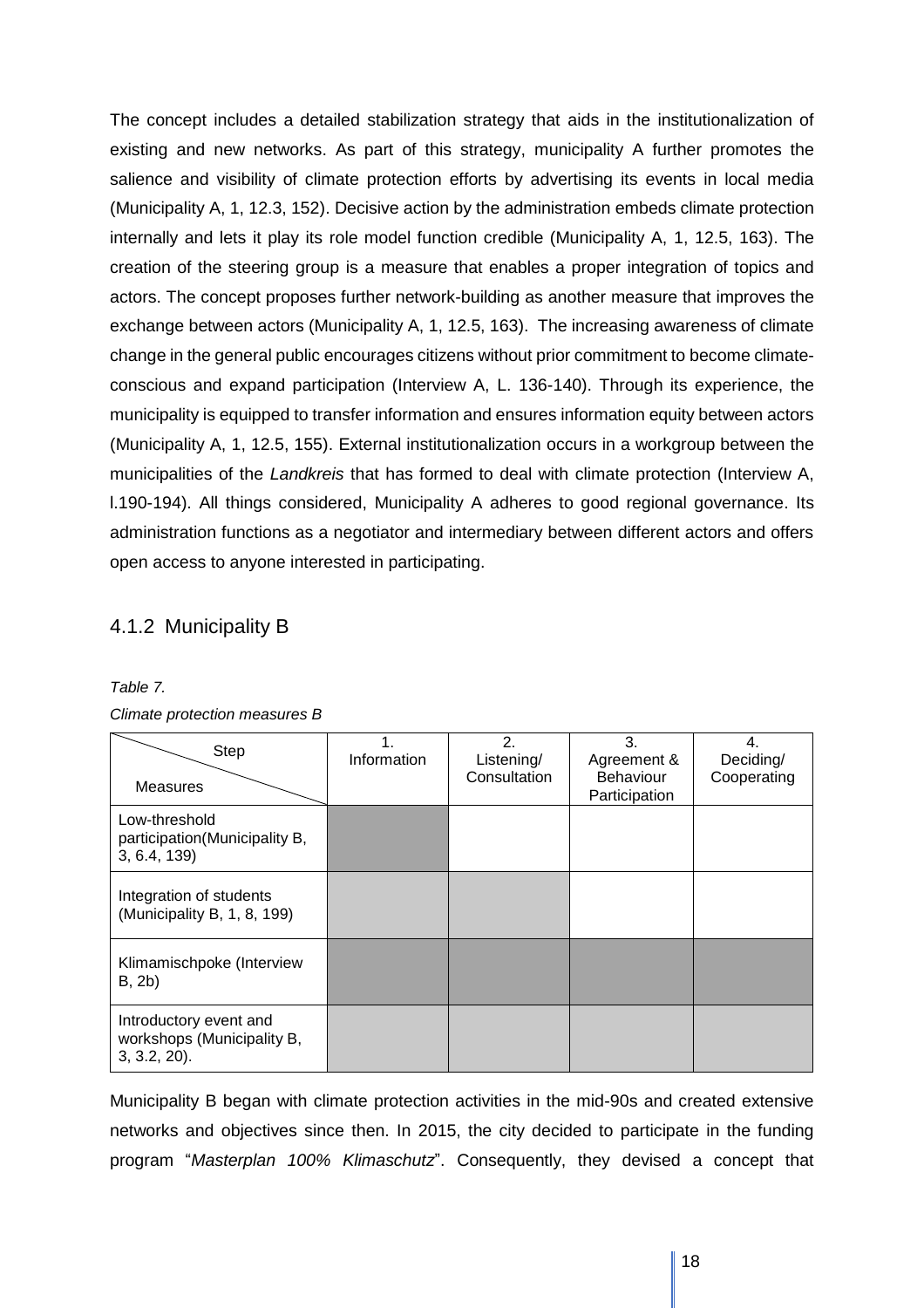formulates objectives for 2050 and began the implementation in late 2017. In 2019, the city declared a climate emergency that reworked the concept and set more ambitious targets for 2030.

Early on in its climate-protection activities, Municipality B struggled with the effectiveness of citizen participation as citizens did not believe they had enough input in decision-making (Interview B, 5e). Having learned of this, Municipality B now offers and supports a variety of campaigns and supports. The baseline objectives of the municipality in the communication with citizens are to inform, sensibilize, and motivate them of what they can do to protect the climate (Municipality B, 1, 8, 199). Citizens can participate in numerous channels. They could access the development of all concepts except for the climate adaption concept of 2015 through introductory events (Municipality B, 3, 3.2, 20). In the said concept, participation was limited to invite actors with the relevant know-how due to its technical nature (Interview B, 2c). Other events take place regularly and enable citizens to inform themselves or voice their opinion. Besides these events dealing with specific subjects, citizens can take part in the *Klimamischpoke*, a civic organization promoting climate awareness among citizens (Interview B, 2b). Said organization also promotes low-threshold participation in citizens (Municipality B, 3, 6.4, 139). A multitude of additional campaigns exists that promote a climate-friendly lifestyle through different means. Where applicable, the municipality integrates citizens at an early stage of the decision-making and keeps them integrated throughout the policy process (Municipality B, 3, 3.2, 20).

#### *Table 8.*

#### *Institutional capacity B*

| Strength                                                             | Weak | Medium | Strong |
|----------------------------------------------------------------------|------|--------|--------|
| Requirement                                                          |      |        |        |
| Sound information base                                               |      |        |        |
| Equitable, accountable and<br>transparent participatory<br>processes |      |        |        |
| Supportive organizational<br>culture                                 |      |        |        |

As of 2020, Municipality B built up significant institutional capacities for climate protection activities. The high number and diversity of actors make the collection of information essential (Interview B, 3a). Regular exchange, for example, during events or forums, assists the collection of information. The diverse channels of participation further enable the municipality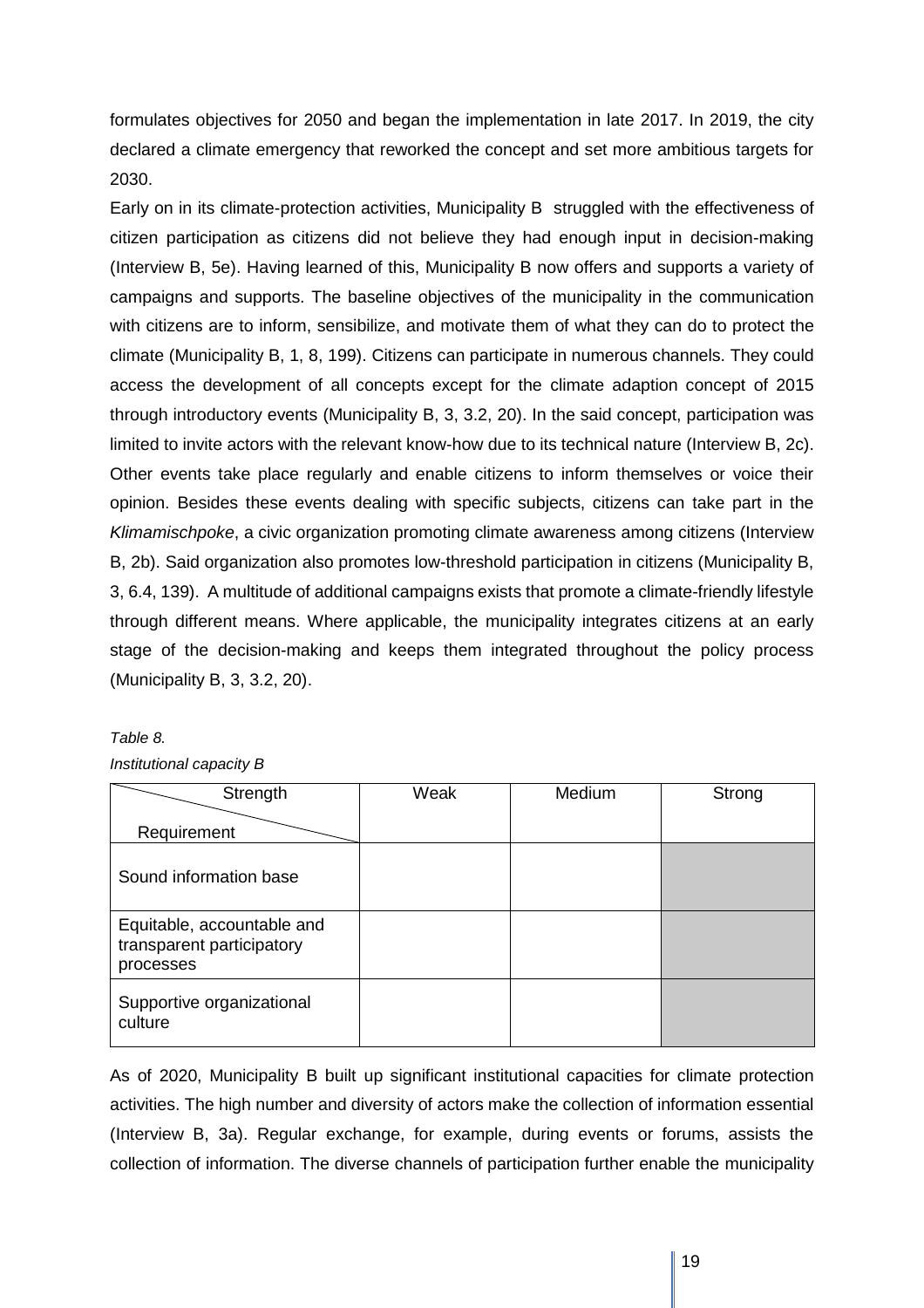to provide information to interested actors. Through the work of the different concepts, Municipality B thus secures a sound information base.

With the profound provision of information, Municipality B also achieves equity in the participatory processes. An organization such as the advisory *Klimabeirat*, consisting of experts from different fields, can hold the municipality accountable with its feedback (Municipality B, 3, 3.2.2, 22). Transparency towards other actors is another cornerstone of the municipalities' work (Interview B, 3c). The consequent creation of a communication level with citizens further ensures proper participatory processes (Municipality B, 3, 6.4, 139). With a citizenry as diverse as Municipality Bs, there is no general indication of the trust between citizens and administration (Interview B, 3c). However, the constant exchange between them and the transparent relationship indicates that most interested actors trust the administration. It attempts to secure this trust by supporting citizen initiatives and being approachable for anyone.

#### *Table 9.*

#### *Good regional governance B*

| Adherence                                        | Weak | Medium | Strong |
|--------------------------------------------------|------|--------|--------|
| Claim                                            |      |        |        |
| Participation is possible for any<br>stakeholder |      |        |        |
| Democratically legitimized<br>decision-making    |      |        |        |
| Cooperation and negotiation                      |      |        |        |
| Institutionalization                             |      |        |        |

Except for highly complex subjects, participation is generally open to any interested citizen. The municipality may limit the participation to experts and environmentally conscious citizens for these complex subjects (Interview B, 3b). This is not too restrictive as citizens can participate in other channels and "work their way up" to be invited at some point, and regular events are open to anyone. The political support of Municipality Bs climate-protection activities becomes evident after the city declared a climate emergency in 2019. Immediately after the declaration, the city passed a resolution that commits the municipality to reduce its impact on climate (Municipality B, 4, n.a., 1). The increased level of support assured the legitimacy and effectiveness of decision-making. Independent organizations like the *Klimabeirat* or the administrative coordination-organizations *Klenko* can keep oversight of decision-making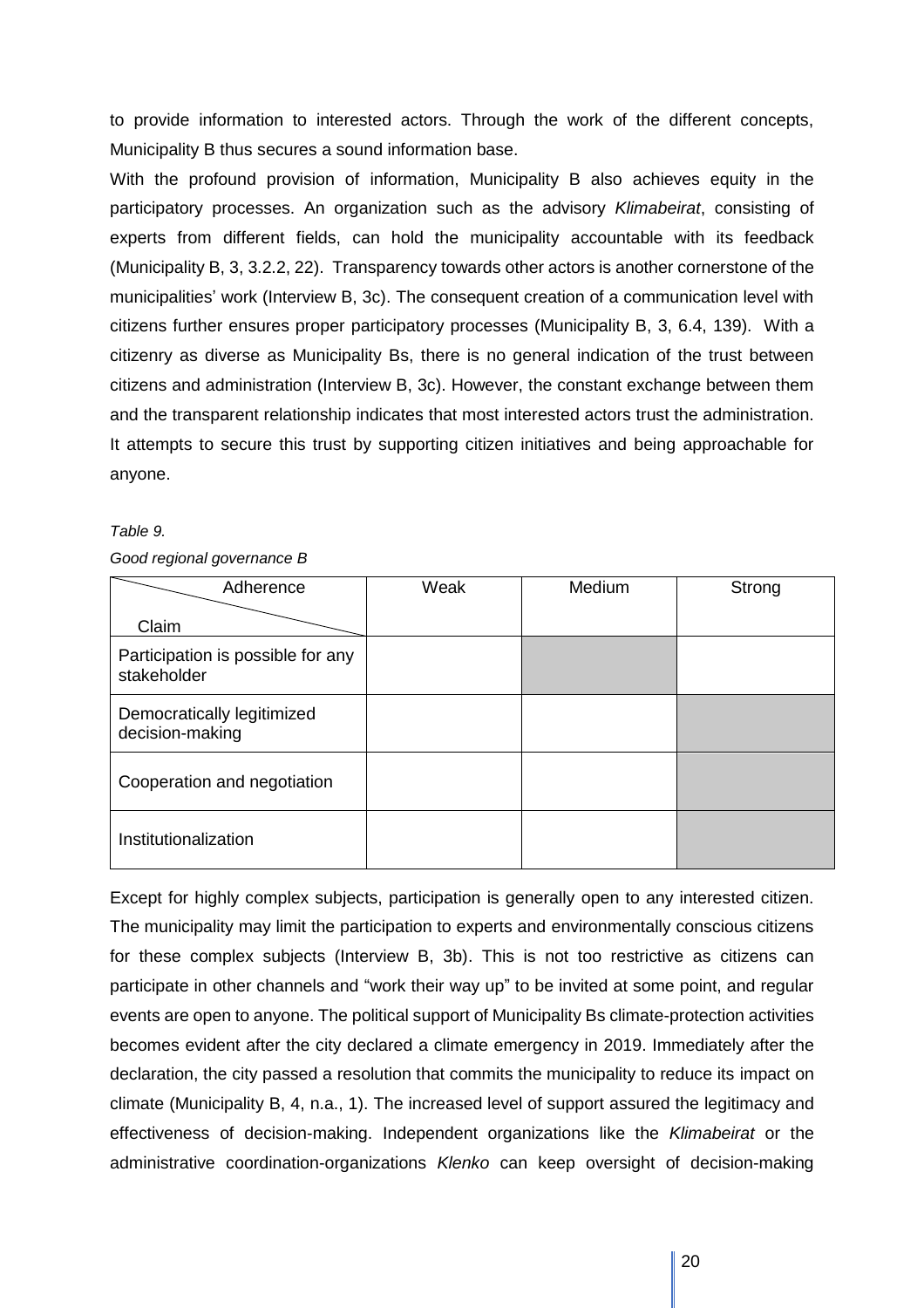(Municipality B, 3, 4.4, 42). The municipality also recognizes citizens as rightful power-holders, which legitimizes citizen-led action (Municipality B, 3, 6.6, 143). Cooperation and negotiation between the actors in the network is another vital component of the Municipality Bs' climate protection activity. Different actors in the local climate protection networks formulated the goals of different concepts in negotiation (Municipality B, 3, 3.2.2, 22). At the different events or in the existing organization, the relevant actors can meet and convey their interests. If a citizen desires to contact the municipality with a suggestion directly, he can still do so despite the municipalities' population.

The institutionalization of the governance networks was already strong before the implementation of the most recent concept, which only further stabilized it. It expanded the established expert dialogue, which assisted the climate protection activities in the municipality (Municipality B, 3, 3.2.1, 21). While this expert dialogue contained significant know-how, the variety of climate-friendly offers in the municipality did not reach citizens as intended (Municipality B, 2, 3.7, 67). By opening up the dialogue, the municipality is better able to facilitate citizen participation. This also helped to raise the salience of climate protection in citizens, as did the declaration of a climate emergency (Municipality B, 3, 4.4, 42). The municipality emphasizes how climate protection is a joint effort of all local stakeholders (Municipality B, 3, 4.4, 42). The close cooperation with citizen organizations like the *Klimamischpoke* and continuous support of other citizen-led projects stabilizes the climate protection in municipality B (Municipality B, 3, 6.4, 139). Municipality B is interconnected in different national and international networks between engaged municipalities that promote a local approach to climate protection (Municipality B, 5, n.a., 1). Municipality B occasionally implements joint projects with other partners but has no institutionalized exchange on this level (Interview B, 6a).

To summarize, as of 2020, Municipality B adheres to good regional governance principles and built extensive networks for climate protection.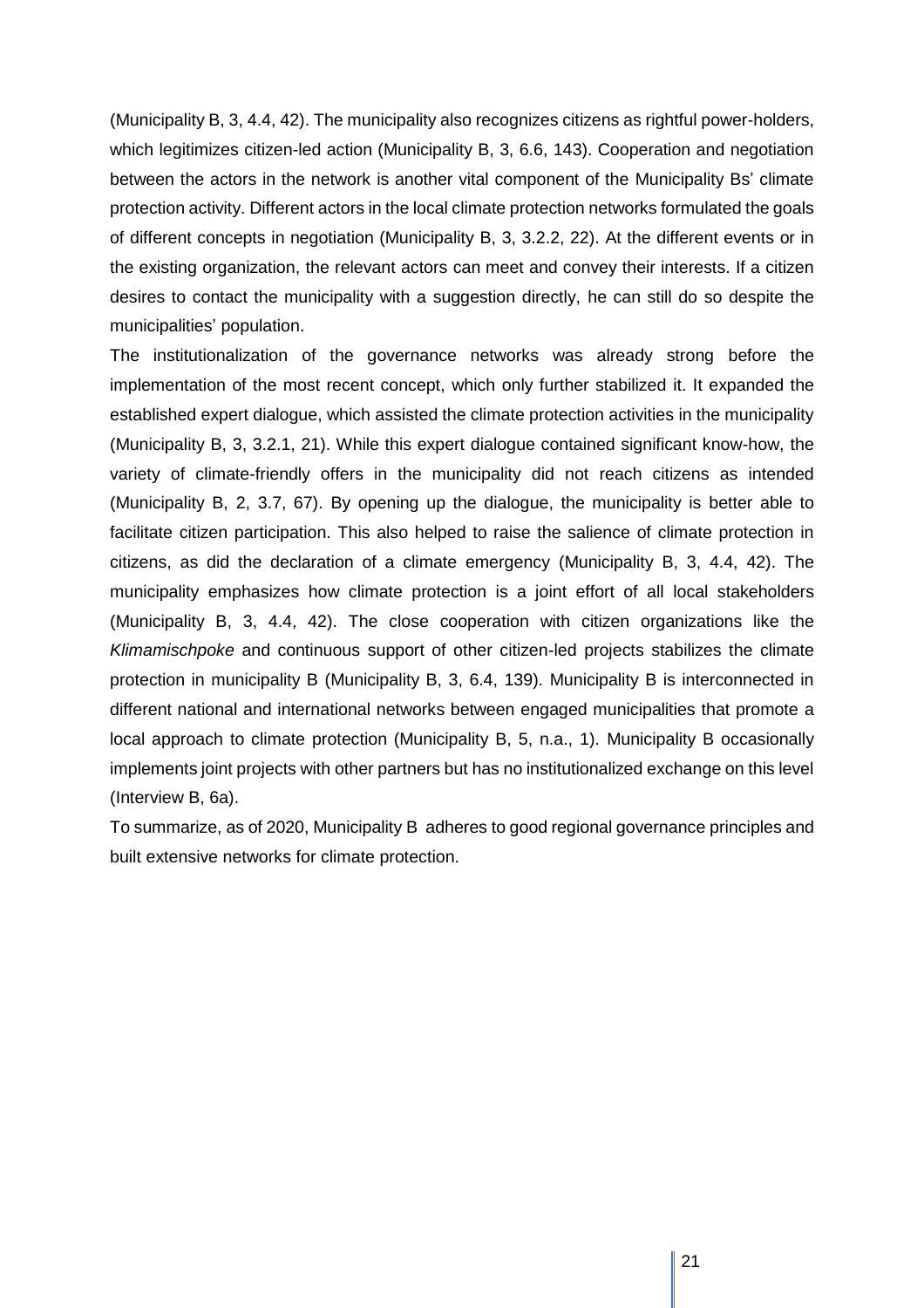## 4.1.3 Municipality C

<span id="page-21-0"></span>*Table 10. Climate protection measures C*

| <b>Step</b><br><b>Measures</b>                                                      | Information | 2.<br>Listening/<br>Consultation | 3.<br>Agreement &<br><b>Behaviour</b><br>Participation | 4.<br>Deciding/<br>Cooperating |
|-------------------------------------------------------------------------------------|-------------|----------------------------------|--------------------------------------------------------|--------------------------------|
| Public relations work<br>(Municipality C, 1, 1.3,<br>13)                            |             |                                  |                                                        |                                |
| Stadtradeln/<br>Frühjahrsputzaktion/<br><b>Urban Gardening</b><br>(Interview C, 6a) |             |                                  |                                                        |                                |
| Integration of students<br>(Interview C, 2a)                                        |             |                                  |                                                        |                                |
| Introductory event and<br>workshops<br>(Municipality B, 3, 3.2,<br>$20$ ).          |             |                                  |                                                        |                                |

Municipality C began developing its climate protection concept in 2013 and finished it the year after. Before, it had not executed any climate protection activity on a larger scale. For the next three years, a state-subsidized climate manager aided and coordinated the implementation of the concept. Since then, the municipality decided to focus its climate protection on encouraging bicycle-usage, and it employs a coordinator for mobility-themed climate protection. The remaining climate protection activities advance under the responsibility of another administrative worker (Interview C, 1a). Municipality C outlines four types of citizen engagement: Raising awareness, providing information, promoting collaborative learning and dialogue and exchange (Municipality C, 1, VII, 57 f.). Participation initiated by citizens is no central focus of the concept, but in recent years, the municipality has supported citizen-led projects (Interview C, 2b). An essential objective of the municipality is to inform citizens of the offers available to them and enter into a dialogue whether they will welcome these offers (Municipality C, 1, 1.3, 13). Again, concept and interview emphasize that disclosing the importance of climate protection to students is a cornerstone of the municipalities' work (Interview C, 2a).

Interested actors could participate in open events since the creation of the concept. In these events, participation in workgroups also empowers these actors to have input on the final concept (Municipality C, 1, 1.2, 7). Next to these channels of participation, Municipality C also hosts various events that further increase contact with citizens. *Stadtradeln* is a month-long campaign hosted in various German municipalities that aims to motivate citizens to use their bicycles (Municipality C, 3, 3.2.8, 14). While Municipality C heavily promotes the campaign,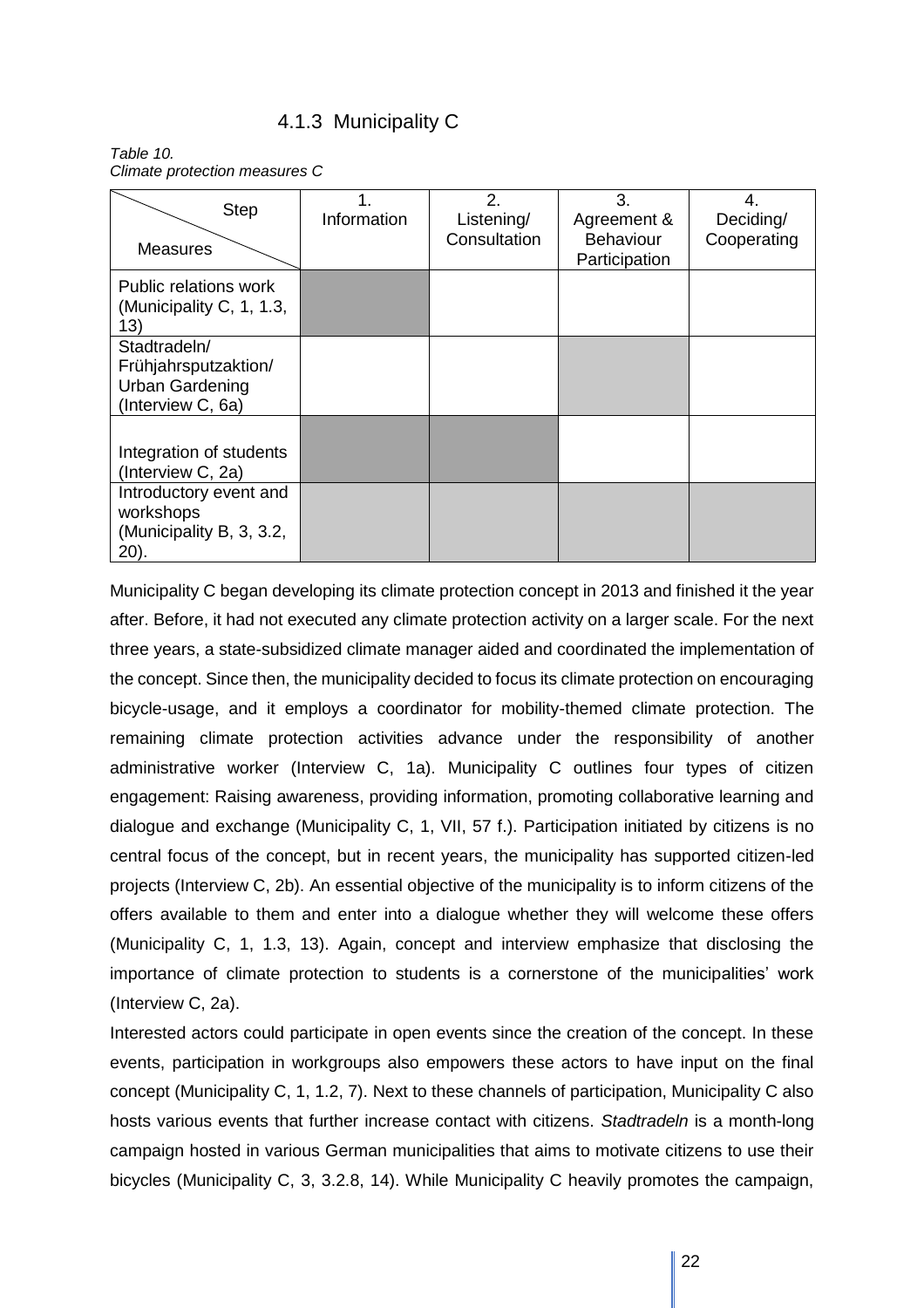Municipality A and Municipality D also host it. Similarly, at the *Frühjahrsputzaktion,* citizens can collectively clean up their municipality. Municipality B and Municipality D have a similar event sponsored by the city or, respectively, the local waste company. These may be events not traditionally connected to climate protection. Nevertheless, they strengthen the relationship between citizens and administration as well as embedding climate-friendly action in citizens (Interview C, 6a).

#### *Table 11.*

#### *Institutional capacity C*

| Strength                                                             | Weak | Medium | Strong |
|----------------------------------------------------------------------|------|--------|--------|
| Requirement                                                          |      |        |        |
| Sound information base                                               |      |        |        |
| Equitable, accountable and<br>transparent participatory<br>processes |      |        |        |
| Supportive organizational<br>culture                                 |      |        |        |

Municipality C conducted interviews with local knowledge-carriers to accommodate the lack of experience in climate protection when developing its concept (Municipality C, 1, 1.3, 9. The interviewees indicated that the municipality needed to offer more substantial support of initiatives and carry out public relations work that provides information reliably (Municipality C, 1, 1.3, 12). As of 2020, the respondent in Municipality C sees a definite improvement in its capacities to collect and provide information (Interview C, 1c). The thesis considers the information base of Municipality C as sound due to the effort taken by the administration in collecting vital information through interviews, and the sincerity with which it incorporates insights.

Apart from the municipality itself, citizens and cooperation-partners from other spheres are the primary target groups of Municipality C's climate protection (Municipality C, 1, VII, 56). The municipality is responsible for integrating the other actors and guaranteeing transparency. Public relations work is another vital tool for open and equitable citizen participation. The municipality had to secure the required capacities for communication and secure increased transparency (Municipality C, 1, 1.3, 9). Municipality C attempts to ensure that the participatory process is open and fair. The concept itself is perhaps vague about achieving this, but the interview indicated that Municipality C places great importance on these values (Interview C, 3b). The same holds for the supportive organizational culture. The administration works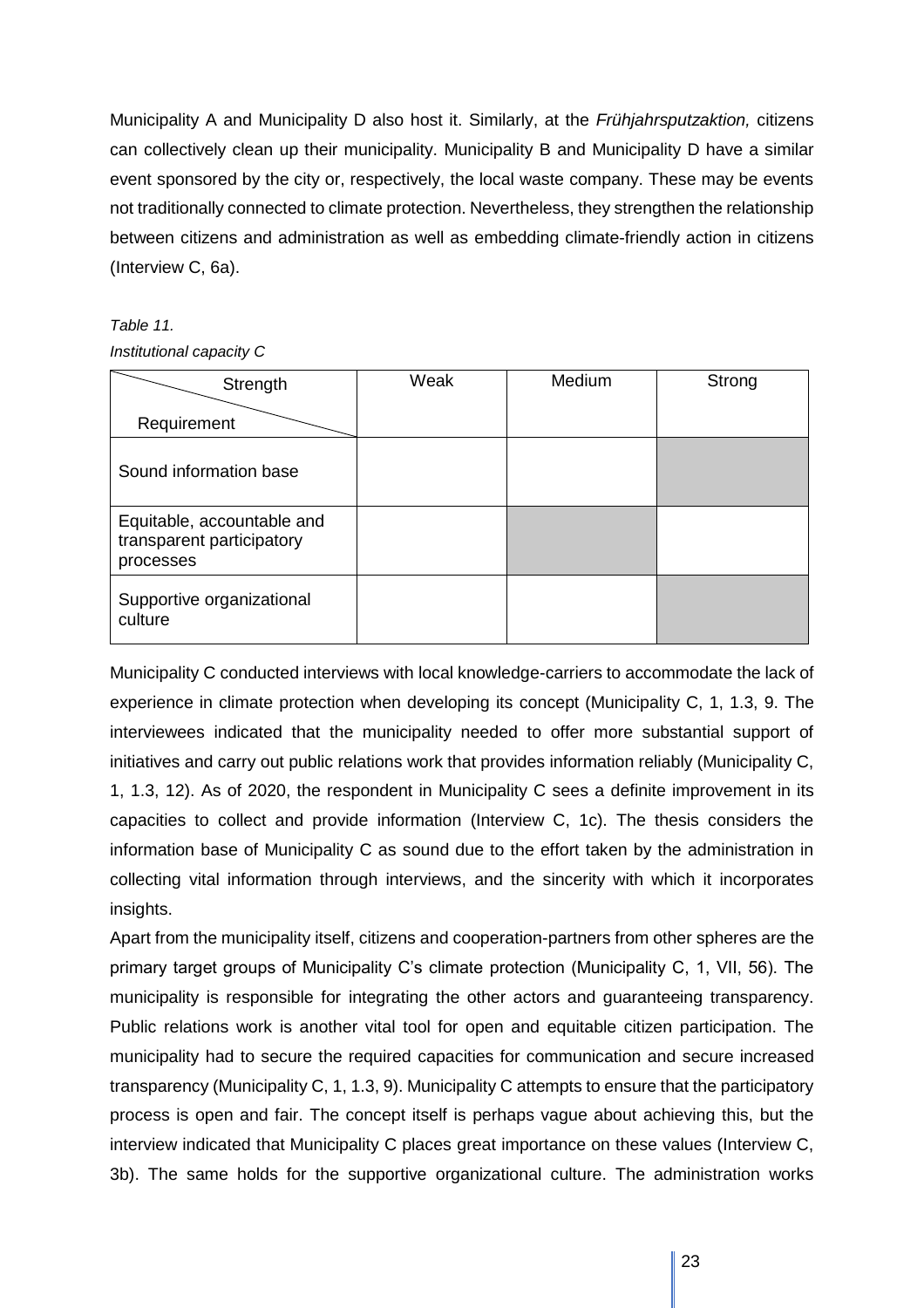towards being transparent and building trust, and the people-oriented measures help in those efforts. The interview exclaimed that the relationship between administration and citizens is trustful for a city its size and improves with the increasing experiences between them (Interview C, 3c). To summarize, Municipality C built up more than sufficient institutional capacities since 2013.

#### *Table 12.*

*Good regional governance C*

| Strength                                         | Weak | Medium | Strong |
|--------------------------------------------------|------|--------|--------|
| Claim                                            |      |        |        |
| Participation is possible for<br>any stakeholder |      |        |        |
| Democratically legitimized<br>decision-making    |      |        |        |
| Cooperation and negotiation                      |      |        |        |
| Institutionalization                             |      |        |        |

Participation in Municipality C is open to many stakeholders. Besides participation in events, citizens can voice their demands through political representatives or neighborhood-groups (Interview C, 4a). The concept served as a legitimacy tool to initiate more climate protection. Support by the administration of citizen initiatives further legitimizes the decision-making (Municipality C, 1, 1.3, 12). Municipality C develops its climate protection activity based on cooperation between actors. The administration primarily sees itself as a mediator with the responsibility to link the different actors (Interview C, 4c). The consensus between the actors on the importance of climate protection enables this cooperation. In 2014, Municipality C had no local social formations that prioritized climate protection and thus lacked a foundation for communication (Municipality C, 1, 1.3, 10). Since then, the issue of climate protection arrived both in administration and citizenship (Interview C, 1b). Measures to raise the salience and visibility of climate protection were crucial in this regard (Municipality C, 2, 25, 57). Starting with the events and workshops during the creation of the concept, Municipality C consistently contacted relevant stakeholders and made information available.

Municipality C integrated local stakeholders by reaching out to them and hosting the events mentioned above. A consultancy infrastructure is another measure that aims to integrate citizens into the network that engages in climate protection (Municipality C, 2, 27, 61). The interviewee highlighted the importance to reevaluate the current structures and campaigns and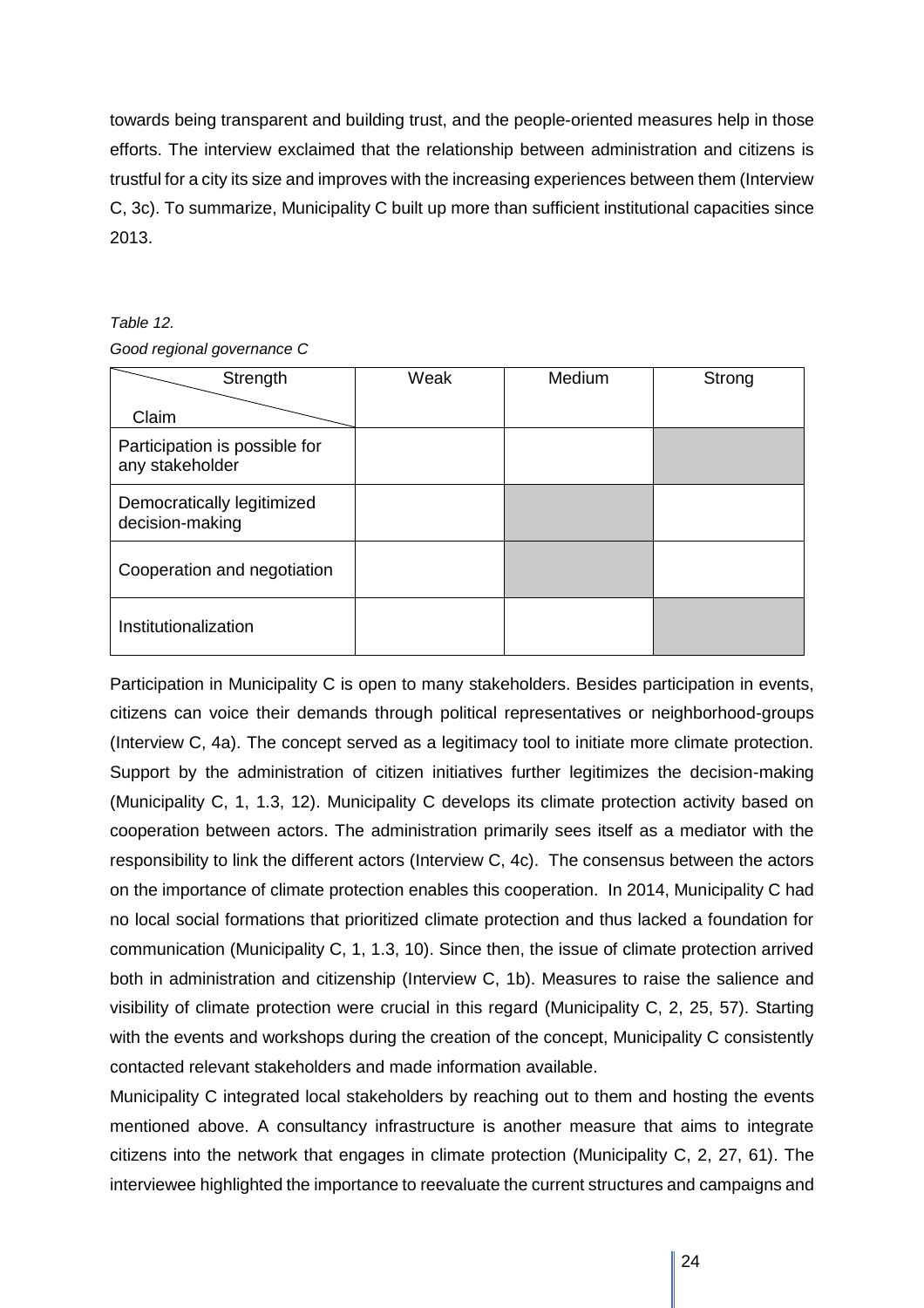adapt for better effectiveness (Interview C, 5a). Thus, even without any progress reports over the last three years, Municipality C still secures a process evaluation. External institutionalization occurs within the scope of the *Landkreis* (Interview C, 5c). An advisory council comprised of regional actors discusses the progress of climate protection in the municipalities. In summary, Municipality C adheres to good regional governance despite the limiting factors at the beginning of its climate protection activity.

## <span id="page-24-0"></span>4.1.4 Municipality D

#### *Table 13.*

|  |  | Climate protection measures D |  |
|--|--|-------------------------------|--|
|--|--|-------------------------------|--|

| Step<br><b>Measures</b>                                                                  | $\mathbf 1$ .<br>Information | $\overline{2}$ .<br>Listening/<br>Consultation | 3.<br>Agreement &<br><b>Behaviour</b><br>Participation | 4.<br>Deciding/<br>Cooperating |
|------------------------------------------------------------------------------------------|------------------------------|------------------------------------------------|--------------------------------------------------------|--------------------------------|
| Public relations work<br>(Municipality D, 2, 6.4,<br>232)                                |                              |                                                |                                                        |                                |
| Low-threshold<br>participation<br>(Municipality D, 2,<br>$6.1.4, 170$ ).                 |                              |                                                |                                                        |                                |
| Masterplanbeirat<br>(Interview D, 5c)                                                    |                              |                                                |                                                        |                                |
| Citizen forums/<br><b>Runder Tisch</b><br>Radverkehr<br>(Municipality D, 2,<br>4.3.2, 89 |                              |                                                |                                                        |                                |

Municipality D began its climate protection activities in the early to mid-1990s. Since then, citizen participation was possible at the *Runder Tisch CO2,* where citizens could meet with administrative actors to inform themselves and provide input (Municipality D, 2, 4.3.2, 89). Just like Municipality B, it formulated a Masterplan in 2014 that set objectives for near-climate neutrality in 2050.

Education, consultation, and information of citizens are the cornerstones of Municipality Ds' climate protection activities (Municipality D, 2, 6.4, 232). When developing the Masterplan, the municipality expanded the *Runder Tisch CO2* with local actors from all spheres of society to pool the knowledge and expertise of the different actors together. The newly formed *Masterplanbeirat* has since then become an important advisory organization to exchange information and influence the development of Municipality Ds' climate protection (Interview D, 5c.).Apart from this venue of participation for experienced citizens' part of civic organizations,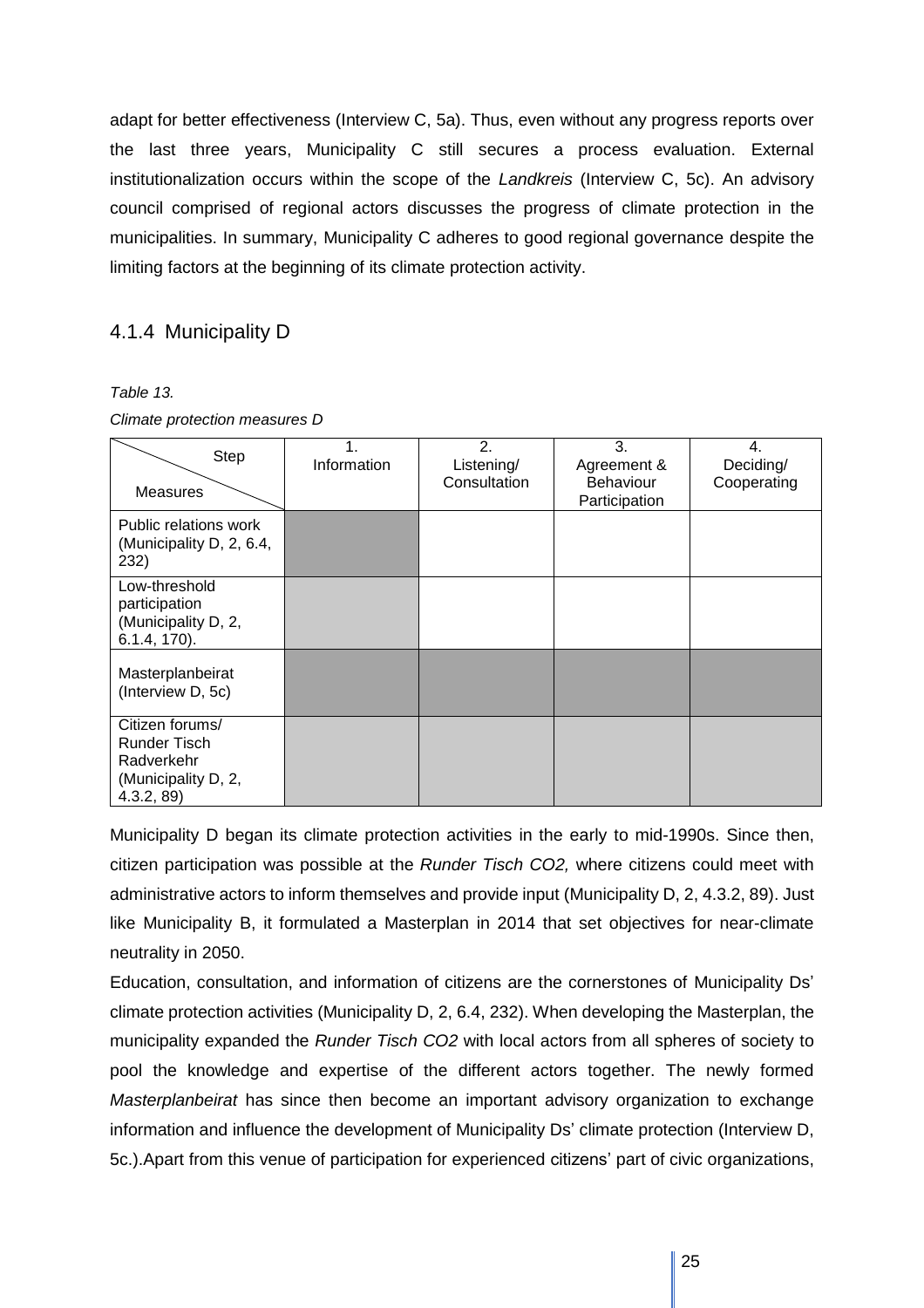regular events enable participation for the general public. For example, citizens' forums on the level of city quarters allow citizens to meet with administrative and political actors (Municipality D, 2, 4.3.2, 89). The city also initiated a round table for bicycle traffic while implementing the concept (Municipality D, 2, 4.3.2, 89). There is not much recent information available on this round table. However, it and similar forums indicate the commitment to citizen participation in Municipality D. Additionally, the municipality promotes low-threshold participation to embed climate protection in citizens that are not interested in or capable of participating otherwise (Municipality D, 2, 6.1.4, 170). Early integration of citizens is no proclaimed objective in every case. Instead, the framework of the distinct case determines when integration occurs (Interview D, 2c). The Masterplanbeirat secures the participation of engaged citizens in any case.

#### *Table 14*

*Institutional capacity D*

| Strength                                                             | Weak | Medium | Strong |
|----------------------------------------------------------------------|------|--------|--------|
| Requirement                                                          |      |        |        |
| Sound information base                                               |      |        |        |
| Equitable, accountable and<br>transparent participatory<br>processes |      |        |        |
| Supportive organizational<br>culture                                 |      |        |        |

During the development of the Masterplan, collecting information on the state of affairs was an important factor (Interview D, 3a). Different studies and expert reports clarified the position of local actors and the potential for climate protection measures. With its diverse actors, the *Masterplanbeirat* is also crucial in recognizing the local conditions. Municipality D guarantees the provision of information as part of its efforts to educate and inform citizens of a fundamental element of climate protection work.

This provision of information secures the informational equity between participants. The municipality is very supportive of citizen participation and has facilitated diverse projects, not just for climate protection in the past (Interview D, 1b). Consequently, an engaged citizenship could develop that utilizes well-established participatory processes. The Masterplan laid out plans to create additional organizational and participatory infrastructure. It further recommends embedding the central role of climate protection in the municipalities' policies (Municipality D, 2, 6.4.2, 233). The "*Klima-Check*" is one measure that upholds the transparency and accountability of the administration. It aims to assess administrative activities on their efficiency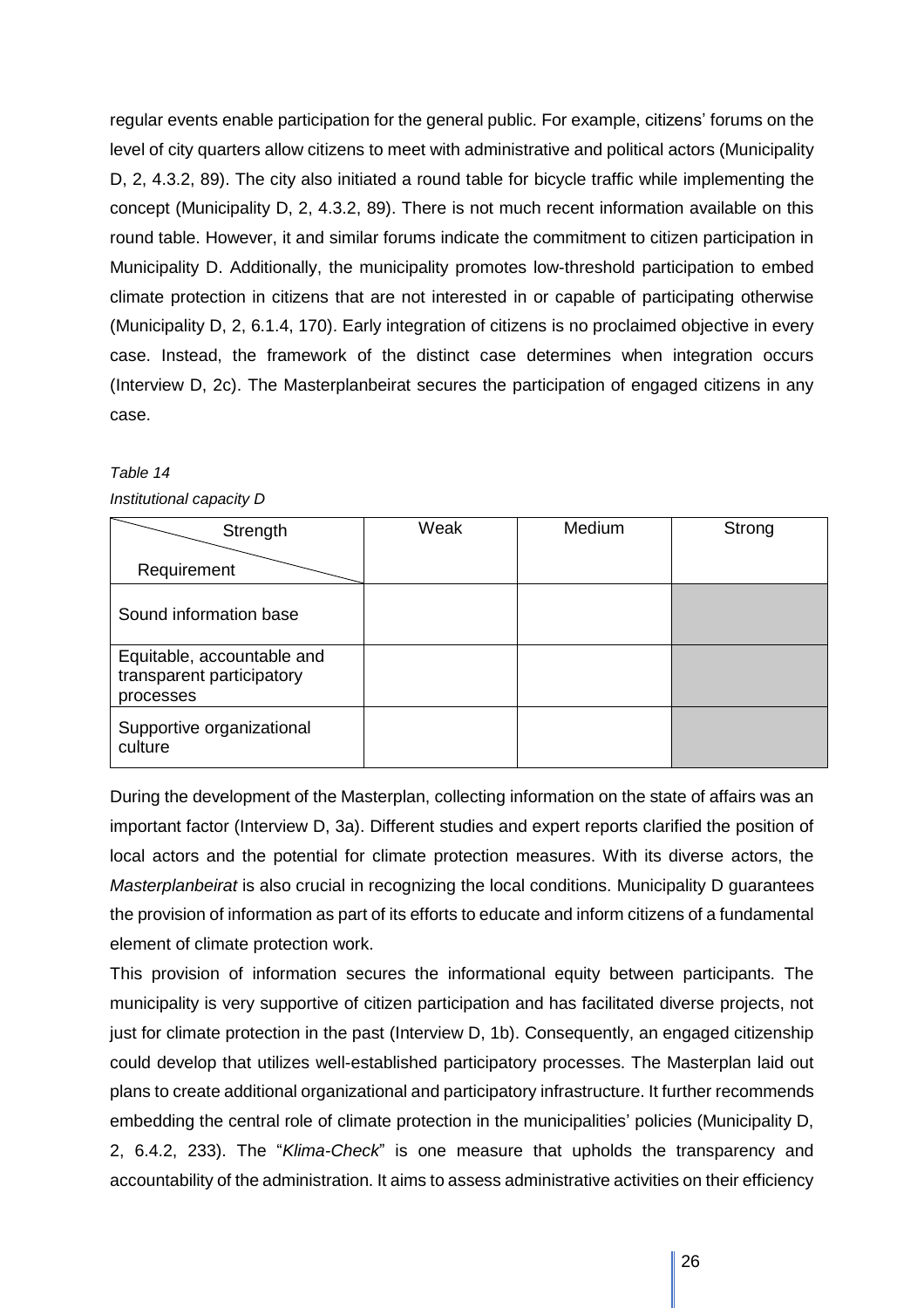in climate protection (Municipality D, 2, 7.2.2, 279). While this is not entirely related to the participatory process, it allows citizens to keep an overview of administrative activities.

The organizational culture in Municipality D is supportive on account of the numerous channels it creates for citizen participation. In a city of its size, no statement of the general level of trust between citizenship and administration can be made (Interview D, 3c). Respectful communication at eye level encourages a trustful relationship (Interview D, 3c). In conclusion, the administration meets all demands of institutional capacity.

#### *Table 15.*

|  | Good regional governance D |
|--|----------------------------|
|--|----------------------------|

| Adherence                                        | Weak | Medium | Strong |
|--------------------------------------------------|------|--------|--------|
| Claim                                            |      |        |        |
| Participation is possible for<br>any stakeholder |      |        |        |
| Democratically legitimized<br>decision-making    |      |        |        |
| Cooperation and negotiation                      |      |        |        |
| Institutionalization                             |      |        |        |

The municipality can only meet its objectives with the support of its entire citizenry (Interview D, 2b). For some events, it is not feasible to invite every actor (Interview D, 2b). Regardless, citizens have a say in most decisions that involve them. Engagement in special events or civic organizations opens participation for any interested citizen (Municipality D, 4, n.a., 1). Participation in the *Masterplanbeirat* or workgroups grants citizens partial oversight over the decision-making as it provides better provision of information (Municipality D, 3, n.a., 1). The long-standing initiative by Municipality D in climate protection also ensures formal support over decision-making as local political actors stand behind the objectives. Defined processes for decision-making are also essential to secure the legitimacy and accountability in the climate protection network (Interview D, 4b). Cooperation and negotiation are essential to the work in the structure of cooperation. In the *Masterplanbeirat*, different stakeholders can cooperate to reach a consensus, at which point it serves as a consultancy to the project management (Municipality D, 3, n.a., 1). Further cooperation can occur during the specific events, be it informational events for a specific subject or the regular citizen forums on the city-quarter level (Municipality D, 1, 10.2.2. 310). Given how long-established many of these channels are, the opinions and objectives of each actor are usually already transparent.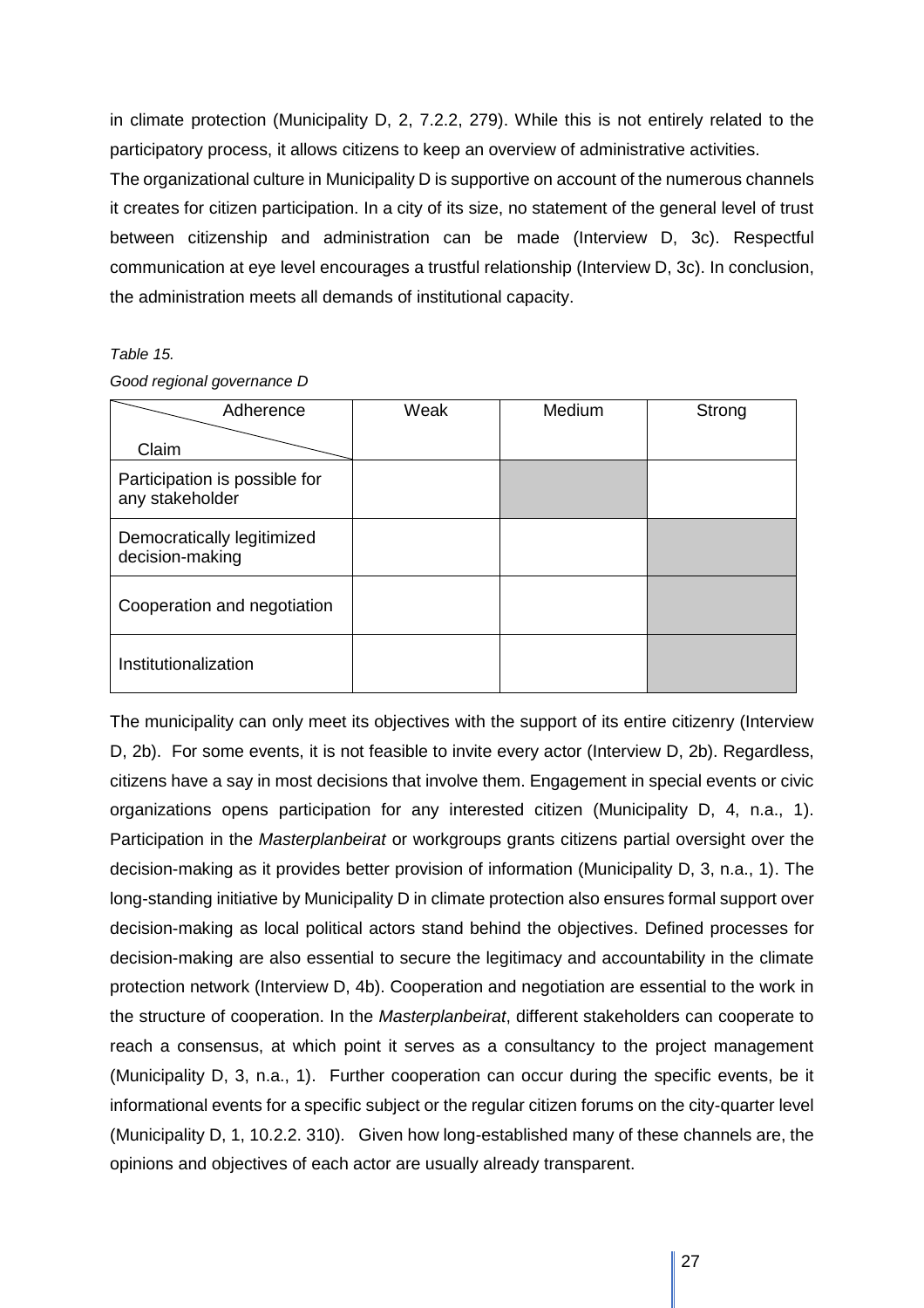The institutionalization of citizen engagement in climate protection was already firmly established before the introduction of the Masterplan (Municipality D, 1, 4.3.5, 92). Many structures were in place antecedently, and the concept only deepened and streamlined them with the creation of the Masterplanbeirat and the general structure of coordination. The municipality encountered issues in promoting the visibility of the concept as the general public had shown interest in climate protection before and had to be motivated anew (Interview D, 5e). Thereupon, it developed an additional concept for public relations that assisted the visibility of climate protection. Regular informational events and different campaigns continue to embed the importance of climate protection in citizens and administration (Interview D, 2b). Municipality D facilitates external institutionalization on a regional level with surrounding municipalities and *Landkreise*. In 2018, a regional climate summit with the participation of federal politicians led to the development of various cooperative measures (Municipality D, 4, n.a., 1). Besides cooperation on the regional level, participation in national and international networks further promotes the exchange of information and experiences between engaged municipalities (Interview D, 4c). In summary, Municipality D adheres to the principles of good regional governance to the full extent.

## <span id="page-27-0"></span>4.1.5 Municipality E

| Table 16. |  |
|-----------|--|
|-----------|--|

| Climate protection measures C |  |
|-------------------------------|--|
|-------------------------------|--|

| Step<br><b>Measures</b>                                                        | $\mathbf 1$<br>Information | 2.<br>Listening/<br>Consultation | 3.<br>Agreement &<br><b>Behaviour</b><br>Participation | 4.<br>Deciding/<br>Cooperating |
|--------------------------------------------------------------------------------|----------------------------|----------------------------------|--------------------------------------------------------|--------------------------------|
| Integration of students<br>(Municipality E, 3, n.a.,<br>2)                     |                            |                                  |                                                        |                                |
| <b>Bioenergy</b><br>park(Municipality E, 3,<br>n.a., 4)                        |                            |                                  |                                                        |                                |
| Wind turbine owned by<br>citizens cooperative<br>(Municipality E, 1, 2.5,<br>9 |                            |                                  |                                                        |                                |
| Stammtisch<br>(Municipality E, 3, n.a.,<br>6)                                  |                            |                                  |                                                        |                                |

Beginning in the early 2000s, Municipality E began to focus on communal climate protection increasingly. In 2008, it devised a climate protection concept to become climate neutral in 2030 as part of a federal competition. Since then, the municipality initiated many ambitious projects.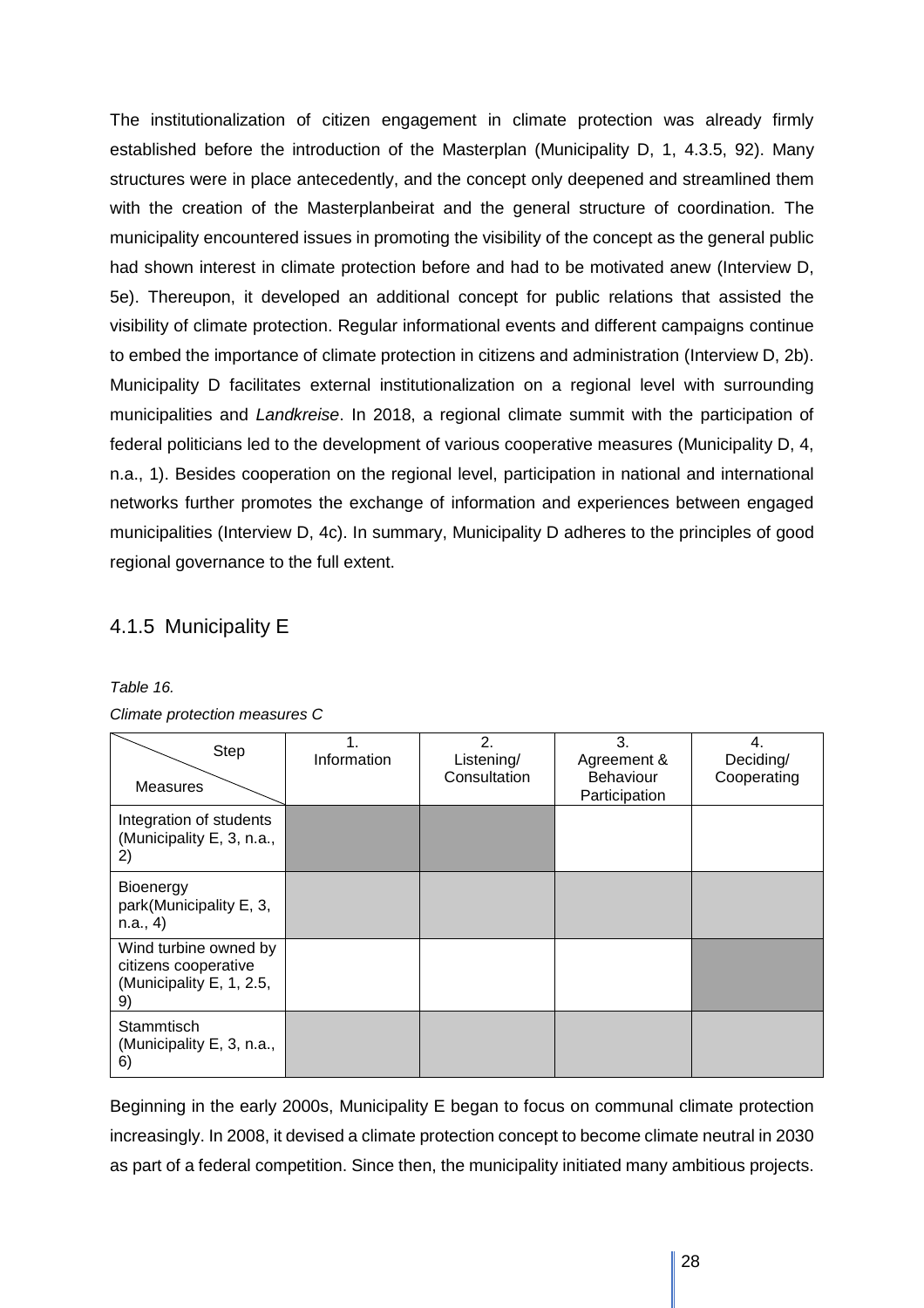Perhaps the most notable project is the bioenergy park (Municipality E, 3, n.a., 4). On its ground, among other renewable energy plants, a wind park was built solely with local funds. One wind turbine belongs to a citizen organization. Hence, despite being the smallest Municipality, Municipality E has a diverse set of participation channels for citizens. Documents and the interview underline the importance of reaching out to students (Municipality E, 3, n.a., 2). The municipality educates them on their impact on climate change and what action the municipality already takes. Among other tools, the municipality utilizes two *Stammtische* to integrate and inform the broader public (Municipality E, 3, n.a., 6). Here, it invites citizens to learn about what they can do for climate protection and how they benefit from it. Citizens can also formulate their objectives and bring those to the administration. The wind turbine in the bioenergy park held by a citizen organization is an example of citizen activity that was supported by the administration (Municipality E, 1, 2.5, 9). The different measures also benefited the attitude in the municipality (Interview E, 3b). The bioenergy park proved that local stakeholders, including citizens, could take decisive climate protection action without relying on external investors (Municipality E, 3, n.a., 4). After more than a decade of decisive and inclusive climate protection, many in Municipality E are proud of their efforts.

#### *Table 17*

| Strength                                                             | Weak | Medium | Strong |
|----------------------------------------------------------------------|------|--------|--------|
| Requirement                                                          |      |        |        |
| Sound information base                                               |      |        |        |
| Equitable, accountable and<br>transparent participatory<br>processes |      |        |        |
| Supportive organizational culture                                    |      |        |        |

Personal and financial resources resulting from Municipality Es' size might have limited its institutional capacity during the earlier stages of climate protection (Municipality E, 1, 2.6, 10). If so, this is no longer the case as it built up sufficient personal capacities; and the support of citizens and the local economy ensures financial security. A SWOT-analyses in the course of creating the 2008 concept established a sound information base. Since then, the extensive relationship between the different stakeholders deepened the municipalities' knowledge of its citizens. The provision of information is a cornerstone of climate protection. Publications on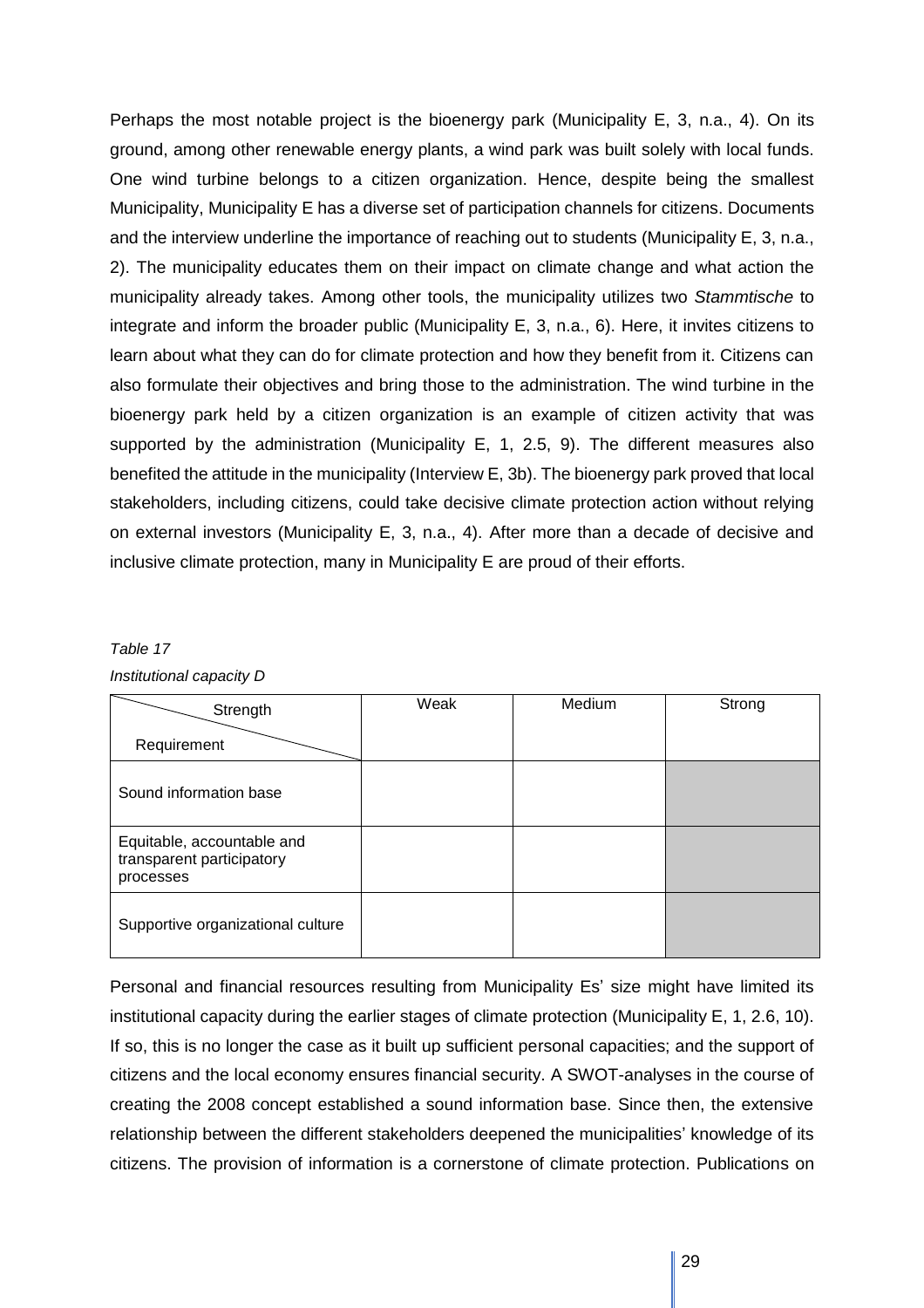the website, in newspapers, or during information events ensure that citizens and other stakeholders always have access to relevant information. Municipality E has extensive participatory processes. Over the past decade, administration and citizens were able to embed climate protection. *Stammtische* and similar events allow access for any interested citizen that wants to discuss a subject.

After more than a decade of participation, many citizens have become experts in their own right and have stabilized their participation (Interview E, 2b). The short communication channels in the small municipality add transparency and accountability (Interview E, 4c). The different events assure that the actors remain aware of the progress in the local climate protection. Finally, the education and integration of students mentioned above are vital to guarantee that participation can continue in the future investors (Municipality E, 3, n.a., 2). The municipalities' organizational culture is very supportive. Municipality E repeatedly accentuates that its success in climate protection relies on the successful cooperation with citizens (Municipality E, 3, n.a., 2). Citizens know that they can engage with the municipality before any crucial decision is taken. In summary, the institutional capacity in the municipality is high after the necessary steps were laid out in the concept 12 years earlier. The administration was able to secure open and accountable participatory processes and good relations with other stakeholders.

#### *Table 18.*

| Adherence                                        | Weak | Medium | Strong |
|--------------------------------------------------|------|--------|--------|
| Claim                                            |      |        |        |
| Participation is possible for<br>any stakeholder |      |        |        |
| Democratically legitimized<br>decision-making    |      |        |        |
| Cooperation and negotiation                      |      |        |        |
| Institutionalization                             |      |        |        |

*Climate protection measures E*

Participation in Municipality E is open for any stakeholder. The consensus in the population secures the democratic legitimacy of the decision-making (Municipality E, 3, n.a., 10). Furthermore, during his 20 years in office, the mayor of Municipality E was an important political actor that facilitated and supported many climate protection activities (Interview E, 2b). That citizens reelected him over that time indicates their support of the municipalities' measures. The importance of cooperation and negotiation in Municipality Es' network has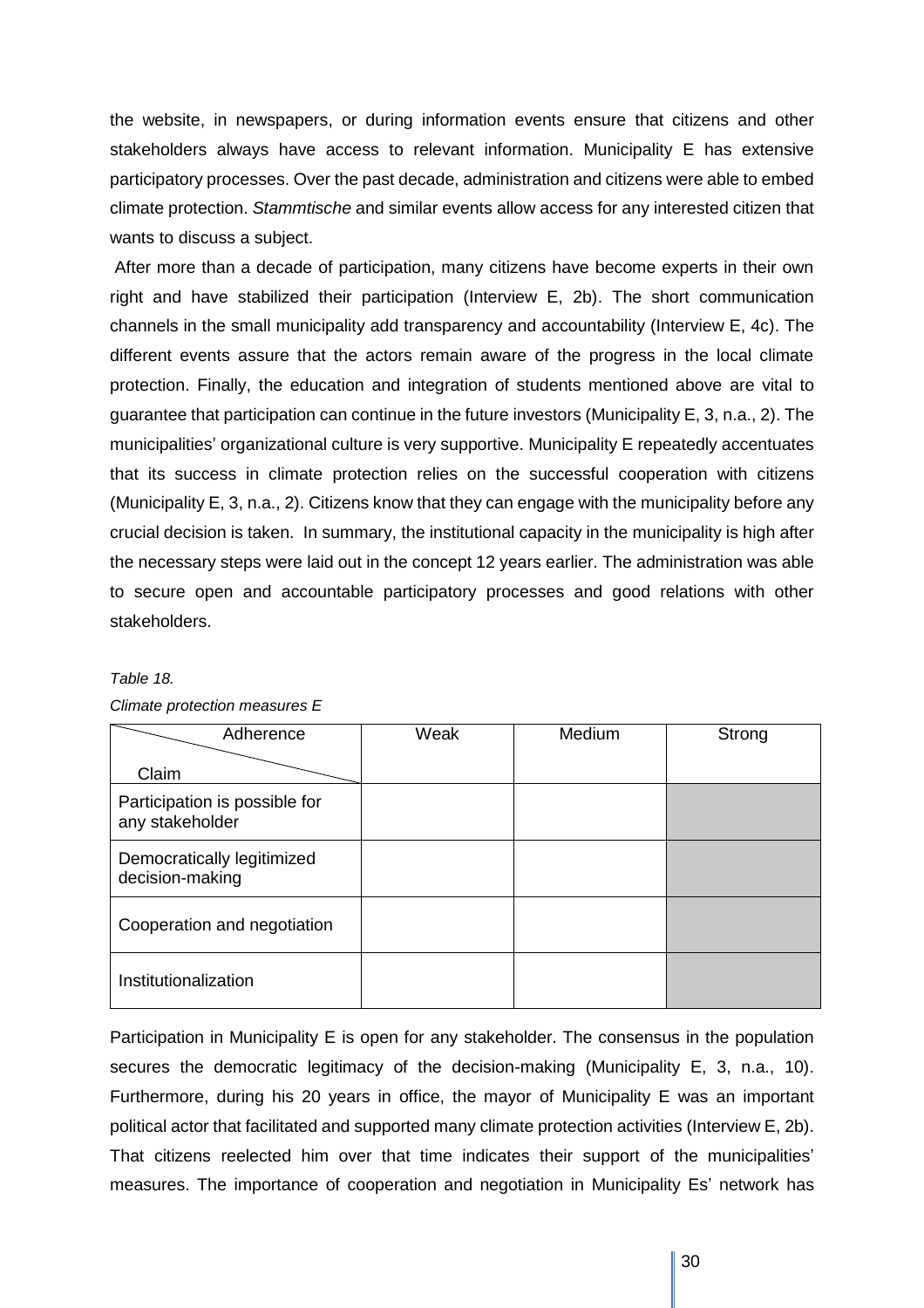already been established. Municipality E utilizes many measures that rely on cooperation between stakeholders for their success (Municipality E, 3, n.a., 10). The municipality can only offer solutions; to implement them successfully, citizens need to cooperate (Interview E, 2b). Citizens would not necessarily aid in the implementation of ideas that felt forced upon, nor would they participate in events if they did not believe that Municipality E sincerely considered their proposals.

Municipality E highlighted the importance of networks for their work in climate protection in their concept and implemented them earnestly (Municipality E, 1, 2.6, 11). Salience and visibility of climate protection are unparalleled. Informational tours of the bioenergy park and other activities help in raising the salience of climate protection in local and external actors (Municipality E, 3, n.a., 6). Municipality Es' title "*Klimakommune*" is further evidence of the salience placed on climate protection (Interview E, 3b). The integration of all relevant actors is a relevant aspect of Municipality Es` climate activity (Municipality E, 1, 2.5, 9). It occurs through the information and motivation of citizens, as mentioned above. New topics can be integrated into the existing structures when stakeholders bring them up at a *Stammtisch* or directly reach the municipality.

Expanding participation in the sense of adding new internal actors may be difficult as Municipality E already integrated the majority of local stakeholders (Municipality E, 2, n.a., 3). Instead, the municipality introduces new formats in response to emerging subjects, like the *Stammtisch E-Mobilität* (Interview E, 2b). Local participants help in introducing vital know-how, where necessary, the municipality integrates external experts (Interview E, 2b). Municipality E engages in extensive external institutionalization. On the regional level, it cooperated with different municipalities and regions (Interview E, 6a). It also engages in various climate protection networks on the national and international scale (Municipality E, 3, n.a., 12). As part of these networks, Municipality E facilitated cooperation with American municipalities and a Japanese prefecture. The extensive cooperation goes to show how far-reaching some of the activities by Municipality E are. Consequently, Municipality E adheres to the objectives of good regional governance. Its climate protection activity is a prime example of adding regional value and raising self-sufficiency.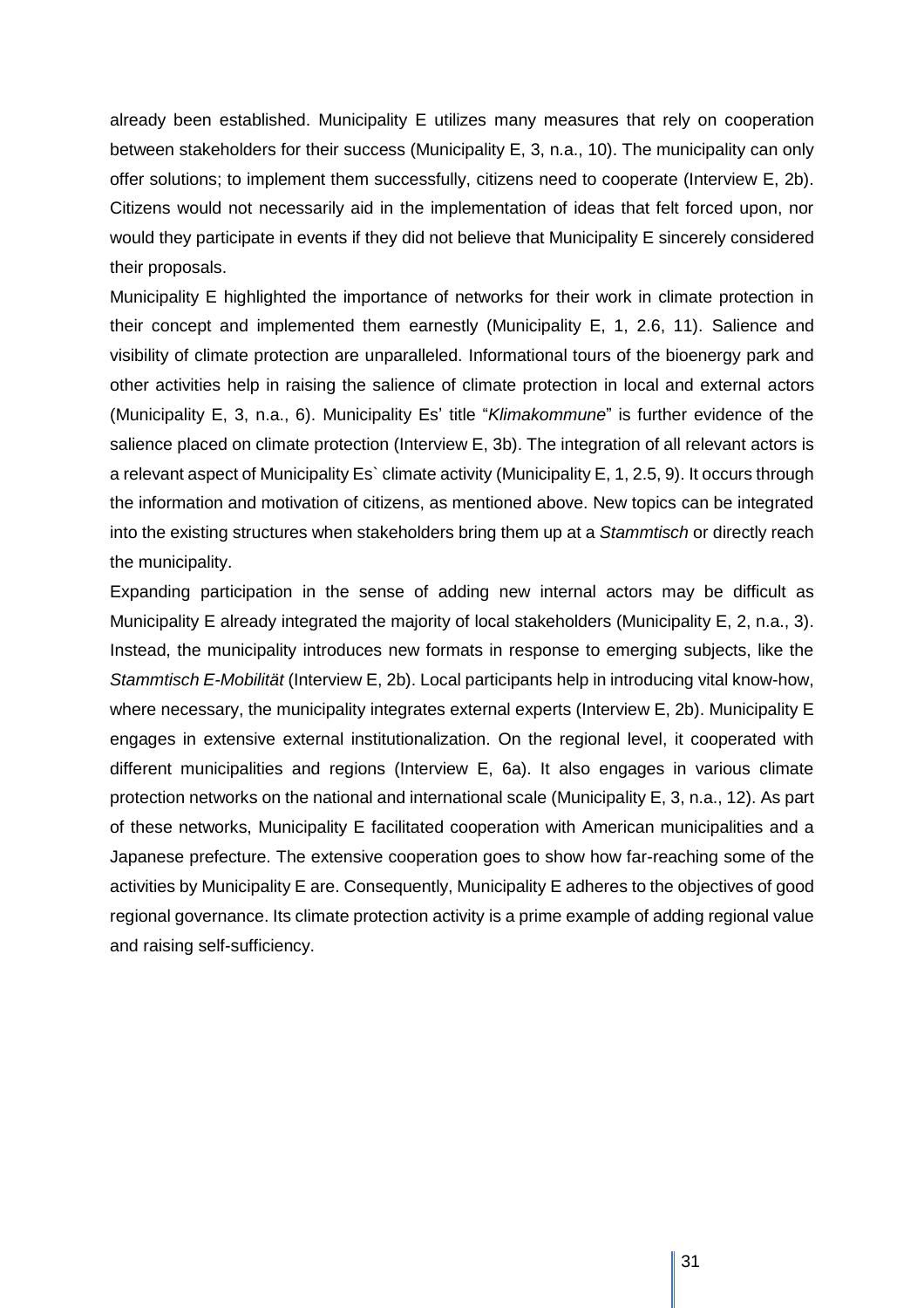## <span id="page-31-0"></span>4.2 Analysis

#### <span id="page-31-1"></span>4.2.1 Overview hypotheses

The thesis formulated two hypotheses. After evaluating the documents of the different municipalities, they can be rejected or supported. Afterward, the influence of the selection criteria is analyzed.

**Hypothesis 1** states: *Municipalities with strong institutional capacities will have more*  developed climate protection measures *regarding citizen participation than municipalities with weaker institutional capacities.* As the document analysis shows, all five municipalities had relatively comparable capacities. The three criteria to determine institutional capacities were fulfilled in each case. There was variation in the importance and procedure of collecting information. For small municipalities like Municipality A and Municipality E, the collection of information was less acute with few and already well-established actors. In contrast, Municipality C had relatively little knowledge regarding the different actors when it started its climate protection activity and relied on interviews with local knowledge-carriers to establish it. The two remaining larger municipalities depend even more on information collection, given the number of actors. Studies during the development of concepts and continuous work during its implementation were necessary. There is less variation in the provision of information and participatory processes. Between local newspapers, flyers on their website and information on the websites, the municipalities utilize similar channels to provide information and secure equity. Citizens can directly reach each municipality. Additionally, all municipalities underline the importance of being transparent towards citizens.

In part due to the proclaimed transparency, all municipalities see mutual trust between citizens and the administration. Notably, the smaller municipalities were quick to confirm that they had a good relationship between citizens and administration. The mid-sized Municipality C said it generally did so, while it could not avoid some troubles at its size. The respondents for both larger municipalities said that, while they worked transparently and respectfully with citizens, a general answer was not possible, but would require a survey.

Documents and interviews revealed that the success of climate protection in the municipalities certainly depends on having adequate capacities to work with citizens. Consequently, even without a poor practice-case within the selected municipalities, the first hypothesis can be confirmed.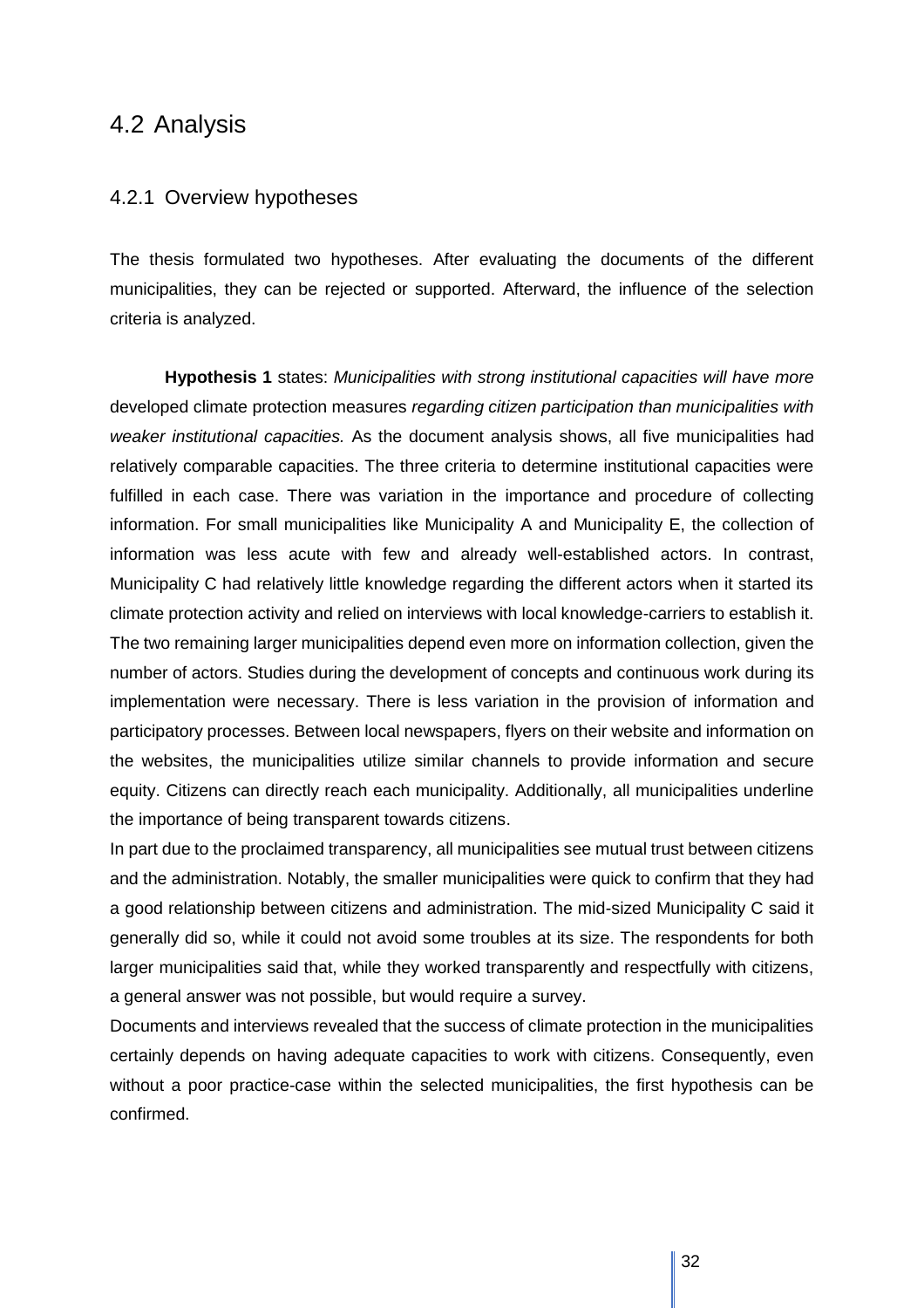**Hypothesis 2** states*: Municipalities with a higher degree of "good regional governance" will have more developed climate protection measures regarding citizen participation than municipalities with weaker institutional capacities.* As has already been addressed, all municipalities offer open participation. The only variation lies in the two largest municipalities offering events with complex subjects that are only accessible for invited actors. Otherwise, any interested citizen can participate in the five municipalities. The respondents in each municipality stated that local political and civic actors support their climate protection measures, which legitimizes their activity. Beyond this, the legitimacy of decision-making is secured differently between the municipalities. Municipality A employs a unique steering group supplemented by its external consultant. Citizens have an indirect influence on this group through their ability to vote on the political actors comprising it. Municipalities B and D brought different civic actors together in their respective B*eirat,* where they can remain informed of the progress in climate protection. In Municipality E, the reelection of the mayor for 20 years reinforces the citizens' support of the local decision-making.

Cooperation and negotiation are essential to the climate protection activities of all municipalities. Each municipality offers regular chances for cooperation in forums. The necessity to have the support of the entire local citizenry for the municipalities' climate protection reiterates the relevance of cooperation. Likewise, the municipalities address all criteria of the internal institutionalization. They make efforts to raise the salience and visibility of climate protection. Afterward, they integrate new topics like electromobility and get interested citizens on board. Expanding participation is less of an issue in smaller municipalities like Municipality E that already have a majority of the existing actors integrated. Where applicable, the municipalities still expand their participation. While all practice it to some sort, the level of external institutionalization shows the most variation between municipalities. All municipalities except for B participate in local permanent workgroups, where they coordinate with actors of close by administrations. Furthermore, municipalities B, D, and E are part of different national and international networks. These networks promote the exchange of experiences in administrations with different backgrounds. For the municipalities without such participation, no adverse consequences emerged. Given that those are the municipalities with the shortest time being active, maybe further external institutionalization will become salient in the future.

The answer to this hypothesis is identical to that of the first. None of the municipalities showcase a lack of adherence to good regional governance. Documents and interviews reiterate the importance of the different points that define good regional governance. Thus, the thesis concludes that it is essential for the success of local climate protection to adhere to the claims of good regional governance.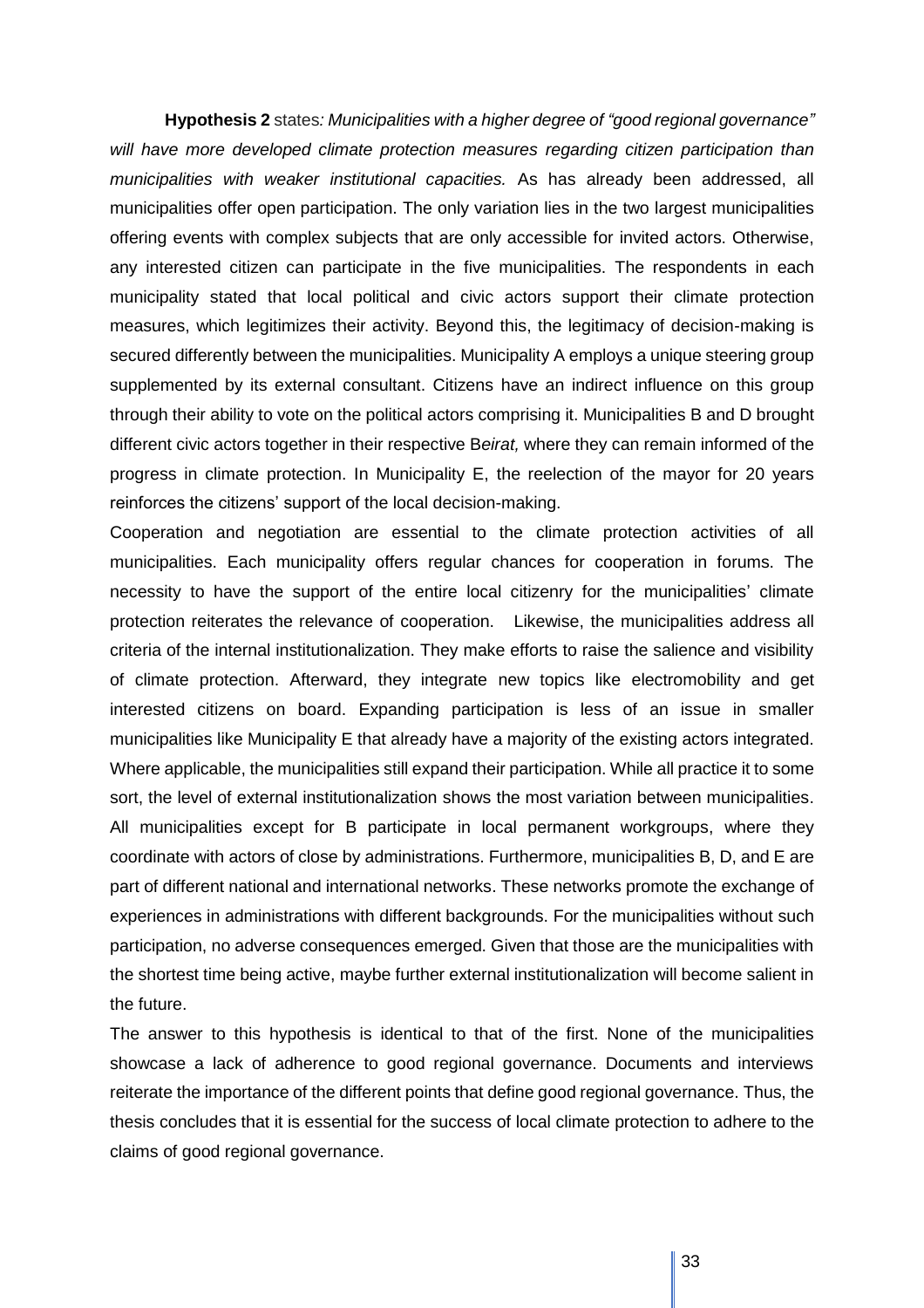#### <span id="page-33-0"></span>4.2.2 Selection criteria

While not part of the hypotheses and research questions, the findings indicate that the selection criteria also have an impact on climate protection in the municipalities. These findings are described here.

#### <span id="page-33-1"></span>4.2.2.1 Population size

All interview respondents were quick to highlight the advantages of their municipalities' size. The smallest municipalities Municipality A and E, emphasized the advantages of the close relations between actors that are only possible in small localities. Especially in Municipality E, a significant percentage of citizens support and participate in climate protection activities. In smaller, homogenous municipalities, this level of support may be more comfortable to achieve. The larger municipalities underscore the advantages of having many citizens that bring forth their ideas and solutions. By supporting these citizens, the municipalities can utilize a diverse set of measures that they would not have devised on their own. As a mid-sized municipality, Municipality C still has relatively close relations with its citizens. As visible in *Stadtradeln,* the municipality is successful in encouraging participation in its population. As no municipality express having any disadvantages due to their size, the thesis concludes that each population size brings advantages that can be utilized by the municipality.

#### <span id="page-33-2"></span>4.2.2.2 Evidence of activity

The administration's climate-protection efforts proved valuable to successful climate protection. All municipalities accentuate their role-model function. This function manifests in increased visibility and awareness of climate protection by citizens once the municipality started to take action. One such example occurred in Municipality E during the creation of a local heat network. Already during the early stages of building this network, citizens showed interest in the municipalities' activities and were more open to measures in the future. All municipalities described that climate protection benefits from this process. These findings indicate that, to a certain degree, sincere action by the municipality encourages citizen participation.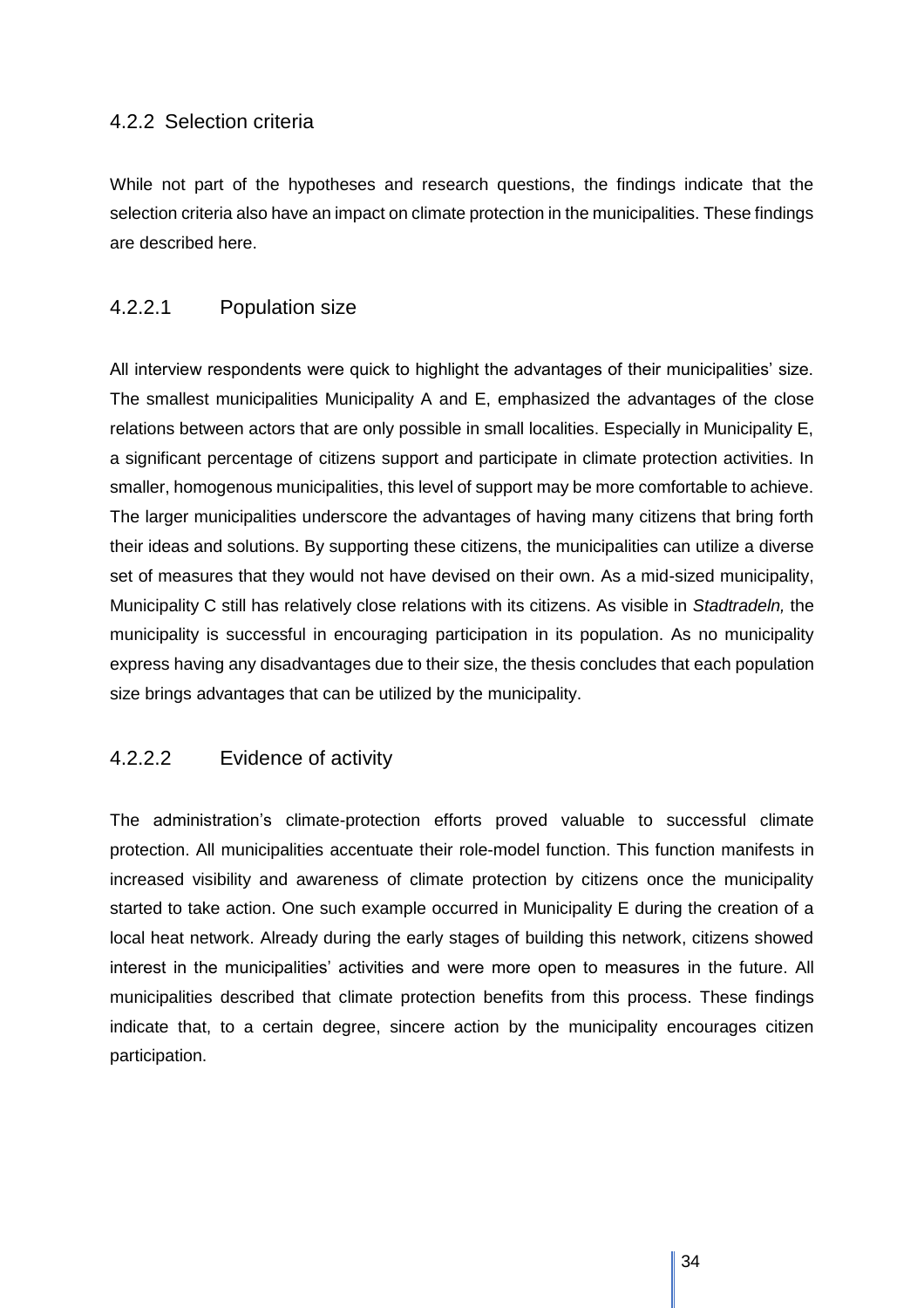#### <span id="page-34-0"></span>4.2.2.3 Federal state

There are not many findings regarding the impact of the federal state on the municipalities' climate protection. Generally, the federal state is responsible for setting the framework in which municipalities operate through their political decisions. They also subsidize programs, which assists municipalities in establishing their climate protection. In North-Rhine Westphalia, both Municipality B, and E, with long-established climate protection activity, are somewhat dissatisfied with the route that the current federal government is taking (Interview B, 5f). While they have no issues with subsidies, they are critical of political developments on the level of state or country. One example is the discussion over the distance between wind turbines and residential homes that Municipality E, in particular, sees as not expedient (Interview E, 5g). It also plays no distinct role in the integration of citizens. Municipality A, with its shorter involvement, was more positive regarding the support of the federal state (Interview A, L. 219- 222). Both Lower-Saxon municipalities have a positive attitude towards their federal state (Interview C, 5d). Beyond the financial aid, the federal-state also provides tools for citizen engagement and carries out a role-model function itself (Interview D, 5f).

## <span id="page-34-1"></span>5.1 Conclusion

In the concluding chapter, the thesis uses the results of its analysis to provide an answer to the research questions. The thesis ends with suggestions for further research and policy recommendations.

#### <span id="page-34-2"></span>5.1.1 Overview research questions

The first subquestion asks: *What climate protection measures are municipalities facilitating or supporting?* The findings indicate the municipalities utilize a variety of measures that appear at different steps of the participation ladder. The answer to the question includes measures highlighted in interviews or documents or that are otherwise interesting. No municipality makes a distinction between formal and informal participation. Each is willing to offer support to citizen-led initiatives.

All municipalities utilize measures that inform citizens. Municipalities usually promote the information via their website or that of its cooperation partners; or through coverage in local media. Low-threshold participation aims to inform citizens without drive or ability to participate in simple measures they can utilize to become more climate-friendly. Informing students is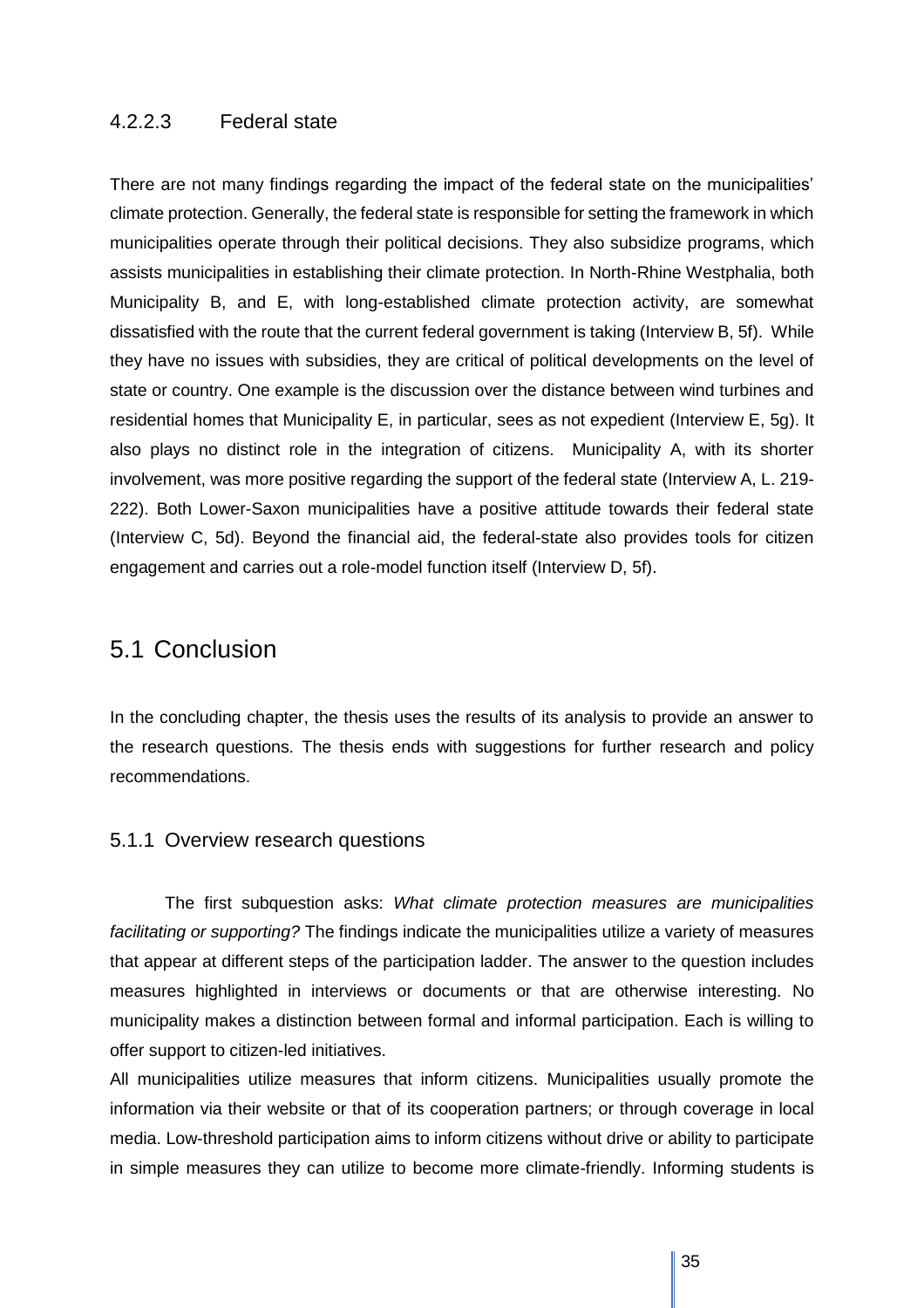another high-profile objective for each municipality. This measure can be placed on the first two steps of the ladder. Usually, after being informed, students get a chance to devise their ideas for climate protection and discuss them. Introductory sessions during the development of concepts, often coupled with workshops, can be placed on multiple steps of the ladder. First, they allow the administration to provide information to citizens and other stakeholders. During the accompanying workshops, the municipality can consult citizens on their opinion or cooperate and integrate the citizen's input. Citizens' forums and focused events secure regular communication between actors. Remarkably, several municipalities conduct additional citizen forums specialized in mobility that focus on promoting electric cars and bicycles.

Municipalities also employ measures that intensify the contact between administration and citizens. Municipalities A, C, and D participate in *Stadtradeln*. Especially in Municipality C, this encourages an exchange between the different actors and promotes using environmentally friendly means of transportation. *Frühjahrsputz* and urban gardening are similar measures that promote climate-friendly action and strengthen the solidarity within the municipality. These measures can be placed on the third step of the ladder, as they encourage agreement and more conscious behavior in all participating actors. All municipality also offers support to informal participation. They do so by offering their know-how to citizen-led initiatives or increasing the initiatives range, for example, by presenting them on its website. The bioenergy park of Municipality E is a notable example of cooperation between citizens and administration. By relying entirely on local investors and partially handing ownership directly to citizens, it is an impressive example of local climate protection. All municipalities agree that they must integrate citizens as early as possible in their decision-making. They also do not note any differences in the degree of participation between stages in the policy cycle. Instead, citizens should have a say in decision-making processes.

In sum, each municipality facilitates and supports a variety of climate protection measures. These encompass measures from informing citizens of low-threshold participation to engaging in intensive cooperation measures.

The second research question asks: *Do municipalities with different institutional capacity, and regional governance use different climate protection measures to engage civic communities?* There are no findings of any municipality exhibiting weak institutional capacities or not adhering to good regional governance. Nevertheless, the documents and interviews demonstrate the importance of particular requirements for municipalities to be successful in climate protection. Regarding institutional capacity, each municipality underlines the importance of being transparent and credible towards other stakeholders. These will only participate if they trust in its ability to provide fair, participatory processes. Each municipality accentuates the fiduciary role of the administration in interlinking the relevant actors. It rarely acts as the driving force in climate protection. Instead, it functions as a negotiator between the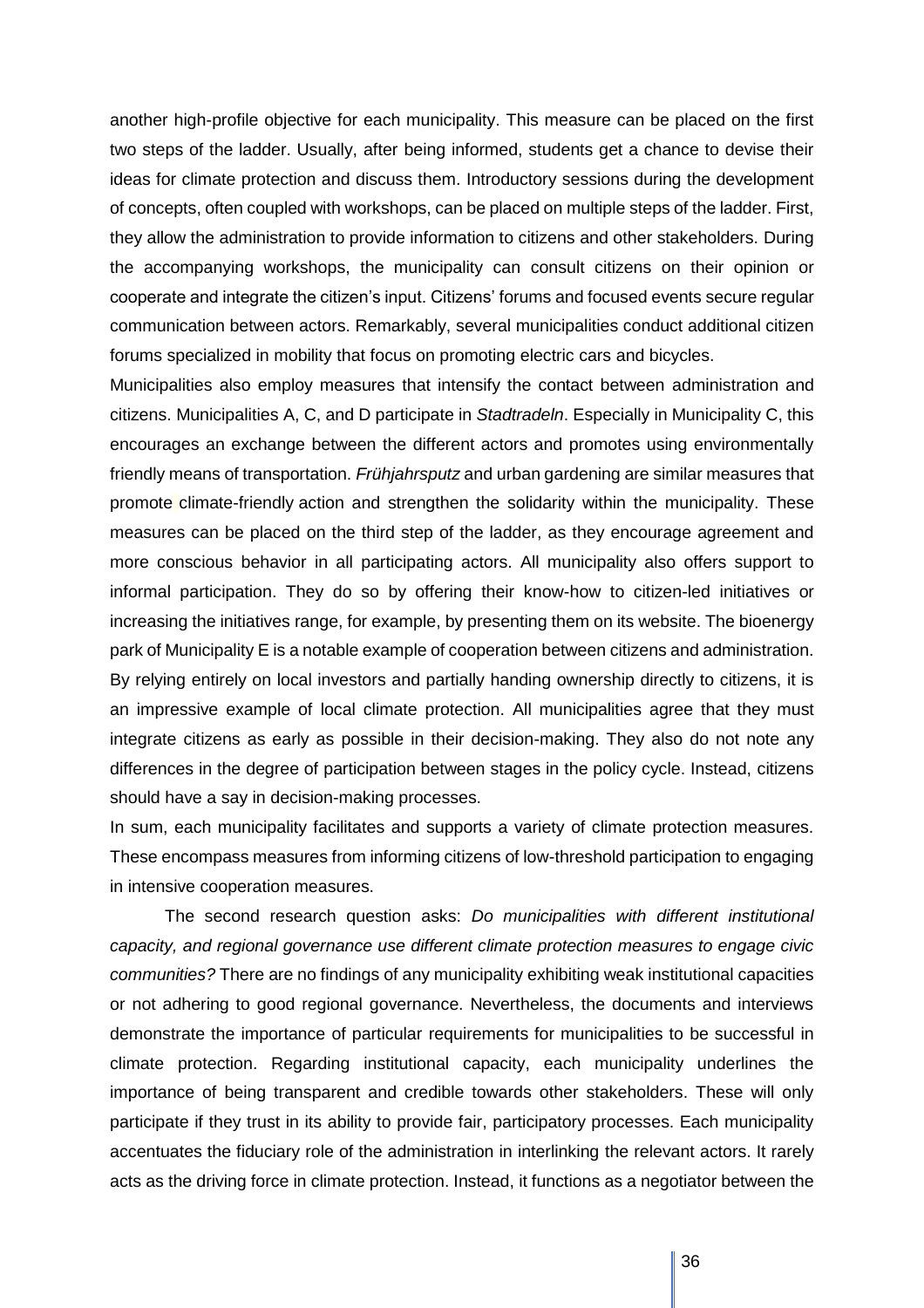different actors and can steer the overall process by setting a framework. Thus, it is apparent that municipalities require strong institutional capacities and adhere to good regional governance to carry out their climate protection measures successfully.

The main research question was: **How do German Euroregion municipalities try to involve citizens in shaping and implementing climate protection within their municipalities**? The findings very clearly indicated that involving citizens in their climate protection measures has a high priority in each municipality. Municipalities try to involve citizens by informing them of their potential impact on climate protection and offering channels of participation. Especially in working with climate-conscious citizens, they made almost only good experiences. The vast number of measures compiled in this thesis – that could still be expanded especially for both larger municipalities – proves how diverse participation in municipalities can be. Administration and citizens learn from each other and advance climate protection. The most notable drawback is that different municipalities indicate difficulties in reaching citizens less conscious of the municipalities' climate protection measures. Here, a quick solution is the promotion of low-threshold measures that any citizen can conduct. In the long-term, the education of students and similar groups is indented to embed the importance of climate protection in prospective actors. The increasing awareness of climate protection in the younger age group, as visible with the Friday-for-Future movement, may indicate that these measures bear success, and more citizens will participate in the future. Only Municipality E did not report on difficulties in achieving broad support. Arguably, it may be easier for this small and relatively homogenous municipality to secure the support of the majority of citizens. In any case, other municipalities could perhaps learn from its experiences with the bioenergy park and the close cooperation between administration and citizens in its establishment.

# <span id="page-36-0"></span>5.2 Discussion

The results of the thesis are promising for future developments in local climate protection. Each municipality agrees on the significance of citizen participation and describes a variety of measures to facilitate it. Further research could look at individual measures and uncover how best to utilize them. All five municipalities had good experiences with participation and had adequate structures for integrating citizens. Research that includes municipalities with mixed experiences might reveal more about the influence of institutional capacities and good regional governance on local climate protection. The role model function of municipalities towards citizens might also be an exciting subject. How can inexperienced municipalities utilize this function and take credible and inspiring action? Another issue that multiple municipalities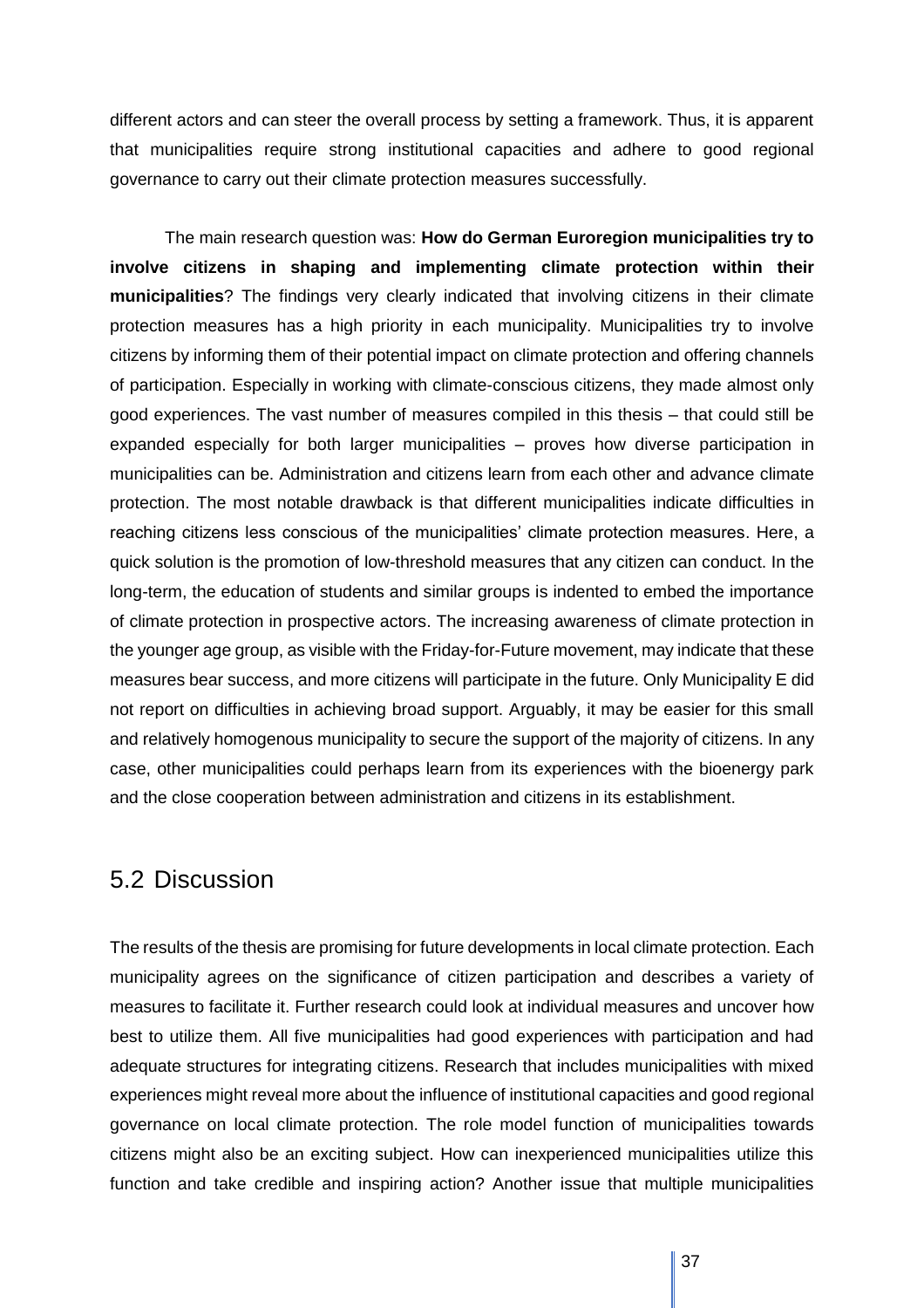remarked was the difficulty of reaching generally less climate-conscious actors. Especially the effectiveness of low-threshold measures might be interesting in this regard. Do they help to inspire change in the general public, or are municipalities better off searching for different measures to reach non-climate conscious citizens? The issue of reaching citizens not as inclined to participate arises in all fields of citizen participation. But as reaching the climate protection objectives requires the combined activity of all local actors, it is even more salient in this field.

Consequently, research that establishes how to reach every actor within a municipality could prove very valuable. The findings prove that decisive action pays off in local climate protection. Lighthouse projects like the bioenergy parks embed climate protection in local actors and encourage exchange on the regional to international level. Each municipality highlights the significance of offering credible communication. Citizens only participate if they are met on eye level, and their input is taken seriously. The thesis shows that climate protection and citizen participation go hand in hand. For municipalities hitherto not active, establishing the structures for local climate protection and developing concepts, all the while integrating citizens, might seem like a challenging task. The municipalities in this thesis prove that when operating open and transparent, good experiences in climate protection are more than likely. Furthermore, municipalities are better prepared for the challenges of climate change in the future and can strengthen social cohesion. Thus, efforts in integrating citizens in climate protection are not an exhausting necessity, but they benefit every actor within the municipality both short- and longterm.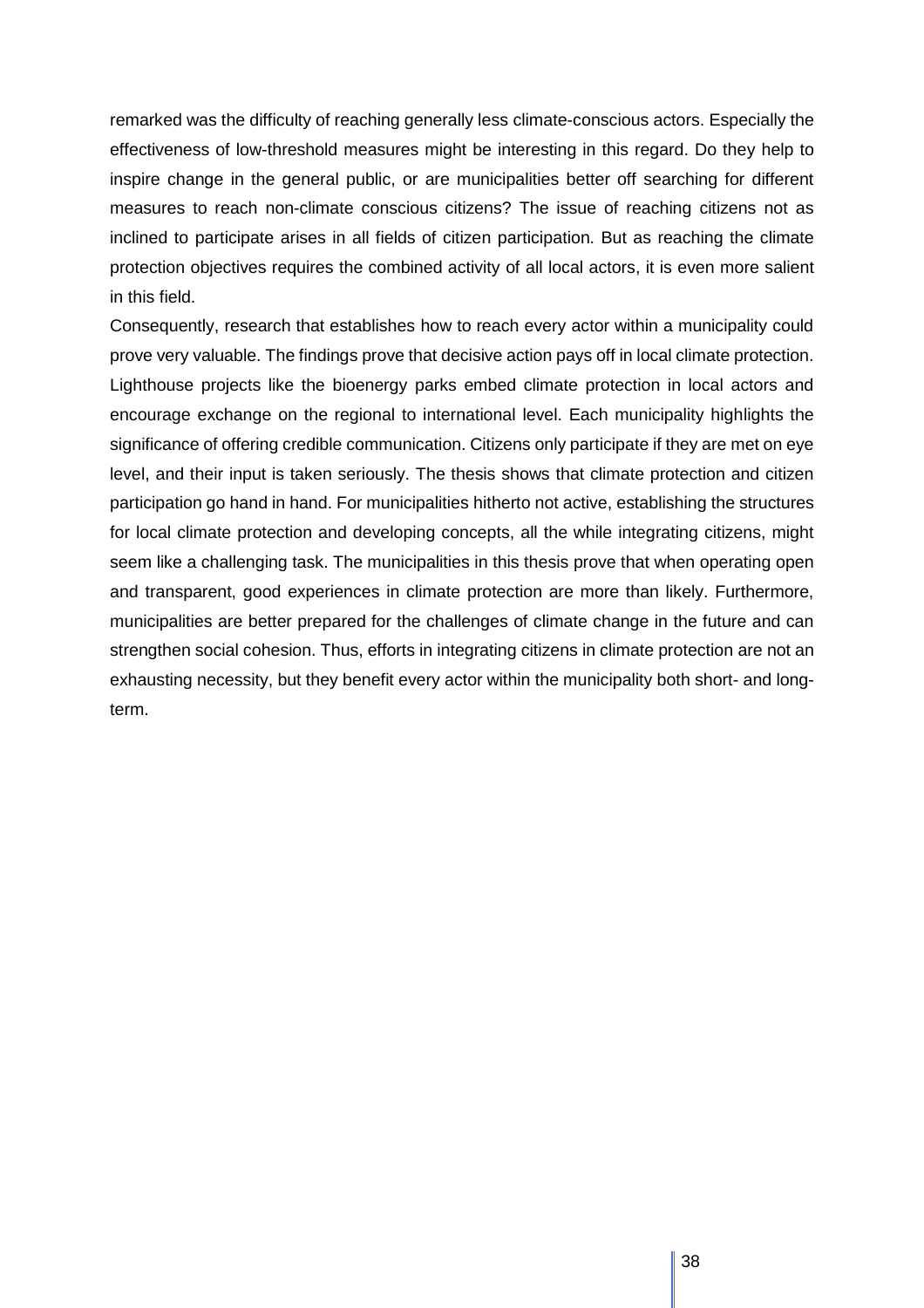## <span id="page-38-0"></span>6. References

- Arnstein, S. R. (1969). A ladder of citizen participation. Journal of the American Institute of planners, 35(4), 216-224.
- Balbach, T. (2018). Was ist der Unterschied zwischen Bürgerbeteiligung und Bürgerpartizipation?. *Citizen lab*
- Best, E. (2006). Regional integration and (good) regional governance. Are common standards and indicators possible. Assessment and Measurement of Regional Integration. London
- Blanchet, T. (2015). Struggle over energy transition in Berlin: how do grassroots initiatives affect local energy policy-making? Energy policy, 78, 246-254.
- Chareka, O., & Sears, A. (2005). Discounting the political: Understanding citizen participation as private practice. Comparative and International Education/Éducation Comparée et Internationale, 34(1), 50-58.
- Cuthill, M., & Fien, J. (2005). Capacity building: Facilitating citizen participation in local Governance. Australian journal of public administration, 64(4), 63-80.
- De Vries, M. S. (2006). Public participation in policy processes: Towards a research agenda.
- Diller, C. (2016). Die «Zweite Generation» Zum Stand und zu den Perspektiven der theoriebasierten Regional-Governance-Forschung in Deutschland. disP-The Planning Review, 52(3), 16-31.
- Euregio. (2019). Region & Mitglieder. Last visited on 20.03.2020
- Glockenstadt Municipality A . (2019). Integriertes Klimaschutzkonzept der Glockenstadt Municipality A
- Isaza, C. E., Herrera Kit, P., Lozano Herrera, J., Mendez, K., & Balanzo, A. (2015). Capacity: A literature review and a research agenda. Available at SSRN 2824486.
- Jann, W., & Wegrich, K. (2017). Theories of the policy cycle. In Handbook of public policy analysis (pp. 69-88): Routledge.
- Kalkbrenner, B. J., & Roosen, J. (2016). Citizens' willingness to participate in local renewable energy projects: The role of community and trust in Germany. Energy Research & Social Science, 13, 60- 70.
- Krahmann, E. (2003). National, regional, and global Governance: one phenomenon or many? Global Governance: A Review of Multilateralism and International Organizations, 9(3), 323-346.
- Krohn, S., & Damborg, S. (1999). On public attitudes towards wind power. Renewable energy, 16(1-4), 954-960.
- Lüttmann, H. (2017, November 11). Warum schaut die Welt am Sonntag auf Municipality E? *Westfälische Nachrichten*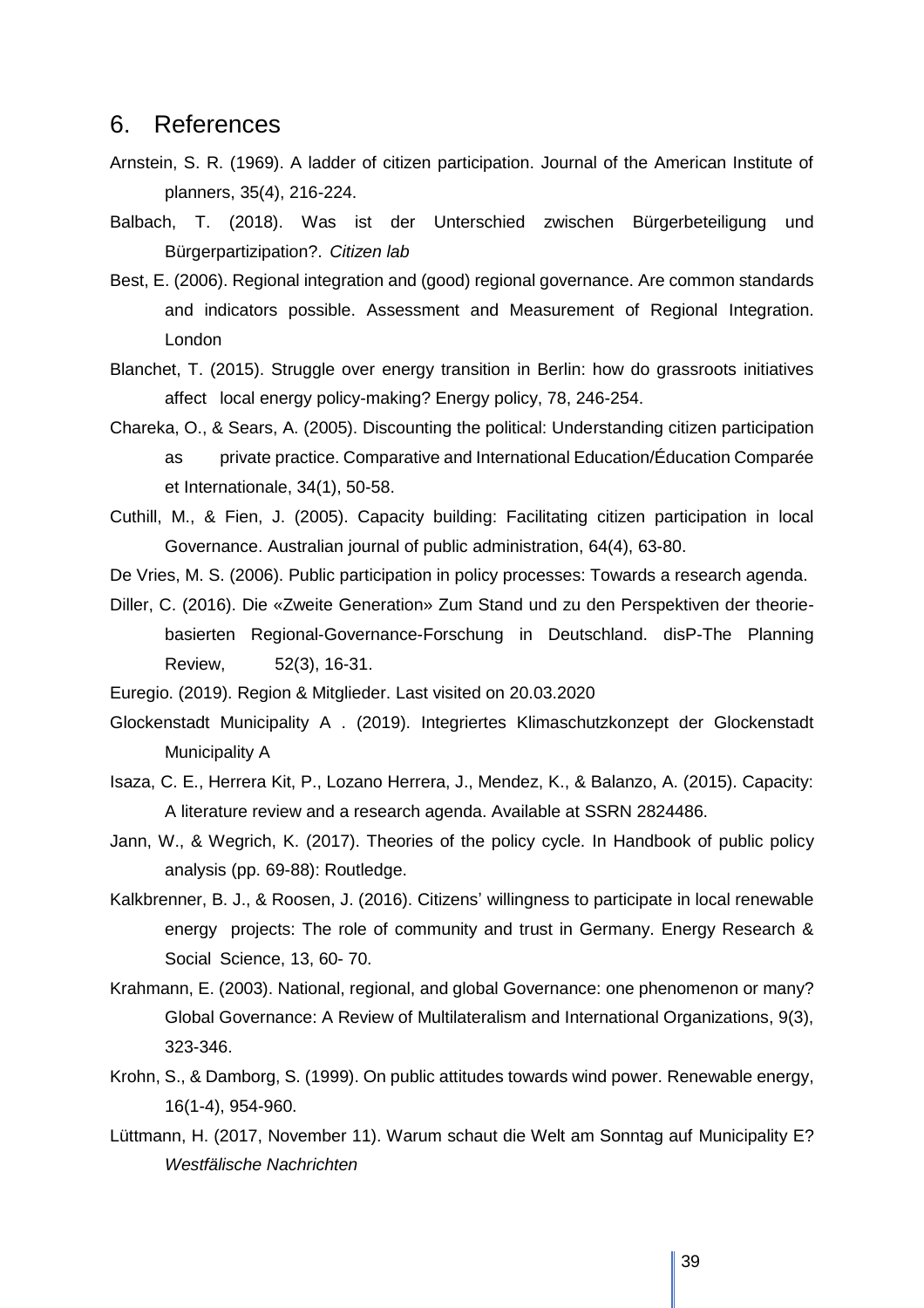- Magnette, P. (2003). European Governance and citizen participation: beyond elitist citizenship? Political studies, 51(1), 144-160.
- Matonyte, I. (2011). Citizen Participation. B. Badie, D. Berg-Schlosser and L. Morlino, 249- 255.
- Nischwitz, G., Molitor, R., & Rohne, S. (2002). Local und Regional Governance für eine nachhaltigen Entwicklung. Schriftenreihe des IÖW, 161(02).
- Patton, M. (1990). Qualitative evaluation and research methods (pp. 169-186). Beverly Hills, CA: Sage.
- Städtetag Baden-Würtemberg. (2012). HINWEISE UND EMPFEHLUNGEN ZUR BÜRGERMITWIRKUNG IN DER KOMMUNALPOLITIK. Retrieved from http://www.staedtetag-bw.de/media/custom/1198\_71253\_1.PDF?1352128873
- Stablo, J., & Ruppert-Winkel, C. (2017). Mit Good Regional Governance zur nachhaltigen Energiewende? Das Beispiel des Kreises Steinfurt in Deutschland. In Governance für eine Gesellschaftstransformation (pp. 161-188): Springer.
- Süsser, D., Döring, M., & Ratter, B. M. (2017). Harvesting energy: Place and local entrepreneurship in community-based renewable energy transition. Energy policy, 101, 332-341.
- Tselios, V., Rodríguez-Pose, A., Pike, A., Tomaney, J., & Torrisi, G. (2012). Income inequality, decentralisation, and regional development in Western Europe. Environment and Planning A, 44(6), 1278-1301.
- Van de Meene, S., & Brown, R. (2007). Towards an institutional capacity assessment framework for sustainable urban water management. Rainwater and Urban Design 2007, 1126.
- Van Thiel, S. (2014). Research methods in public administration and public management: An introduction: Routledge.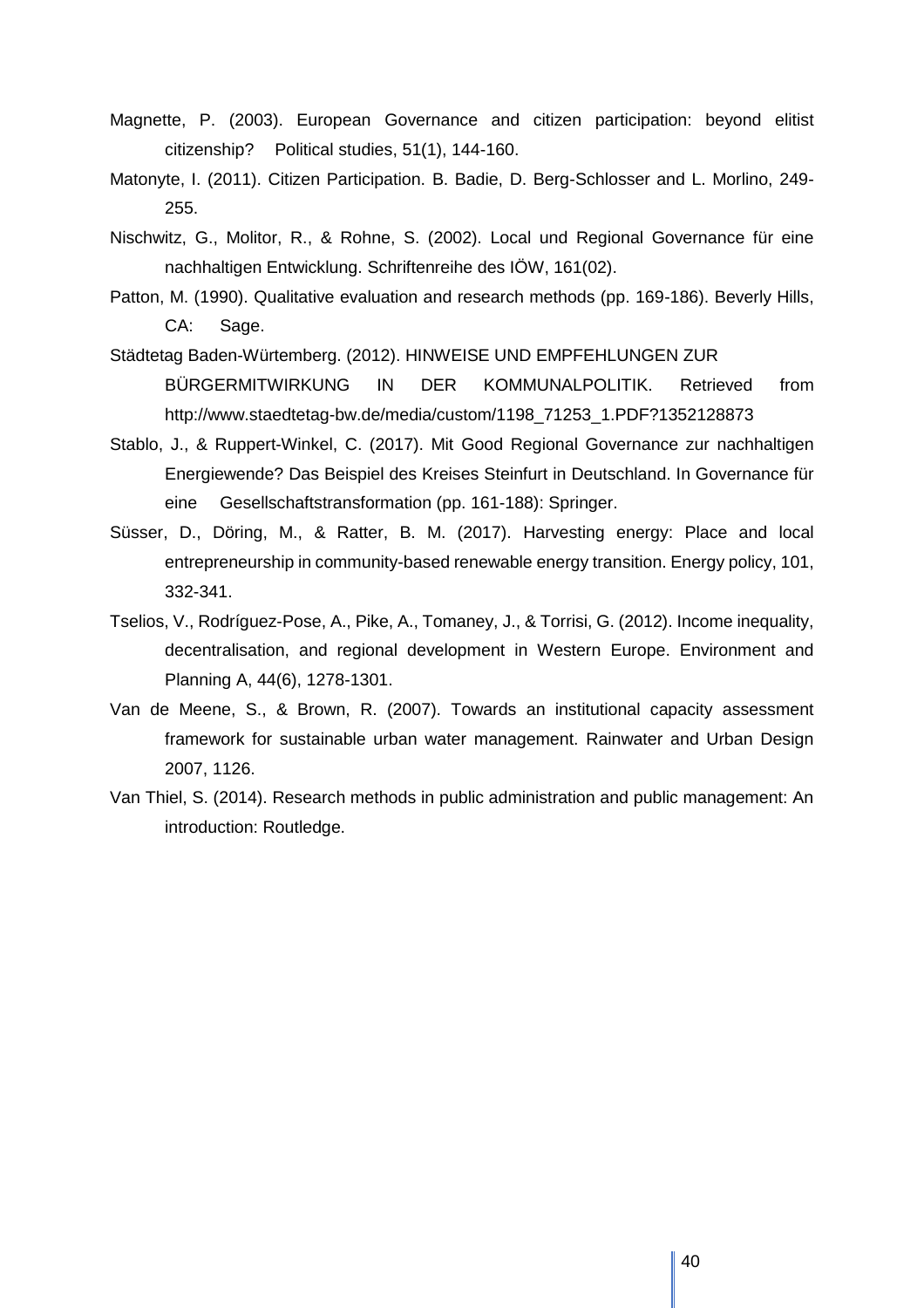# 7. Annex

## A1 list of consulted documents

<span id="page-40-1"></span><span id="page-40-0"></span>

| Document<br>Municpality |                                                                              | $\overline{2}$                                                      | 3                                                                        | 4                                                                                            | 5                                                     |
|-------------------------|------------------------------------------------------------------------------|---------------------------------------------------------------------|--------------------------------------------------------------------------|----------------------------------------------------------------------------------------------|-------------------------------------------------------|
| A                       | Integriertes<br>Klimaschutzkonzept der<br>Glockenstadt A   2019              |                                                                     |                                                                          |                                                                                              |                                                       |
| B                       | Klimaanpassungs-<br>konzept   2015                                           | Strategie für<br>klimaschonende<br>Entscheidungen  <br>2017         | Masterplan 100%<br>Klimaschutz   2017                                    | Klimanotstand-<br>Sofortmaßnahmen der<br>Stadt B   2019                                      | Stadt $B -$<br>Masterplan 100 %<br>Klimaschutz   2020 |
| С                       | Kommunales<br>Klimaschutzkonzept  <br>2014                                   | <b>Kommunales</b><br>Klimaschutzkonzept<br>Maßnahmenkatalog<br>2014 | Zwischenbericht I<br>Klimaschutzmanagement<br>der Stadt C   2015         | Zwischenbericht II<br>Klimaschutzmanagement<br>der Stadt C   2016                            |                                                       |
| D                       | Maßnahmenpaket zur<br>CO2-Reduktion für die<br>Stadt D   2008                | Masterplan 100 %<br>Klimaschutz D  <br>2014                         | Masterplan Klimaschutz<br>Grafik Zusammenarbeit  <br>2014                | Spannungsreich, intensiv<br>und gelungen - der<br>Klimagipfel und seine<br>Ergebnisse   2018 |                                                       |
| E                       | Gemeinde E Integriertes<br>Klimaschutz und<br>Klimaanpassungskonzept<br>2008 | E<br>Projektbroschüre  <br>2018                                     | Eine Gemeinde auf dem<br>Weg in eine<br>klimafreundliche Zukunft<br>2018 |                                                                                              |                                                       |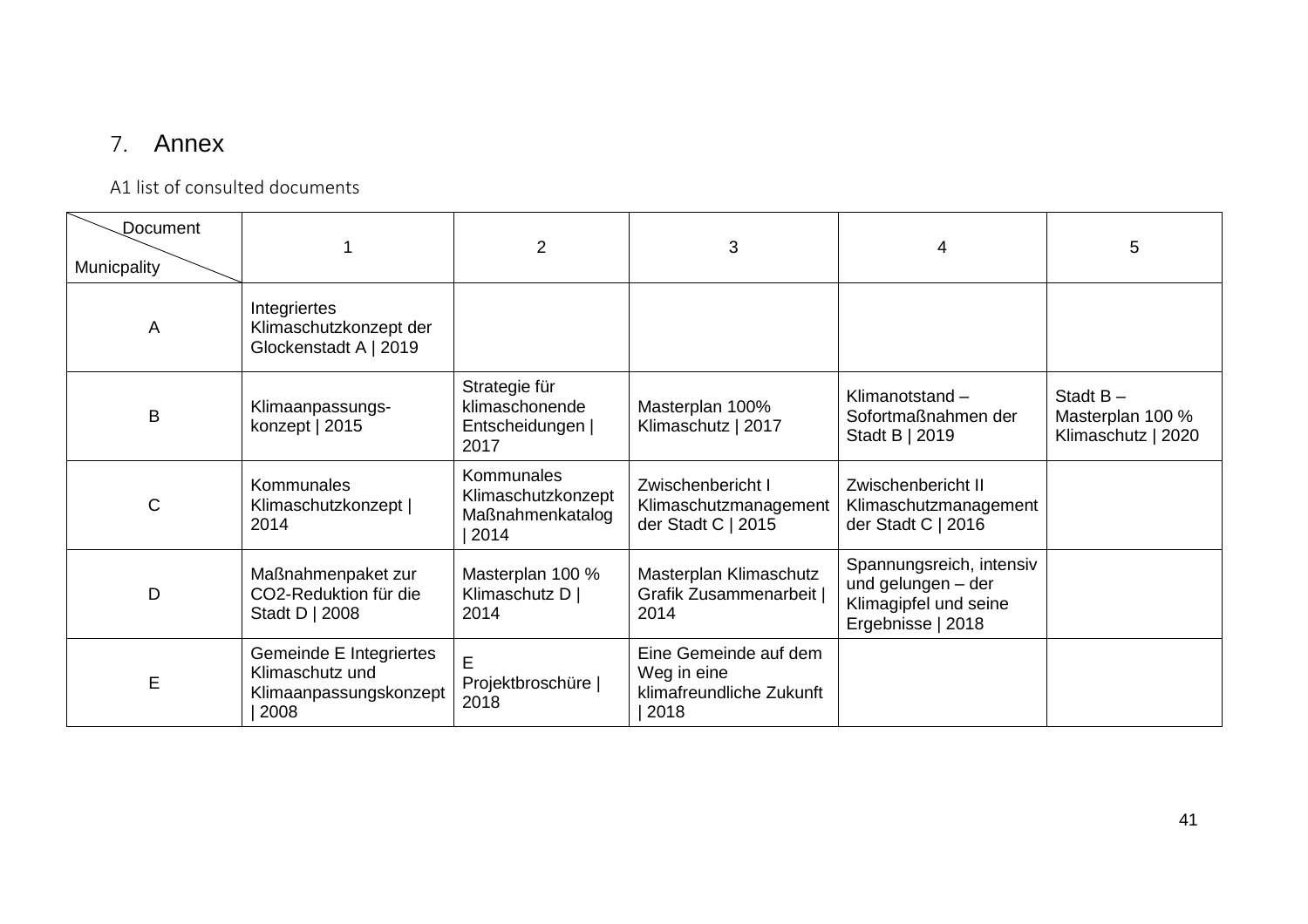# A2 Coding table

<span id="page-41-0"></span>

| <b>Theory</b>                 | <b>Concept</b>             | <b>Code heading</b>                | Code                                     |
|-------------------------------|----------------------------|------------------------------------|------------------------------------------|
| Good                          | Participation              | <b>Openness</b>                    | Multiple actors participate              |
| Regional<br><b>Governance</b> |                            |                                    | Process open for many participants       |
|                               | Legitimate decision making | Formal support                     | Formal political support                 |
|                               |                            |                                    | Good position of administration          |
|                               |                            |                                    | Incentives for participation             |
|                               |                            | Mechanisms of oversight            | Steering and oversight by workgroups     |
|                               |                            |                                    | Steering and oversight by administration |
|                               |                            | Citizens as rightful power-holders | Citizens as relevant actors              |
|                               | Cooperation and            | <b>Consensus orientation</b>       | Agreeing on concept goals                |
|                               | negotiation                |                                    | Meeting with stakeholders to achieve     |
|                               |                            |                                    | the best solution                        |
|                               |                            |                                    | Communication between actors             |
|                               |                            |                                    | Awareness of potential conflicts         |
|                               |                            | Transparency of participants       | Transparency to trigger innovation       |
|                               |                            |                                    | Information exchange in the network      |
|                               |                            |                                    | Transparent communication                |
|                               | Institutionalization       | Internal Institutionalization      | Actors already dealing with climate      |
|                               |                            |                                    | protection                               |
|                               |                            |                                    | Foundation for communication             |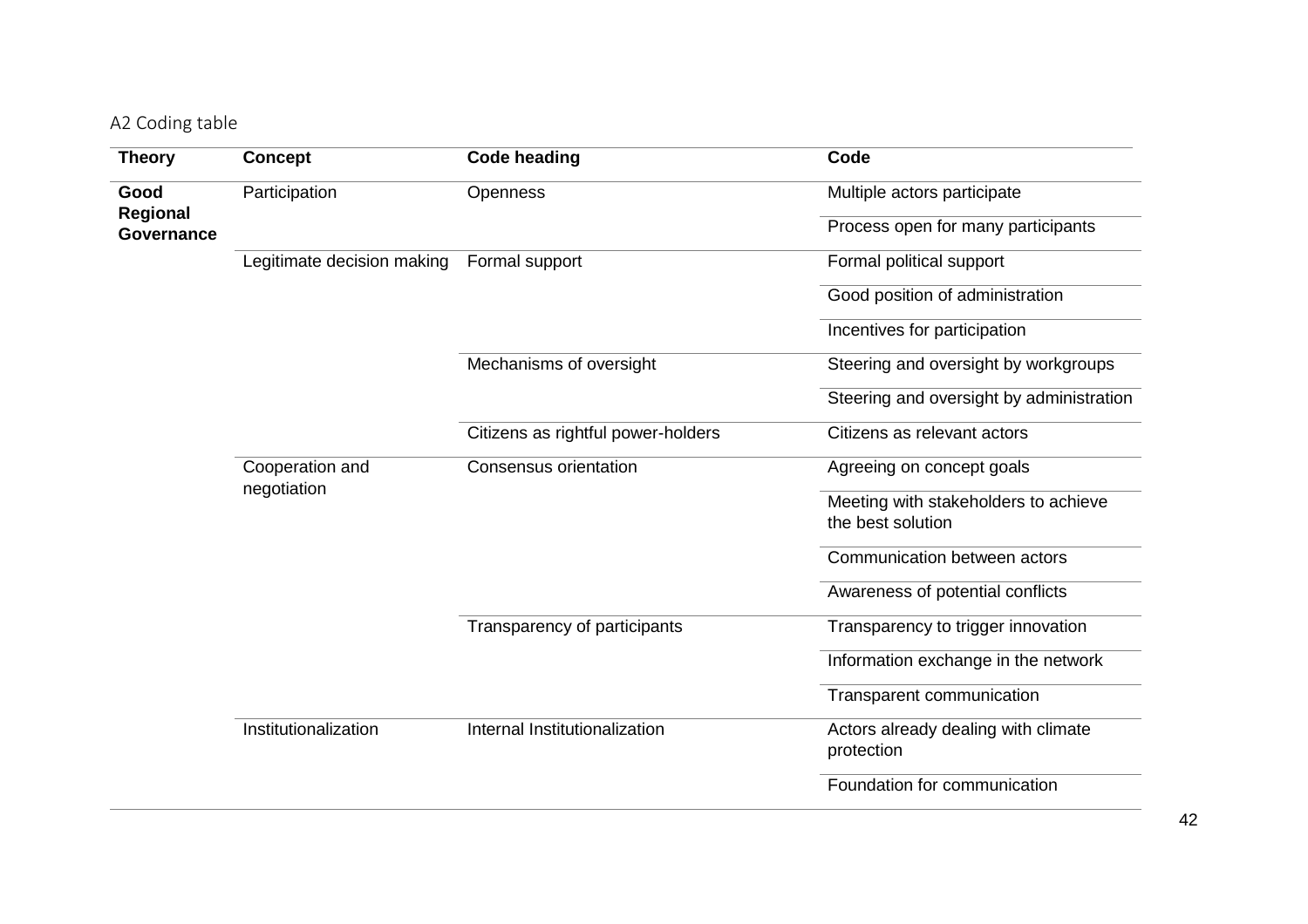|                                      | Climate protection as a joint effort    |
|--------------------------------------|-----------------------------------------|
|                                      | Stabilization                           |
| <b>External institutionalization</b> | Inter-communal exchange                 |
|                                      | Regional exchange                       |
|                                      | Federal exchange                        |
| Salience and visibility              | Make events known                       |
|                                      | Salience in the administration          |
|                                      | Raising salience for citizens           |
|                                      | Make information known                  |
|                                      | Citizens show interest in climate       |
|                                      | protection                              |
|                                      | Role model function                     |
| Integration of topics and actors     | Formulating ideas together              |
|                                      | Informing interested actors             |
|                                      | Integration of target groups            |
|                                      | Motivating interested actors            |
|                                      | Citizens as consumers, not participants |
| <b>Expanded participation</b>        | Expand the circle of participants       |
|                                      | Expand ways to participate              |
| Efficient process management         | Use experts to start the process        |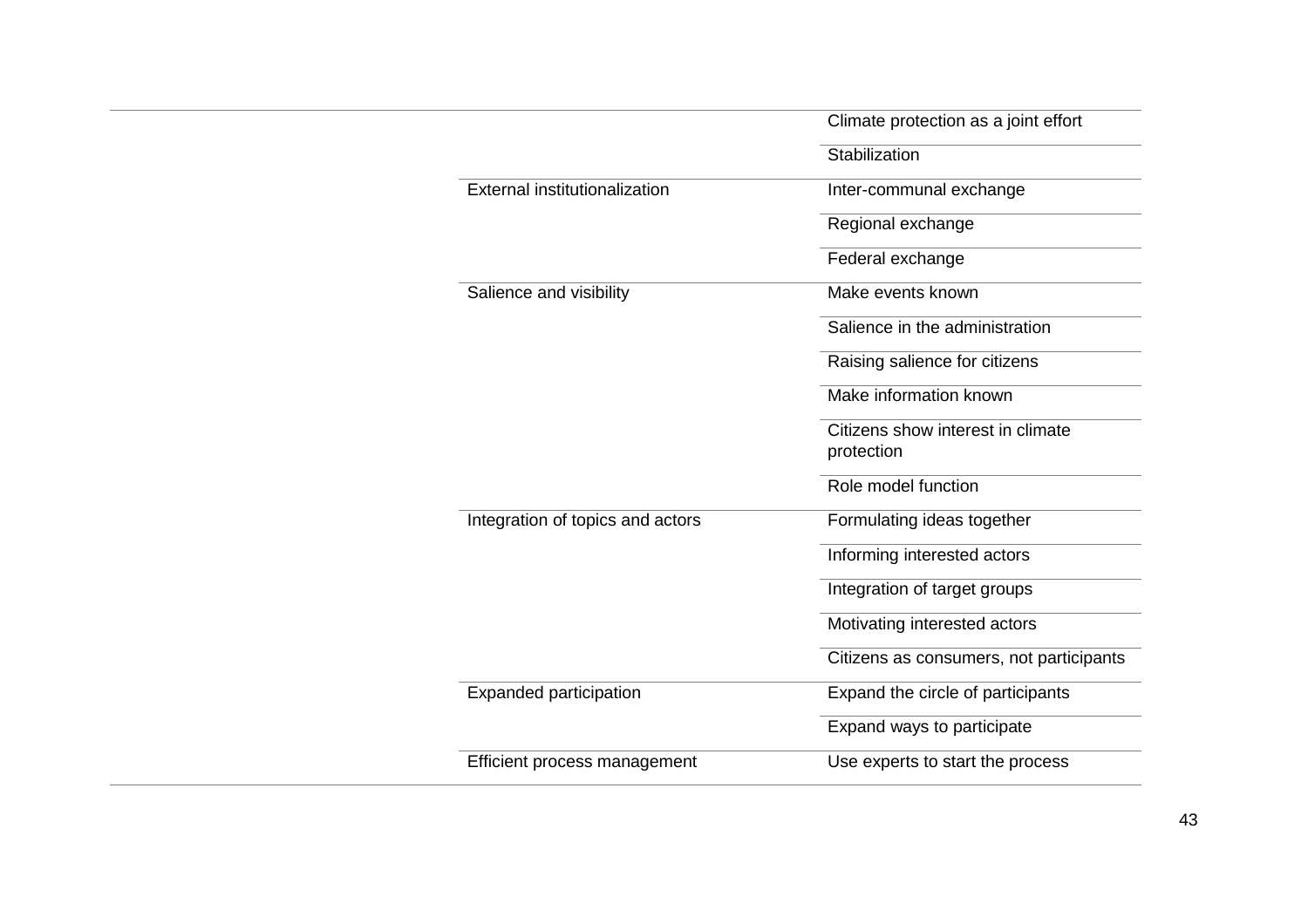|                                         |                            |                                                                                | Line out concept progress in detail          |
|-----------------------------------------|----------------------------|--------------------------------------------------------------------------------|----------------------------------------------|
| <b>Institutional</b><br><b>Capacity</b> | Sound information base     | collection and provision of relevant local data                                | Increased provision of local data            |
|                                         |                            |                                                                                | Collection of local data                     |
|                                         | Open participatory process | standardized and equitable means of<br>identifying stakeholders                | Highlight specific target groups             |
|                                         |                            | open and accountable processes for citizen                                     | Sufficient network building                  |
|                                         |                            | integration                                                                    | Integration of students                      |
|                                         |                            |                                                                                | Embedding climate protection                 |
|                                         |                            |                                                                                | Coordination of different actors             |
|                                         |                            |                                                                                | Reducing obstacles                           |
|                                         |                            |                                                                                | Flexible approach                            |
|                                         |                            | community capacity building program which<br>facilitates citizen participation | <b>Centralized Contact point</b>             |
|                                         |                            |                                                                                | Structure and coordinate public<br>relations |
|                                         |                            |                                                                                | Internal recalibration                       |
|                                         |                            |                                                                                | Increase participation                       |
|                                         |                            |                                                                                | <b>Financial capabilities</b>                |
|                                         |                            |                                                                                | Personal capabilities                        |
|                                         |                            |                                                                                | Increase self-sufficiency                    |
|                                         |                            | Project and process evaluation                                                 | Controlling                                  |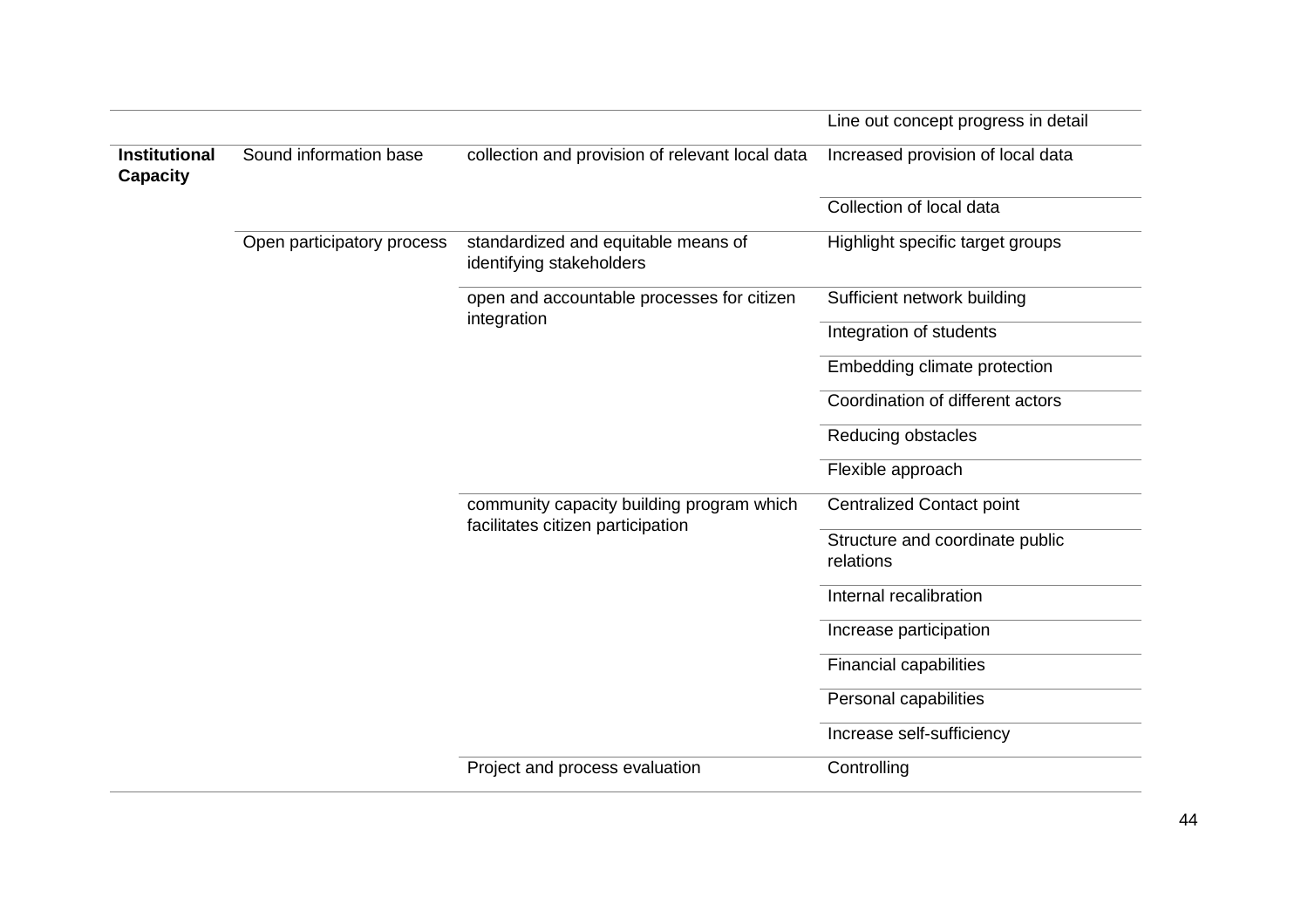|                                 |                           |                                  | Progress reports                              |
|---------------------------------|---------------------------|----------------------------------|-----------------------------------------------|
|                                 |                           |                                  | Obstacles in moving forward                   |
|                                 | Supportive organizational | Addressing a lack of trust       | Transparency for trust                        |
|                                 | culture                   |                                  | Make people believe you will support<br>them  |
| <b>Citizen</b><br>participation | Type of participation     | Different types of participation | Improved policy process through<br>engagement |
|                                 |                           |                                  | Participation for citizen motivation          |
|                                 |                           |                                  | Different intensity of participation          |
|                                 |                           |                                  | Citizen-owned energy production               |
|                                 |                           |                                  | City-wide participation                       |
|                                 |                           |                                  | Area-level of participation                   |
| When in the policy process      |                           | Low-threshold participation      |                                               |
|                                 |                           | The stage in the policy process  | Early engagement                              |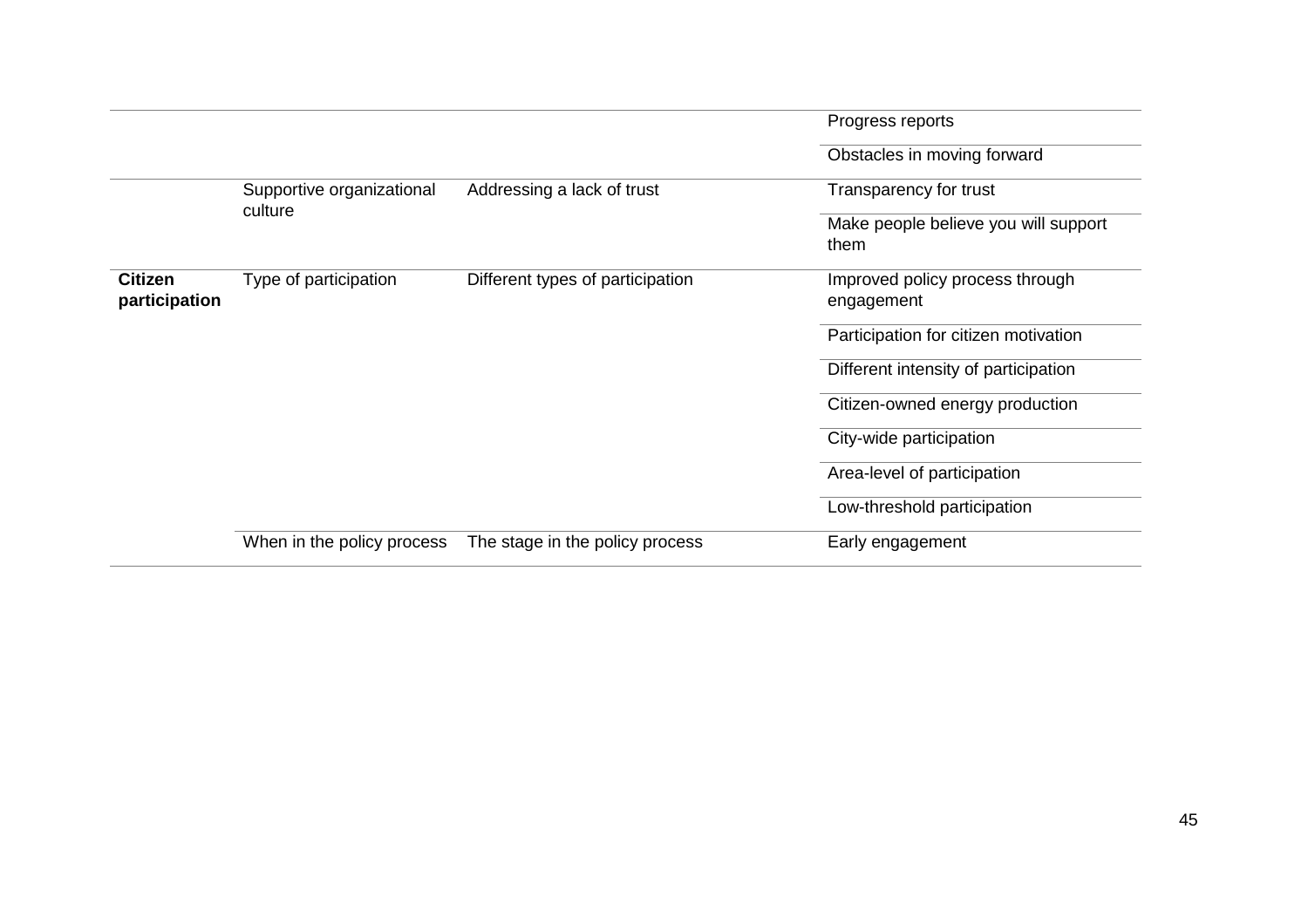## <span id="page-45-0"></span>A3 Interview questions

|    | Themenkomplex          |                                                                          |  |
|----|------------------------|--------------------------------------------------------------------------|--|
|    | 1. Beginn              | Was ist Ihre Rolle in der Klimaschutz-Arbeit der Gemeinde?               |  |
|    |                        | Welche Erfahrungen hat man mit der Implementierung des Konzepts in       |  |
|    |                        | Bezug auf Bürgerbeteiligung gemacht?                                     |  |
|    |                        | Wie aktuell sind die Informationen aus dem Klimaschutzkonzept Ihrer      |  |
|    |                        | Gemeinde in Bezug auf die Maßnahmen zur Bürgerbeteiligung?               |  |
| 2. | Bürgerbeteilung        | Inwiefern ist Bürgerbeteiligung entscheidend für den Erfolg der lokalen  |  |
|    |                        | Energiewende?                                                            |  |
|    |                        | Welche Arten der Bürgerbeteiligung werden genutzt? Findet Engagement     |  |
|    |                        | und/ oder Partizipation statt (Von Gemeinde eingefädelt oder unabhängige |  |
|    |                        | Beteiligung)?                                                            |  |
|    |                        | Spielt die Phase des Entscheidungsprozess eine Rolle im Grad der         |  |
|    |                        | Einbindung?                                                              |  |
| 3. | <b>Institutionelle</b> | Welche Bedeutung hatte das Sammeln von Information über Bürger und       |  |
|    | Kapazität              | spezifische Zielgruppen zu Beginn der Konzeptumsetzung?                  |  |
|    |                        | Wie wird ein offener und gleicher Teilnahmeprozess sichergestellt?       |  |
|    |                        | Gab es von Anfang an ein gutes Vertrauensverhältnis zwischen Verwaltung  |  |
|    |                        | und Bürger? Wenn nicht, welche Schritte wurden unternommen um dieses     |  |
|    |                        | Verhältnis herzustellen?                                                 |  |
|    | regional<br>4. Good    | Wie<br>erhalten<br>verschiedene<br>Interessengruppen<br>Zugang<br>zum    |  |
|    | governance             | Beteiligungsprozess?                                                     |  |
|    |                        | Welche formellen Mechanismen sichern die Legitimität der gemeinsamen     |  |
|    |                        | Entscheidungsfindung im Netzwerk?                                        |  |
|    |                        | Welche Rolle nimmt die Gemeinde in der Vernetzung der relevanten Akteure |  |
|    |                        | ein?                                                                     |  |
|    |                        | Welche Bedeutung hat das Thema Energiewende in der Verwaltung und bei    |  |
|    |                        | Bürgern?                                                                 |  |
| 5. | Ortsgebundene          | Municipality A                                                           |  |
|    | <b>Fragen</b>          | Als Gemeinde mit dem zuletzt erschienen Konzept: Wie gestaltet sich      |  |
|    |                        | die Bürgerbeteiligung in der frühen Phase der Implementierung?           |  |
|    |                        | Municipality B                                                           |  |
|    |                        | Welche Maßnahmen ergreift die Stadt um Studenten zur Beteiligung         |  |
|    |                        | zu motivieren?                                                           |  |
|    |                        | Municipality C                                                           |  |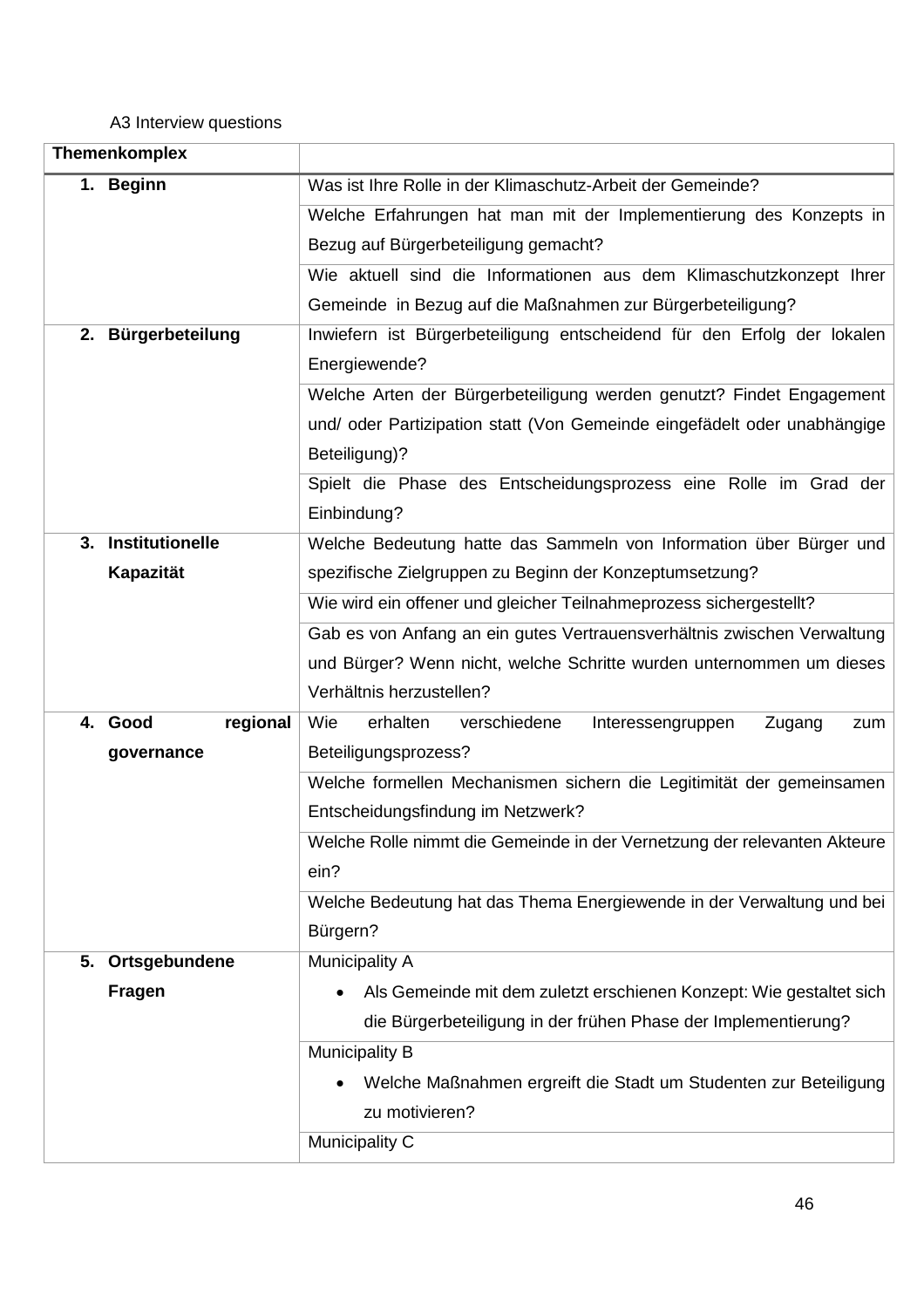|                  | Hat es einen Einfluss auf die Implementierung, der einzige Ort im        |  |  |
|------------------|--------------------------------------------------------------------------|--|--|
|                  | Kreis mit Klimaschutzkonzept zu sein (weniger Kooperation mit            |  |  |
|                  | Nachbargemeinden, weniger Förderung)?                                    |  |  |
|                  | <b>Municipality D</b>                                                    |  |  |
|                  | Wie vollzog sich der Wandel in der Bedeutung von Beteiligung             |  |  |
|                  | zwischen dem Maßnahmenpaket und neueren Konzepten?                       |  |  |
|                  | Welche Maßnahmen ergreift die Stadt um Studenten zur Beteiligung         |  |  |
|                  | zu motivieren?                                                           |  |  |
|                  | Municipality E                                                           |  |  |
|                  | Ihre Gemeinde in den letzten<br>hat<br>Jahren<br>Was<br>14<br>zur        |  |  |
|                  | Bürgerbeteiligung in der Energiewende gelernt?                           |  |  |
|                  | Welche Maßnahmen haben den Erfolg ermöglicht?                            |  |  |
|                  | Was würden sie anderen Gemeinden für diesen Prozess empfehlen?           |  |  |
|                  | Was würden Sie im Rückblick in der Implementierung der Bürgerbeteiligung |  |  |
|                  | in der Energiewende so weiterführen oder anders machen?                  |  |  |
|                  | Welche Vor- und Nachteile ergeben sich aus der Größe der Gemeinde?       |  |  |
|                  | Welche Auswirkungen hatte die Erstellung des Konzepts auf<br>die         |  |  |
|                  | Aufmerksamkeit der Bürger?                                               |  |  |
|                  | Welche Bedeutung spielt die Landesregierung<br>in Ihrer Arbeit zur       |  |  |
|                  | Bürgerbeteiligung in der Energiewende?                                   |  |  |
| <b>Abschluss</b> | Gibt es etwas das ich vergessen habe?                                    |  |  |